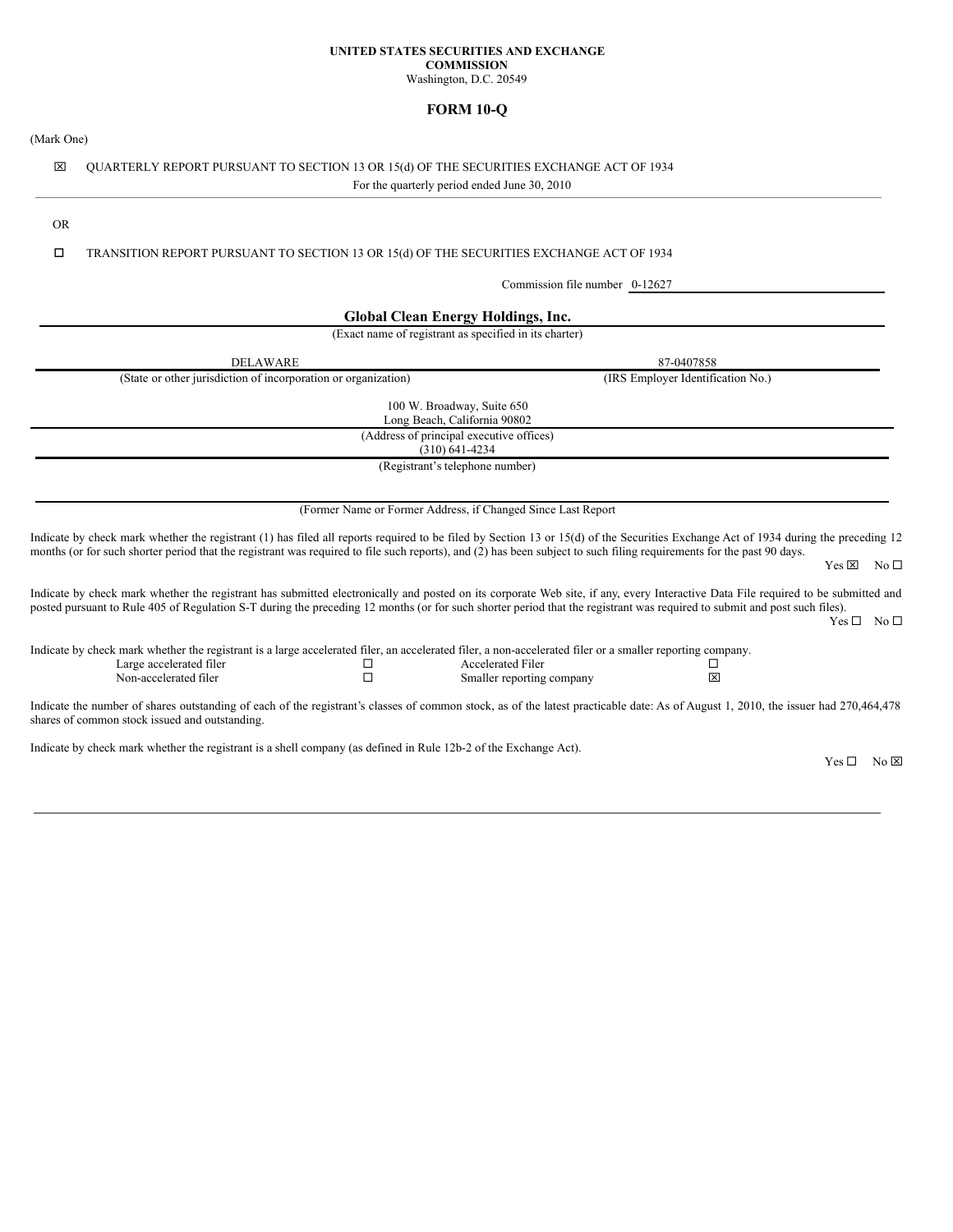## **GLOBAL CLEAN ENERGY HOLDINGS, INC.**

## **For the quarter ended June 30, 2010**

## **FORM 10-Q**

# **TABLE OF CONTENTS**

| PART I  |                                                                                                          | $\mathbf{1}$ |
|---------|----------------------------------------------------------------------------------------------------------|--------------|
|         |                                                                                                          |              |
|         | ITEM 1. FINANCIAL STATEMENTS.                                                                            | $\mathbf{1}$ |
|         |                                                                                                          |              |
|         | ITEM 2. MANAGEMENTS' DISCUSSION AND ANALYSIS OF FINANCIAL CONDITION AND RESULTS OF<br><b>OPERATIONS.</b> | 19           |
|         |                                                                                                          |              |
|         | ITEM 3. QUANTITATIVE AND QUALITATIVE DISCLOSURES ABOUT MARKET RISK.                                      | 26           |
|         |                                                                                                          |              |
|         | ITEM 4. CONTROLS AND PROCEDURES.                                                                         | 26           |
| PART II |                                                                                                          | 26           |
|         |                                                                                                          |              |
|         | ITEM 1. LEGAL PROCEEDINGS.                                                                               | 26           |
|         |                                                                                                          |              |
|         | ITEM 1A. RISK FACTORS.                                                                                   | 27           |
|         |                                                                                                          |              |
|         | ITEM 2. UNREGISTERED SALES OF EQUITY SECURITIES AND USE OF PROCEEDS.                                     | 27           |
|         |                                                                                                          |              |
|         | ITEM 3. DEFAULTS UPON SENIOR SECURITIES.                                                                 | 27           |
|         |                                                                                                          |              |
|         | ITEM 4. RESERVED.                                                                                        | 27           |
|         | <b>ITEM 5. OTHER INFORMATION</b>                                                                         | 27           |
|         |                                                                                                          |              |
|         | <b>ITEM 6. EXHIBITS</b>                                                                                  | 27           |
|         |                                                                                                          |              |
|         |                                                                                                          |              |

i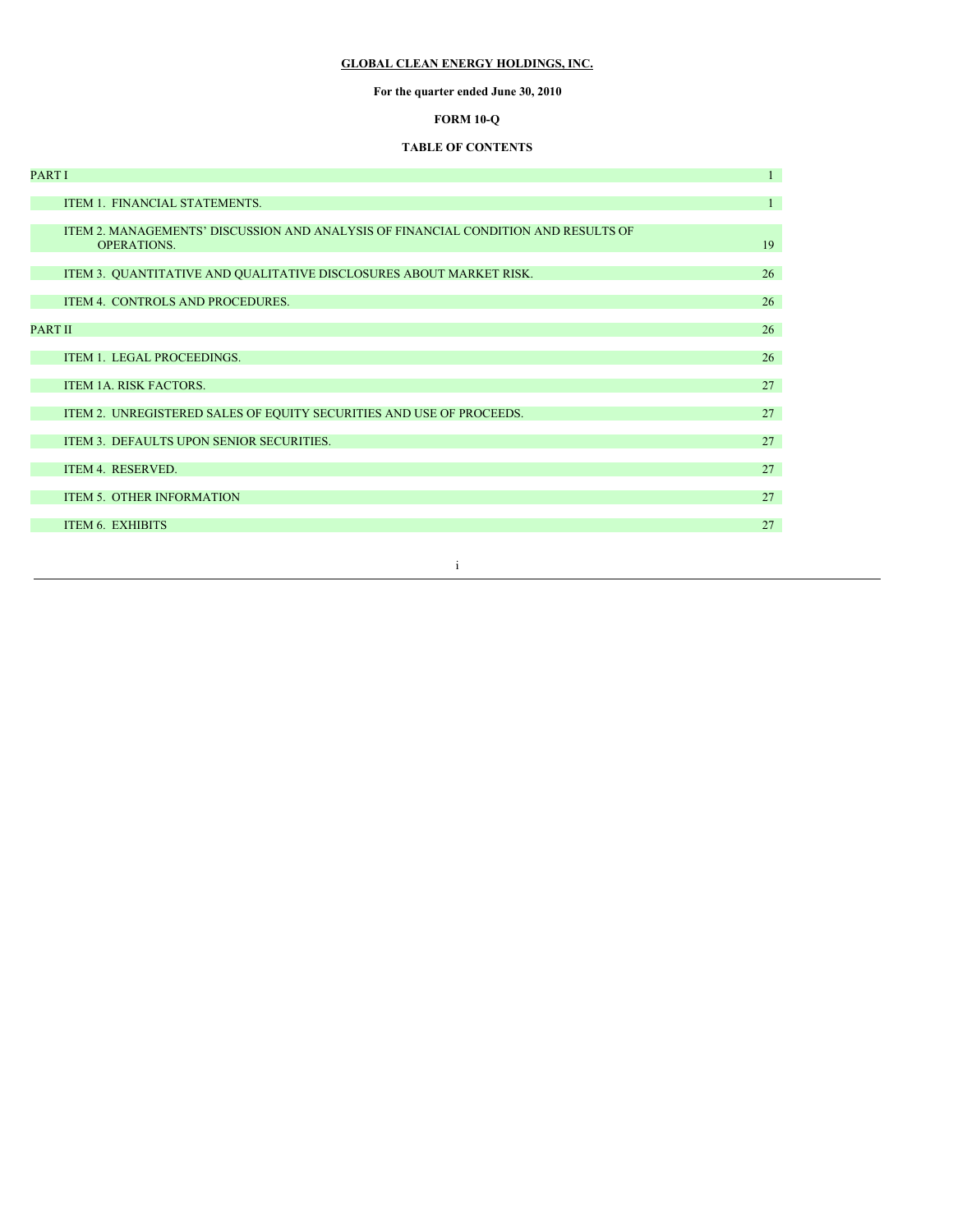## **PART I**

## **ITEM 1. FINANCIAL STATEMENTS.**

#### **GLOBAL CLEAN ENERGY HOLDINGS, INC. AND SUBSIDIARIES CONDENSED CONSOLIDATED BALANCE SHEETS (Unaudited)**

|                                                                         | <b>June 30,</b><br>2010 |              |    | December 31,<br>2009 |  |
|-------------------------------------------------------------------------|-------------------------|--------------|----|----------------------|--|
| <b>ASSETS</b>                                                           |                         |              |    |                      |  |
| <b>CURRENT ASSETS</b>                                                   |                         |              |    |                      |  |
| Cash and cash equivalents                                               | \$                      | 1,093,935    | \$ | 833,584              |  |
| Accounts receivable                                                     |                         | 53,269       |    | 146,730              |  |
| Inventory                                                               |                         | 97,964       |    |                      |  |
| Other current assets                                                    |                         | 125,757      |    | 131,741              |  |
| <b>Total Current Assets</b>                                             |                         | 1,370,925    |    | 1,112,055            |  |
|                                                                         |                         |              |    |                      |  |
| PROPERTY AND EQUIPMENT                                                  |                         | 7,626,919    |    | 6,441,489            |  |
| <b>DEFERRED GROWING COST</b>                                            |                         | 553,928      |    |                      |  |
|                                                                         |                         |              |    |                      |  |
| <b>OTHER NONCURRENT ASSETS</b>                                          |                         | 6,190        |    | 2,691                |  |
| <b>TOTAL ASSETS</b>                                                     |                         | 9,557,962    | \$ | 7,556,235            |  |
| <b>LIABILITIES AND EQUITY (DEFICIT)</b>                                 |                         |              |    |                      |  |
| <b>CURRENT LIABILITIES</b>                                              |                         |              |    |                      |  |
| Accounts payable                                                        | $\mathbb{S}$            | 1,711,047    | -S | 2,117,573            |  |
| Accrued payroll and payroll taxes                                       |                         | 1,763,624    |    | 1,491,385            |  |
| Accrued interest payable                                                |                         | 909,405      |    | 853,811              |  |
| Accrued return on noncontrolling interest                               |                         | 978,776      |    | 610,870              |  |
| Promissory notes                                                        |                         | 32,363       |    | 509,232              |  |
| Notes payable to shareholders                                           |                         | 292,844      |    | 321,502              |  |
| Convertible notes payable                                               |                         | 193,200      |    | 193,200              |  |
| <b>Total Current Liabilities</b>                                        |                         | 5,881,259    |    | 6,097,573            |  |
|                                                                         |                         |              |    |                      |  |
| <b>LONG-TERM LIABILITIES</b>                                            |                         |              |    |                      |  |
| Convertible notes payable                                               |                         | 567,000      |    |                      |  |
| Mortgage notes payable                                                  |                         | 2,793,934    |    | 2,051,282            |  |
| <b>Total Long Term Liabilities</b>                                      |                         | 3,360,934    |    | 2,051,282            |  |
|                                                                         |                         |              |    |                      |  |
| <b>EQUITY (DEFICIT)</b>                                                 |                         |              |    |                      |  |
| <b>Global Clean Energy Holdings, Inc. equity (deficit)</b>              |                         |              |    |                      |  |
| Preferred stock - \$0.001 par value; 50,000,000 shares authorized       |                         |              |    |                      |  |
| Series B, convertible; 13,000 shares issued (aggregate liquidation      |                         |              |    |                      |  |
| preference of \$1,300,000)                                              |                         | 13           |    | 13                   |  |
| Common stock, \$0.001 par value; 500,000,000 shares authorized;         |                         |              |    |                      |  |
| 270,464,478 and 236,919,079 shares issued and outstanding, respectively |                         | 270,464      |    | 236,919              |  |
| Additional paid-in capital                                              |                         | 23,525,695   |    | 22,998,907           |  |
| Accumulated deficit                                                     |                         | (26,607,643) |    | (26, 308, 143)       |  |
| Accumulated other comprehensive loss                                    |                         | (7,663)      |    | (6,108)              |  |
| <b>Total Global Clean Energy Holdings, Inc. Stockholders' Deficit</b>   |                         | (2,819,134)  |    | (3,078,412)          |  |
| <b>Noncontrolling interests</b>                                         |                         | 3,134,903    |    | 2,485,792            |  |
| <b>Total equity (deficit)</b>                                           |                         | 315,769      |    | (592, 620)           |  |
| <b>TOTAL LIABILITIES AND EQUITY (DEFICIT)</b>                           |                         | 9,557,962    |    | 7,556,235            |  |

The accompanying notes are an integral part of these condensed unaudited consolidated financial statements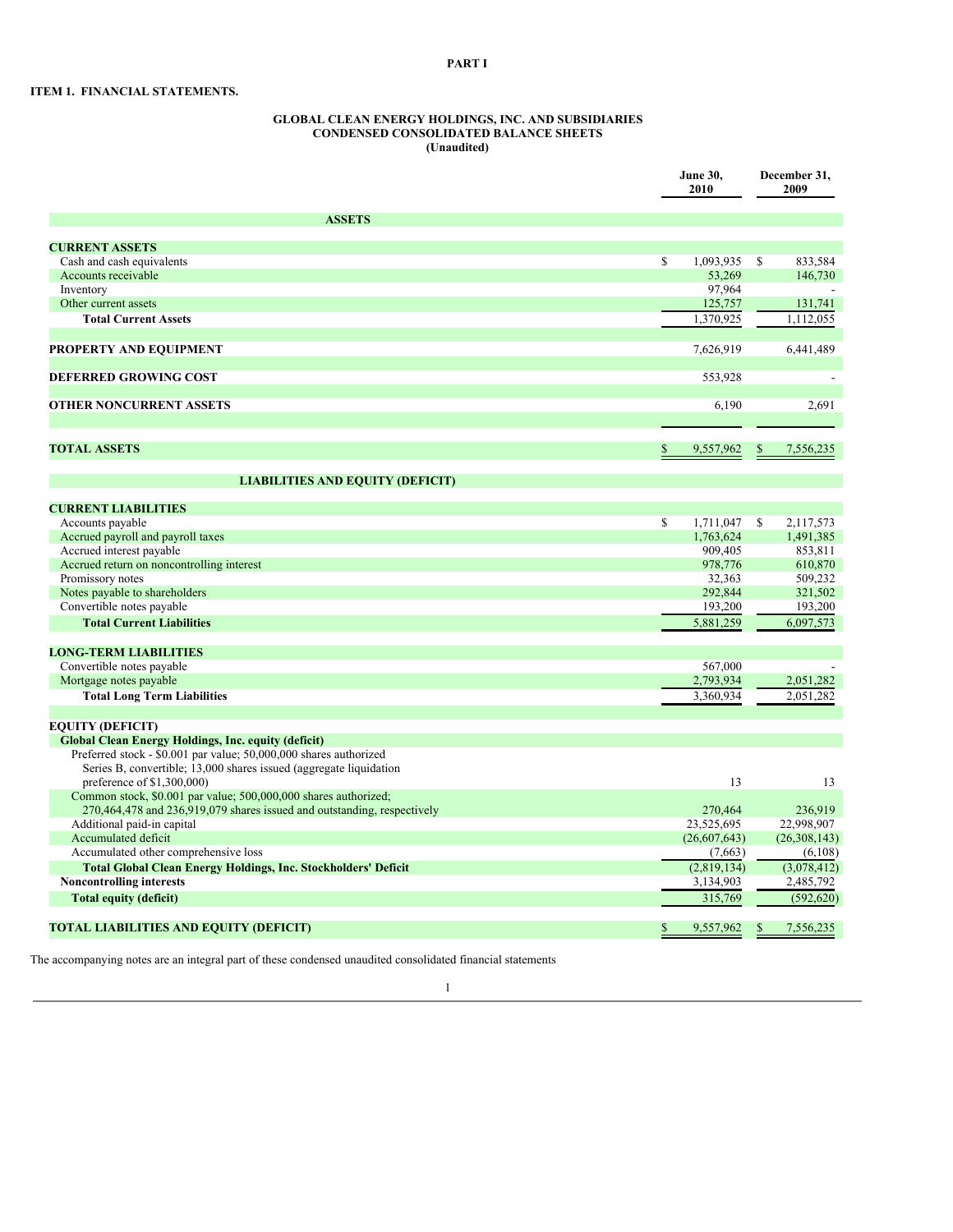#### **GLOBAL CLEAN ENERGY HOLDINGS, INC. AND SUBSIDIARIES CONDENSED CONSOLIDATED STATEMENTS OF OPERATIONS (Unaudited)**

|                                                                                             |              | <b>For the Three Months Ended</b><br><b>June 30,</b> |              |                      | <b>For the Six Months Ended</b><br>June 30, |                         |              |             |
|---------------------------------------------------------------------------------------------|--------------|------------------------------------------------------|--------------|----------------------|---------------------------------------------|-------------------------|--------------|-------------|
|                                                                                             |              | 2010                                                 |              | 2009                 |                                             | 2010                    |              | 2009        |
| Revenue                                                                                     |              | 71,864                                               | \$           | 29,236               | S                                           | 204,717                 |              | 69,236      |
| <b>Operating Expenses</b>                                                                   |              |                                                      |              |                      |                                             |                         |              |             |
| General and administrative                                                                  |              | 490,333                                              |              | 599,345              |                                             | 1,251,992               |              | 940,438     |
| Plantation operating costs                                                                  |              | 174,430                                              |              |                      |                                             | 449,438                 |              |             |
| <b>Total Operating Expenses</b>                                                             |              | 664,763                                              |              | 599,345              |                                             | 1,701,430               |              | 940,438     |
| <b>Loss from Operations</b>                                                                 |              | (592, 899)                                           |              | (570, 109)           |                                             | (1,496,713)             |              | (871, 202)  |
| Other Income (Expenses)                                                                     |              |                                                      |              |                      |                                             |                         |              |             |
| Interest income                                                                             |              | 22                                                   |              | $\mathbf{1}$         |                                             | 27                      |              | 2           |
| Interest expense                                                                            |              | (105, 235)                                           |              | (82,016)             |                                             | (197, 665)              |              | (163, 525)  |
| Gain on settlement of liabilities                                                           |              | 405,530                                              |              |                      |                                             | 600,802                 |              |             |
| Foreign currency transaction adjustments                                                    |              | 38                                                   |              | 2,007                |                                             | (7,517)                 |              | 2,007       |
| Total Other Income (Expenses)                                                               |              | 300,355                                              |              | (80,008)             |                                             | 395,647                 |              | (161, 516)  |
| <b>Loss from Continuing Operations</b>                                                      |              | (292, 544)                                           |              | (650, 117)           |                                             | (1, 101, 066)           |              | (1,032,718) |
| Income (Loss) from Discontinued Operations                                                  |              | 36,026                                               |              | (182,063)            |                                             | 60,873                  |              | (21, 315)   |
| <b>Net Loss</b>                                                                             |              | (256, 518)                                           |              | (832, 180)           |                                             | (1,040,193)             |              | (1,054,033) |
| Net Loss attributable to the noncontrolling interest                                        |              | (339, 396)                                           |              | (180, 768)           |                                             | (740, 693)              |              | (338, 533)  |
| Net Income (Loss) attributable to Global Clean Energy                                       |              |                                                      |              |                      |                                             |                         |              |             |
| Holdings, Inc.                                                                              | \$           | 82,878                                               |              | (651, 412)           |                                             | (299, 500)              |              | (715,500)   |
| <b>Amounts attributable to Global Clean Energy</b><br>Holdings, Inc. common shareholders:   |              |                                                      |              |                      |                                             |                         |              |             |
| Income (Loss) from Continuing Operations                                                    | \$           | 46,852                                               | $\mathbb{S}$ | (469, 349)           | <sup>\$</sup>                               | $(360,373)$ \$          |              | (694, 185)  |
| Income (Loss) from Discontinued Operations                                                  |              | 36,026                                               |              | (182,063)            |                                             | 60,873                  |              | (21, 315)   |
| Net Income (Loss)                                                                           | $\mathbb{S}$ | 82,878                                               | \$           | (651, 412)           | $\mathbb S$                                 | (299, 500)              | $\mathbb{S}$ | (715,500)   |
|                                                                                             |              |                                                      |              |                      |                                             |                         |              |             |
| <b>Basic and Diluted Loss per Common Share:</b><br>Income (Loss) from Continuing Operations | \$           | 0.0002                                               | $\mathbb{S}$ |                      |                                             |                         |              | (0.0031)    |
| Income (Loss) from Discontinued Operations                                                  |              | 0.0001                                               |              | (0.0021)<br>(0.0008) | \$                                          | $(0.0014)$ \$<br>0.0002 |              | (0.0001)    |
|                                                                                             |              |                                                      |              |                      |                                             |                         |              |             |
| Net Income (Loss)                                                                           | \$           | 0.0003                                               | S            | (0.0029)             | \$                                          | (0.0012)                | S            | (0.0032)    |
| Basic and Diluted Weighted-Average Common Shares Outstanding                                |              | 268,022,935                                          |              | 226, 654, 728        |                                             | 252,833,173             |              | 225,739,359 |

The accompanying notes are an integral part of these condensed unaudited consolidated financial statements

| ł |  |  |
|---|--|--|
|   |  |  |
|   |  |  |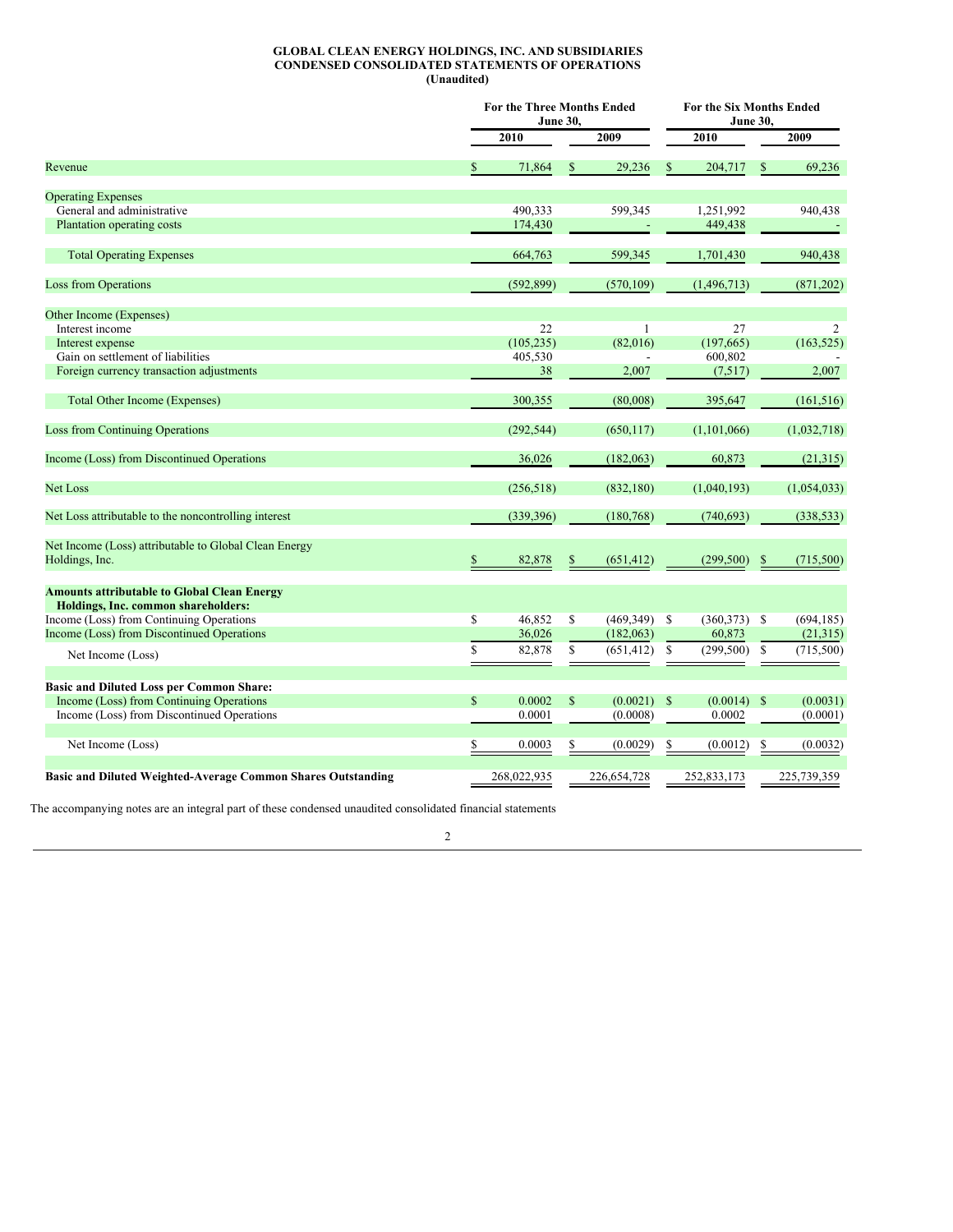#### **GLOBAL CLEAN ENERGY HOLDINGS, INC. AND SUBSIDIARIES CONDENSED CONSOLIDATED STATEMENTS OF CASH FLOWS (Unaudited)**

|                                                                            | For the Six Months Ended | <b>June 30.</b>   |
|----------------------------------------------------------------------------|--------------------------|-------------------|
|                                                                            | 2010                     | 2009              |
| <b>Cash Flows From Operating Activities</b>                                |                          |                   |
| Net loss                                                                   | \$<br>(1,040,193)        | (1,054,033)<br>-S |
| Adjustments to reconcile net loss to net cash used in operating activities |                          |                   |
| Foreign currency transaction loss (gain)                                   | 68,390                   | (12, 399)         |
| Gain on settlement of liabilities                                          | (600, 802)               |                   |
| Share-based compensation                                                   | 60,333                   | 386,215           |
| Depreciation                                                               | 112,116                  | 1.099             |
| Changes in operating assets and liabilities                                |                          |                   |
| Accounts receivable                                                        | 94.009                   |                   |
| Inventories                                                                | (99, 259)                |                   |
| Other current assets                                                       | 10,891                   | 89,756            |
| Deferred growing costs                                                     | (561, 246)               |                   |
| Accounts payable and accrued expenses                                      | 370,484                  | 496,707           |
| Net Cash Used in Operating Activities                                      | (1, 585, 278)            | (92, 655)         |
| <b>Cash Flows From Investing Activities</b>                                |                          |                   |
| Purchase of land                                                           | (715, 658)               |                   |
| Plantation development costs                                               | (334, 274)               | (754, 714)        |
| Purchase of property and equipment                                         | (131, 603)               | (136, 839)        |
| Net Cash Used in Investing Activities                                      | (1, 181, 535)            | (891, 553)        |
| <b>Cash Flows From Financing Activities</b>                                |                          |                   |
| Proceeds from issuance of common stock for cash                            | 500,000                  | 50,000            |
| Proceeds from issuance of preferred membership in GCE Mexico I, LLC        | 1,700,382                | 1,558,686         |
| Proceeds from notes payable                                                | 742,652                  | 15,000            |
| Payments on notes payable                                                  | (478, 043)               |                   |
| Proceeds from convertible notes payable                                    | 567,000                  |                   |
| Net Cash Provided by Financing Activities                                  | 3,031,991                | 1,623,686         |
| <b>Effect of exchange rate changes on cash</b>                             | (4,827)                  |                   |
| Net Increase in Cash and Cash Equivalents                                  | 260,351                  | 639,478           |
| <b>Cash and Cash Equivalents at Beginning of Period</b>                    | 833,584                  | 291,309           |
| Cash and Cash Equivalents at End of Period                                 | 1,093,935<br>\$          | 930,787<br>\$     |
| <b>Supplemental Disclosures of Cash Flow Information:</b>                  |                          |                   |
| Cash paid for interest                                                     | $\mathbb{S}$<br>92.254   | \$                |
| Noncash Investing and Financing Activities:                                |                          |                   |
| Cashless exercise of warrants                                              | 8.545                    |                   |
| Accrual of return on noncontrolling interest                               | 367,906                  | 201,690           |
| Plantation costs financed by accounts payable                              | 32,497                   | 190,113           |
| Equipment depreciation capitalized to plantation development costs         |                          | 24,755            |
| Release of common Stock held in escrow                                     |                          | 17,618            |

The accompanying notes are an integral part of these condensed unaudited consolidated financial statements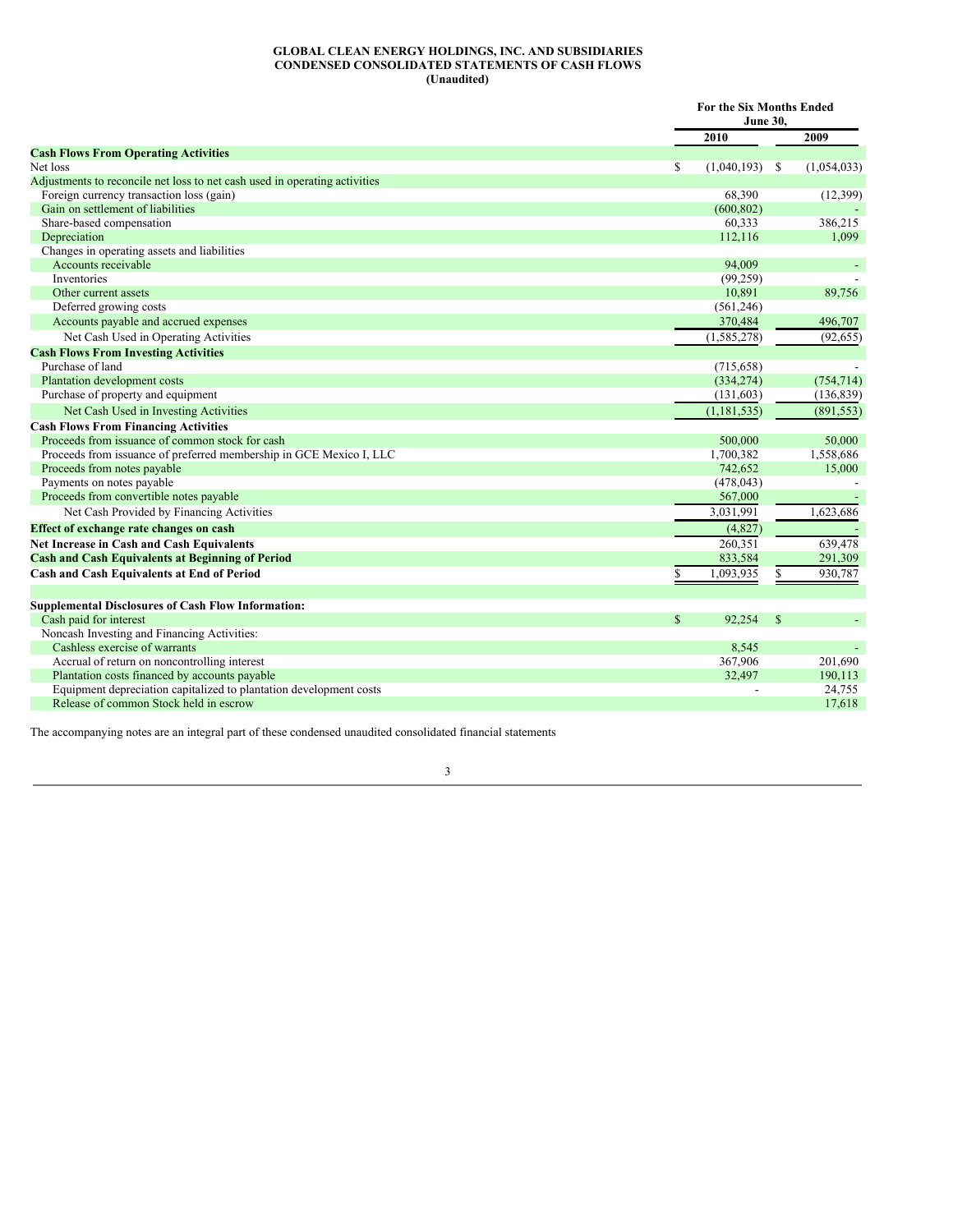### **Note 1 – History and Basis of Presentation**

#### *History*

Medical Discoveries, Inc. was incorporated under the laws of the State of Utah on November 20, 1991. Effective as of August 6, 1992, the Company merged with and into WPI Pharmaceutical, Inc., a Utah corporation ("WPI"), pursuant to which WPI was the surviving corporation. Pursuant to the MDI-WPI merger, the name of the surviving corporation was changed to Medical Discoveries, Inc. ("MDI"). MDI's initial purpose was the research and development of an anti-infection drug. In 2005, MDI acquired the assets and business associated with the SaveCream technology and carried on the research and development of this drug candidate. As discussed in Note 10, MDI made the decision in 2007 to discontinue further development of its drug candidates and sell the technologies.

On September 7, 2007, MDI entered into a share exchange agreement pursuant to which it acquired all of the outstanding ownership interests in Global Clean Energy Holdings, LLC, discussed further in Note 3. Global Clean Energy Holdings, LLC was an entity that had certain trade secrets, know-how, business plans, term sheets, business relationships, and other information relating to the start-up of a business related to the cultivation and production of seed oil from the seed of the Jatropha plant. With this transaction, MDI commenced the research and development of a business whose purpose will be providing feedstock oil intended for the production of bio-diesel.

On January 29, 2008, a meeting of shareholders was held and, among other things, the name Medical Discoveries, Inc. was changed to Global Clean Energy Holdings, Inc. (the "Company").

Effective April 23, 2008, the Company entered into a limited liability company agreement to form GCE Mexico I, LLC (GCE Mexico) along with six unaffiliated investors. The Company owns 50% of the common membership interest of GCE Mexico and five of the unaffiliated investors own the other 50% of the common membership interest. Additionally, a total of 1,000 preferred membership units were issued to two of the unaffiliated investors. GCE Mexico owns a 99% interest in Asideros Globales Corporativo (Asideros I) and a 99% interest in Asideros 2, entities organized under the laws of Mexico, and the Company owns the remaining 1% directly. GCE Mexico was organized primarily to, among other things; acquire land in Mexico through subsidiaries for the cultivation of the Jatropha plant.

On July 2, 2009, the Company acquired 100% of the equity interests of Technology Alternatives, Limited (TAL), which has developed a farm in Belize for cultivation of the Jatropha plant. TAL has also developed a nursery capable of producing Jatropha seedlings and rooted cuttings, and provides technical advisory services for the propagation of the Jatropha plant.

On July 19, 2010, the Company completed a merger with a newly formed, wholly owned subsidiary to reincorporate in the State of Delaware, which merger was approved by the Company's stockholders at an annual meeting of stockholders held on July 15, 2010. As a result, the Company is now a corporation governed by the laws of the State of Delaware. In addition, the par value of the company's capital stock changed from no par to \$0.001 per share.

The Company formed a wholly-owned subsidiary, Globales Energia Renewables (GER), under the laws of Mexico. The Company's bio-fuels operations in Latin America will be coordinated through this newly established subsidiary.

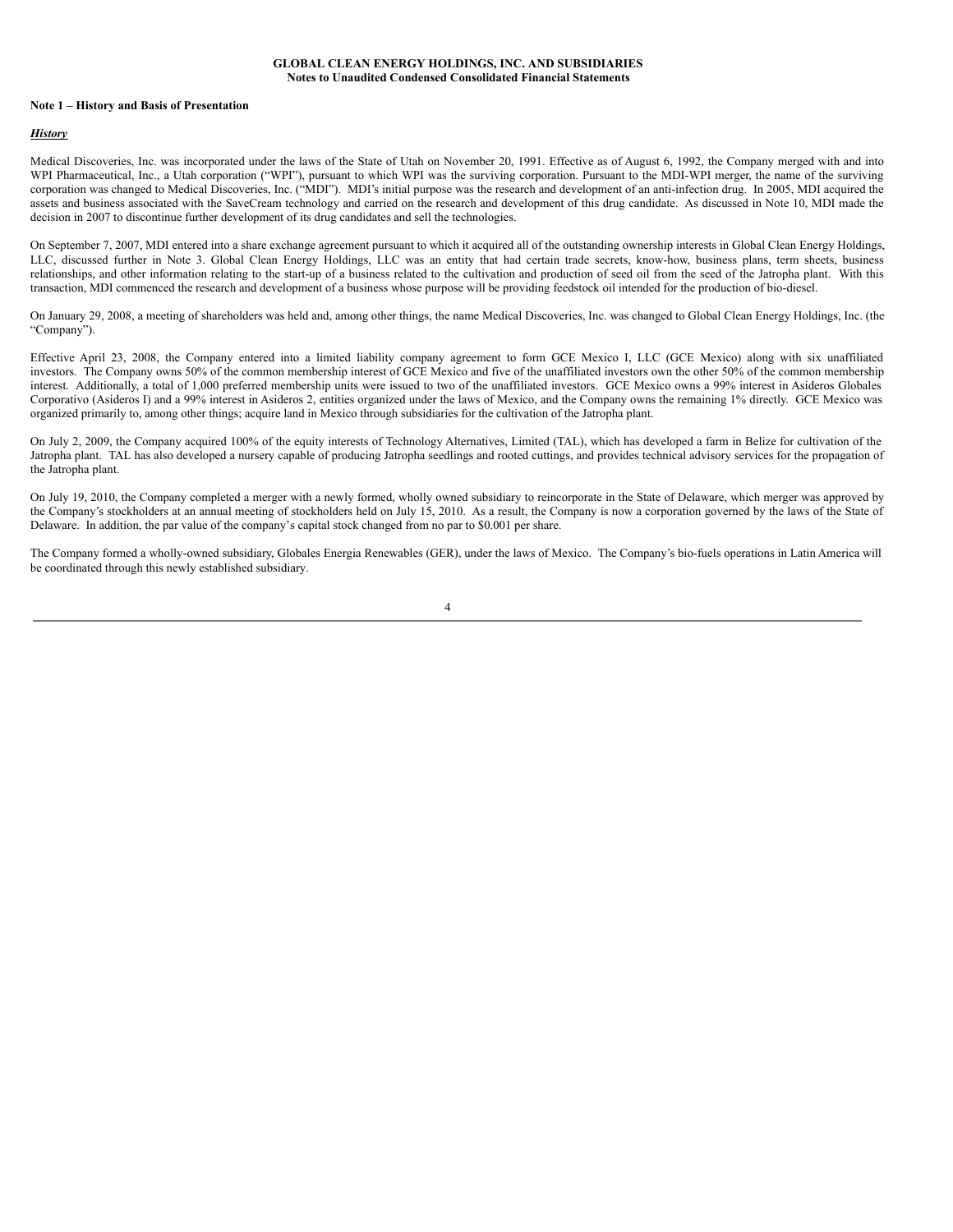## *Principles of Consolidation*

The consolidated financial statements include the accounts of Global Clean Energy Holdings, Inc., its subsidiaries, and the variable interest entities of GCE Mexico, Asideros I, and Asideros 2. All significant intercompany transactions have been eliminated in consolidation.

Generally accepted accounting principles require that if an entity is the primary beneficiary of a variable interest entity (VIE), the entity should consolidate the assets, liabilities and results of operations of the VIE in its consolidated financial statements. Global Clean Energy Holdings, Inc. considers itself to be the primary beneficiary of GCE Mexico, Asideros I, and Asideros 2, and accordingly, has consolidated these entities since their formation beginning in April 2008, with the equity interests of the unaffiliated investors in GCE Mexico presented as Noncontrolling Interests in the accompanying condensed consolidated financial statements.

## *Unaudited Interim Condensed Consolidated Financial Statements*

The accompanying unaudited condensed consolidated financial statements have been prepared by the Company pursuant to the rules and regulations of the Securities and Exchange Commission. Certain information and footnote disclosures normally included in financial statements prepared in accordance with accounting principles generally accepted in the United States of America have been condensed or omitted pursuant to such rules and regulations. In the opinion of management, all adjustments and disclosures necessary for a fair presentation of these financial statements have been included and are of normal, recurring nature. These financial statements should be read in conjunction with the financial statements and notes thereto included in the Company's annual report on Form 10-K for the year ended December 31, 2009, as filed with the Securities and Exchange Commission. The results of operations for the three months and six months ended June 30, 2010, may not be indicative of the results that may be expected for the year ending December 31, 2010.

#### *Accounting for Agricultural Operations*

All costs incurred until the actual planting of the Jatropha Curcas plant are considered development costs. Plantation development costs have been accumulated in the balance sheet during the development period and are being accounted for in accordance with accounting standards for agricultural producers and agricultural cooperatives. See further discussion on the accounting of plantation development cost in Note 4.

The direct costs associated with each farm and the production of the Jatropha revenue streams are deferred and accumulated as a noncurrent asset, deferred growing costs. Once the trees have reached full maturity, estimated at four to five years, the costs will be expensed based on the revenue streams generated and recognized. Other general costs without expected future benefits are expensed when incurred.

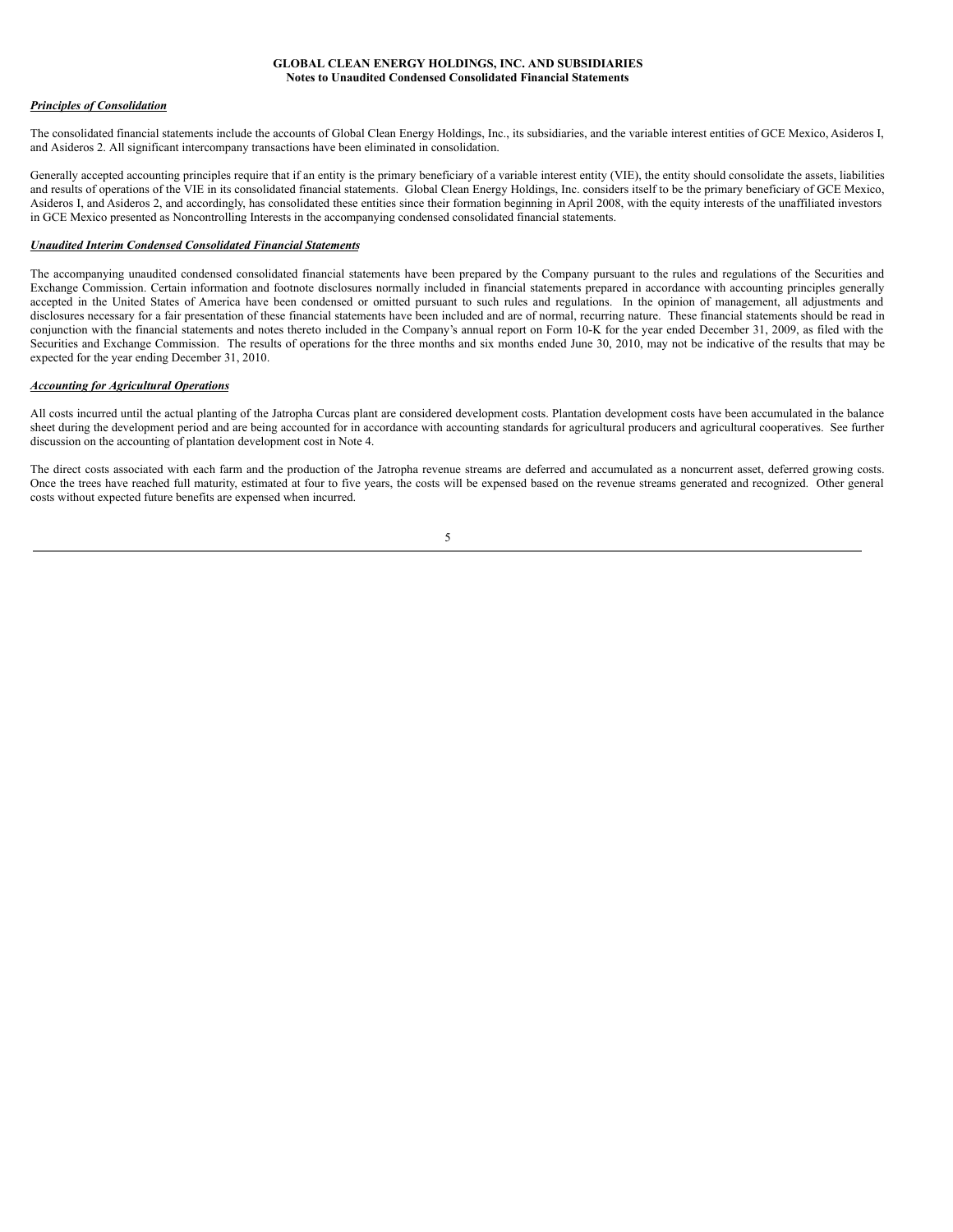#### *Income/Loss per Common Share*

Income/Loss per share amounts are computed by dividing income or loss applicable to the common shareholders of the Company by the weighted-average number of common shares outstanding during each period. Diluted income or loss per share amounts are computed assuming the issuance of common stock for potentially dilutive common stock equivalents. All outstanding stock options, warrants, convertible notes, convertible preferred stock, and common stock held in escrow are currently antidilutive and have been excluded from the calculations of diluted income or loss per share at June 30, 2010 and 2009, as follows:

|                                               | June 30.     |             |
|-----------------------------------------------|--------------|-------------|
|                                               | 2010         | 2009        |
| Convertible notes                             | 19,028,671   | 128,671     |
| Convertible preferred stock - Series B        | 11,818,181   | 11,818,181  |
| Warrants                                      | 26,475,662   | 29,742,552  |
| Compensation-based stock options and warrants | 68, 131, 483 | 59,859,083  |
| Common stock held in escrow                   |              | 3,915,016   |
|                                               | 125,453,997  | 105,463,503 |

## *Fair Values of Financial Instruments*

The carrying amounts reported in the condensed consolidated balance sheets for accounts receivable and accounts payable approximate fair value because of the immediate or short-term maturity of these financial instruments. The carrying amounts reported for the various notes payable and the mortgage notes payable approximate fair value because the underlying instruments are at interest rates which approximate current market rates.

### *Inventory*

The inventory reported in the condensed consolidated balance sheets consists of finished goods measured at the lower of cost or market. The company uses the FIFO (First in first out) valuation method for all inventories.

#### *Foreign Currency*

The Company has current operations located in the United States, Mexico and Belize. During the quarter ended December 31, 2009, the Company changed its functional currency for certain assets located in Mexico from the U.S. dollar to the Mexican peso. For these foreign operations, the functional currency is the local country's currency. Consequently, revenues and expenses of operations outside the United States of America are translated into U.S. dollars using weighted average exchange rates, while assets and liabilities of operations outside the United States of America are translated into U.S. dollars using exchange rates at the balance sheet date. The effects of foreign currency translation adjustments are included in equity (deficit) as a component of accumulated other comprehensive loss in the accompanying condensed consolidated financial statements. Foreign currency transaction adjustments are included in other income (expense) in the Company's results of operations.

Certain foreign currency transactions related to the discontinued bio-pharmaceutical business are primarily undertaken in Euros. Gains and losses arising on translation or settlement of foreign currency denominated transactions or balances are included in the determination of income or loss. Consequently, certain foreign currency gains and losses have been included in income from discontinued operations.

The Company has not entered into derivative instruments to offset the impact of foreign currency fluctuations.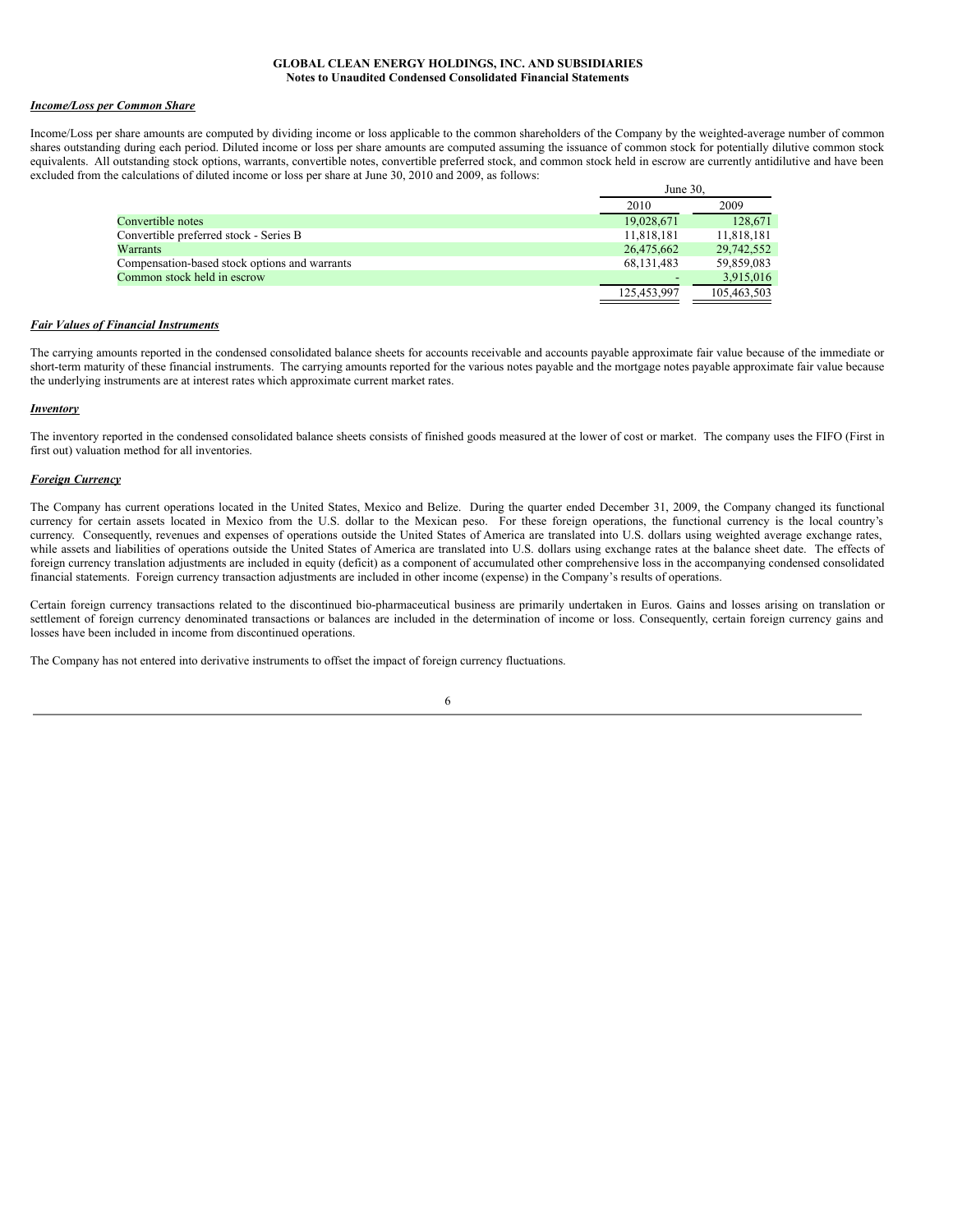#### *Recently Issued Accounting Standards*

In October 2009, the FASB issued a new accounting standard which amends guidance on accounting for revenue arrangements involving the delivery of more than one element of goods and/or services. This standard addresses the unit of accounting for arrangements involving multiple deliverables and removes the previous separation criteria that objective and reliable evidence of fair value of any undelivered item must exist for the delivered item to be considered a separate unit of accounting. This standard also addresses how the arrangement consideration should be allocated to each deliverable. Finally, this standard expands disclosures related to multiple element revenue arrangements. This standard is effective for the Company beginning January 1, 2011. The adoption of this standard is not expected to have a material impact on the Company's condensed consolidated financial statements.

In January 2010, the FASB issued new accounting guidance related to the disclosure requirements for fair value measurements and provided clarification for existing disclosures requirements. More specifically, this update will require an entity to disclose separately (a) the amounts of significant transfers in and out of Levels 1 and 2 fair value measurements and to describe the reasons for the transfers; and (b) information about purchases, sales, issuances and settlements to be presented separately (i.e. present the activity on a gross basis rather than net) in the reconciliation for fair value measurements using significant unobservable inputs (Level 3 inputs). This guidance clarifies existing disclosure requirements for the level of disaggregation used for classes of assets and liabilities measured at fair value and require disclosures about the valuation techniques and inputs used to measure fair value for both recurring and nonrecurring fair value measurements using Level 2 and Level 3 inputs. The new disclosures and clarifications of existing disclosures are effective for interim and annual reporting periods beginning after December 15, 2009, except for the disclosure requirements related to the purchases, sales, issuances and settlements in the rollforward activity of Level 3 fair value measurements. Those disclosure requirements are effective for fiscal years beginning after December 15, 2010 and for interim periods within those fiscal years. The Company adopted the new disclosures requirements in the first quarter of fiscal 2010. Other than requiring additional disclosures, adoption of this guidance did not have and is not expected to have a material impact on the Company's condensed consolidated financial statements.

### **Note 2 – Going Concern Considerations**

The accompanying unaudited condensed consolidated financial statements have been prepared assuming that the Company will continue as a going concern. The Company incurred a loss from continuing operations applicable to its common shareholders of \$360,373 and \$928,733 during the six-month period ended June 30, 2010 and during the year ended December 31, 2009, respectively, and has an accumulated deficit applicable to its common shareholders of \$26,607,643 at June 30, 2010. The Company also used cash in operating activities of \$1,585,278 and \$1,225,629 during the six-month period ended June 30, 2010 and during the year ended December 31, 2009, respectively. At June 30, 2010, the Company has negative working capital of \$4,510,334 and a stockholders' deficit attributable to its stockholders of \$2,819,134. These factors raise substantial doubt about the Company's ability to continue as a going concern.

The Company commenced its new business related to the cultivation and production of seed oil from the seed of the Jatropha plant in September 2007. Management plans to meet its cash needs through various means including securing financing, entering into joint ventures, and developing the new business model. In order to fund its new operations, the Company has sold Series B preferred stock in the amount of \$1,300,000, has issued a secured promissory note with aggregate borrowings of \$625,000, has received \$6,895,710 in capital contributions from the preferred membership interest in GCE Mexico I, LLC, has issued mortgages in the total amount of \$2,793,934 for the acquisition of land, and has received proceeds of \$650,000 from the sale of common stock. The Company is developing the new business operation to participate in the rapidly growing bio-diesel industry. The Company continues to expect to be successful in this new venture, but there is no assurance that its business plan will be economically viable. The ability of the Company to continue as a going concern is dependent on that plan's success. The condensed consolidated financial statements do not include any adjustments that might be necessary if the Company is unable to continue as a going concern.

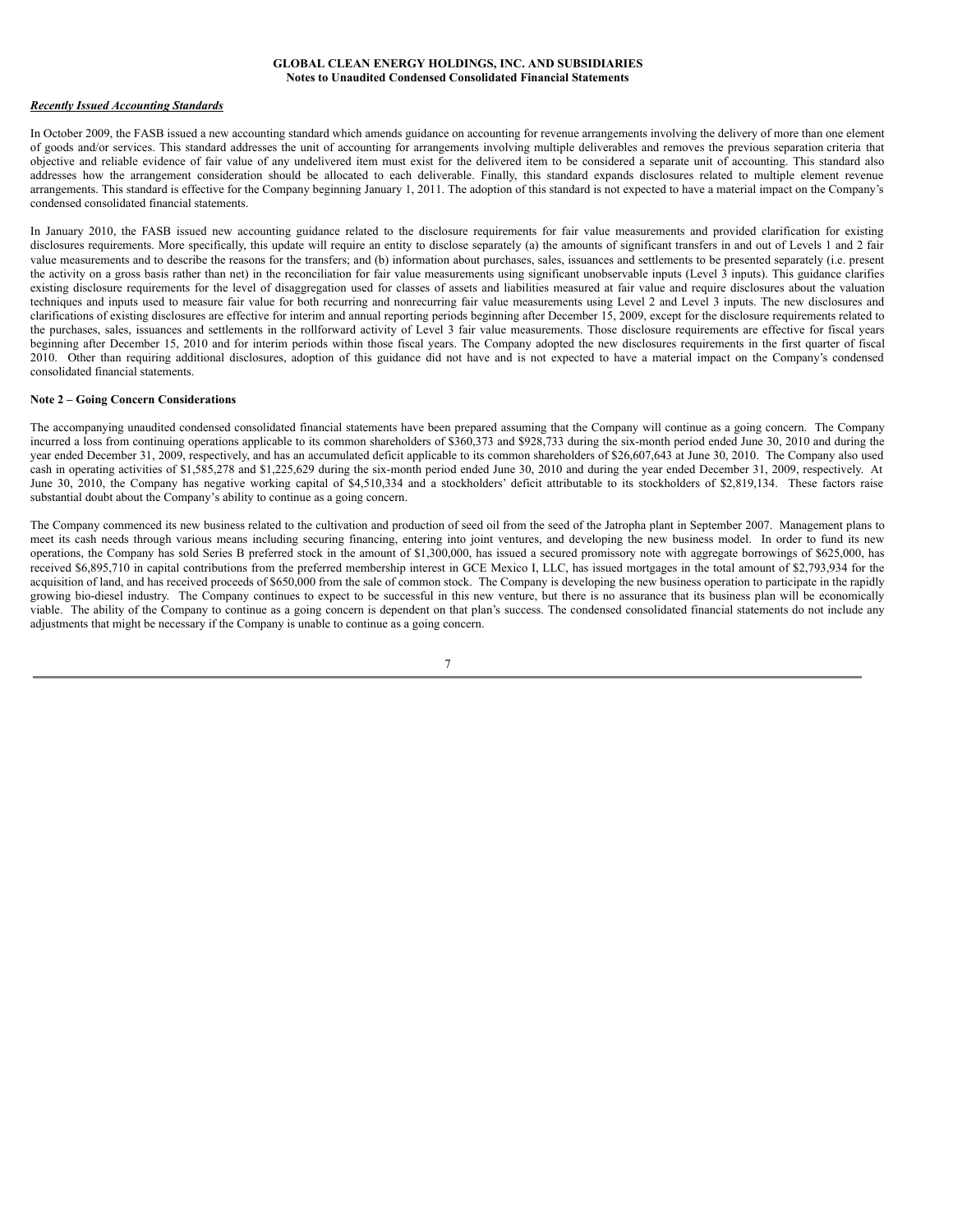#### **Note 3 – Jatropha Business Venture**

Having determined to discontinue its bio-pharmaceutical operations and dispose of the related assets, the Company considered entering into a number of other businesses that would enable it to be able to provide the shareholders with future value. The Company's Board of Directors decided to develop a business to produce and sell seed oils, including seed oils harvested from the planting and cultivation of the *Jatropha curcas* plant, for the purpose of providing feedstock oil intended for the generation of methyl ester, otherwise known as bio-diesel (the "Jatropha Business"). The Company's Board concluded that there was a significant opportunity to participate in the rapidly growing biofuels industry, which previously was mainly driven by high priced, edible oil-based feedstock. In order to commence its new Jatropha Business, the Company entered into various transactions during September and October of 2007, including: (i) hired Richard Palmer, an energy consultant, and a member of Global Clean Energy Holdings LLC ("Global") to act as its new President, Chief Operating Officer and future Chief Executive Officer, (ii) engaged Mobius Risk Group, LLC, a Texas company engaged in providing energy risk advisory services, to provide it with consulting services related to the development of the Jatropha Business, (iii) acquired certain trade secrets, knowhow, business plans, term sheets, business relationships, and other information relating to the cultivation and production of seed oil from the Jatropha plant for the production of bio-diesel from Global, and (iv) engaged Corporativo LODEMO S.A DE CV to assist with the development of the Jatropha Business in Mexico. Subsequent to entering into these transactions, the Company identified certain real property in Mexico it believed to be suitable for cultivating the Jatropha plant. During April 2008, the Company and six unaffiliated investors formed GCE Mexico I, LLC (GCE Mexico) and Asideros Globales Corporativo (Asideros I), a Mexican corporation. Asideros I acquired the land in Mexico for the cultivation of the Jatropha plant. In July 2009, the Company acquired Technology Alternatives Limited (TAL), which has developed a farm in Belize for cultivation of the Jatropha plant and provides technical advisory services for the propagation of the Jatropha plant. In March 2010, the Company formed Asideros 2, a Mexican corporation, which has acquired additional land in Mexico adjacent to the land acquired by Asideros I. All of these transactions are described in further detail in the remainder of this note to these condensed consolidated financial statements.

#### **Share Exchange Agreement**

The Company entered into a share exchange agreement (the Global Agreement) pursuant to which the Company acquired all of the outstanding ownership interests in Global Clean Energy Holdings, LLC, a Delaware limited liability company (Global), on September 7, 2007 from Mobius Risk Group, LLC (Mobius) and from Richard Palmer (Mr. Palmer). Mr. Palmer owned a 13.33% equity interest in Mobius and became the Company's new President and Chief Operating Officer in September 2007 and its Chief Executive Officer in December 2007.

## **Mobius Consulting Agreement**

Concurrent with the execution of the Global Agreement, the Company entered into a consulting agreement with Mobius pursuant to which Mobius agreed to provide consulting services to the Company in connection with the Company's new Jatropha bio-diesel feedstock business. The Company engaged Mobius as a consultant to obtain Mobius' experience and expertise in the feedstock/bio-diesel market to assist the Company and Mr. Palmer in developing this new line of operations for the Company. Mobius agreed to provide the following services to the Company: (i) manage and supervise a contemplated research and development program contracted by the Company and conducted by the University of Texas Pan American regarding the location, characterization, and optimal economic propagation of the Jatropha plant; and (ii) assist with the management and supervision of the planning, construction, and start-up of plant nurseries and seed production plantations in Mexico, the Caribbean or Central America.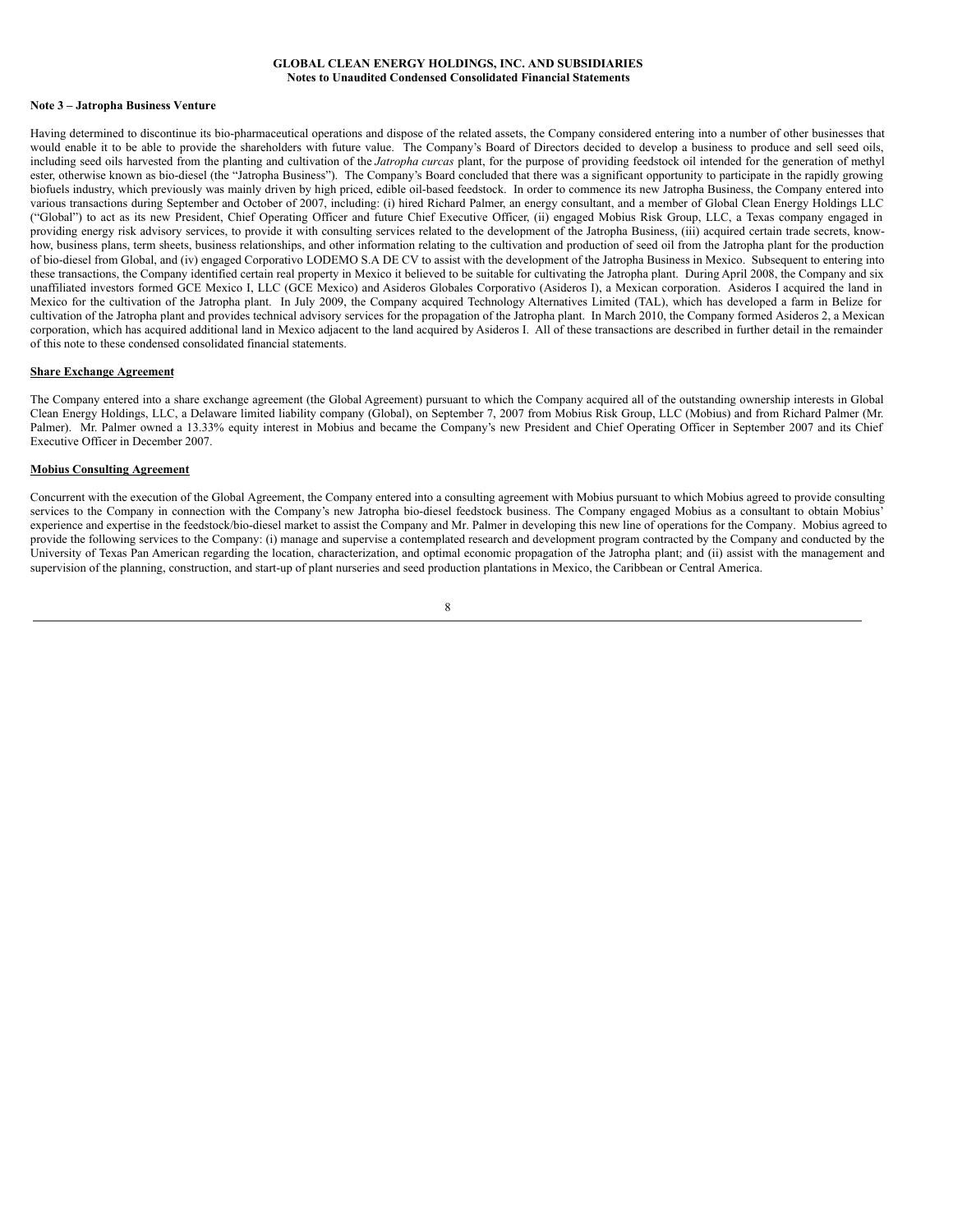The original term of the agreement was twelve months. The scope of work under the agreement was completed in August 2008 and the agreement was terminated. Mobius supervised the hiring of certain staff to serve in management and operations roles of the Company, or hired such persons to provide similar services as independent contractors. Mobius' compensation for the services provided under the agreement was a monthly retainer of \$45,000. The Company also reimbursed Mobius for reasonable business expenses incurred in connection with the services provided. The agreement contained customary confidentiality provisions with respect to any confidential information disclosed to Mobius or which Mobius received while providing services under the agreement. The Company had recorded liabilities to Mobius of \$322,897 for accrued, but unpaid, compensation and costs as of June 30, 2010 and December 31, 2009. The Company disputes the total of these charges and is currently in litigation with Mobius to resolve this liability. Based on the Company's evaluation of the claims made against the Company, the basis for the claims, and the Company's defenses and counterclaims, management currently does not believe that the anticipated resolution of this outstanding legal matter will have a material adverse effect on the Company's financial position or results of operations. However, legal matters are subject to inherent uncertainties and there exists the possibility that the ultimate resolution of these matters could have a material adverse impact on the Company's financial position and the results of operations in the period in which any such effect is recorded.

## **LODEMO Agreement**

On October 15, 2007, the Company entered into a service agreement with Corporativo LODEMO S.A DE CV, a Mexican corporation (the LODEMO Group). The Company had decided to initiate its Jatropha Business in Mexico, and had identified parcels of land in Mexico to plant and cultivate Jatropha. In order to obtain all of the logistical and other services needed to operate a large-scale farming and transportation business in Mexico, the Company entered into the service agreement with the LODEMO Group, a privately held Mexican company with substantial land holdings, significant experience in diesel distribution and sales, liquids transportation, logistics, land development and agriculture.

Under the supervision of the Company's management, the LODEMO Group was responsible for the establishment, development, and day-to-day operations of the Jatropha Business in Mexico, including the extraction of the oil from the Jatropha seeds, the delivery of the Jatropha oil to buyers, the purchase or lease of land in Mexico, the establishment and operation of one or more Jatropha nurseries, the clearing, planting and cultivation of the Jatropha fields, the harvesting of the Jatropha seeds, the operation of the Company's oil extraction facilities, and the logistics associated with the foregoing. The LODEMO Group was responsible for identifying and acquiring the farmland. However, ownership of the farmland or any lease thereto is held directly by the Company or by a Mexican subsidiary of the Company. The LODEMO Group was responsible for hiring and the initial management of all necessary employees. All direct and budgeted costs of the Jatropha Business in Mexico were to be borne by the Company or by its Mexican subsidiary or joint venture.

The LODEMO Group initially provided the foregoing and other necessary services for a fee. The Company had agreed to pay the LODEMO Group a fixed fee per year of \$60 per hectare of land planted and maintained with minimum payments based on 10,000 hectares of developed land, to follow a planned planting schedule. The Agreement has a 20-year term but could be terminated or modified earlier by the Company under certain circumstances. In June 2009, the scope of work previously performed by LODEMO was reduced and modified based upon certain functions being provided internally by the Company and by Asideros I, the Company's Mexican subsidiary, on a go-forward basis. Under this agreement, the Company has paid the LODEMO Group or accrued \$47,415 and \$139,770 during the three months ended June 30, 2010 and 2009, respectively. The company has paid the Lodemo Group or accrued \$47,415 and \$602,090 during the six months ended June 30, 2010 and 2009, respectively, all of which was capitalized as plantation development costs. As of June 30, 2010 and December 31, 2009, the Company owed the LODEMO Group \$251,500 and \$204,085, respectively, for accrued, but unpaid, compensation and costs.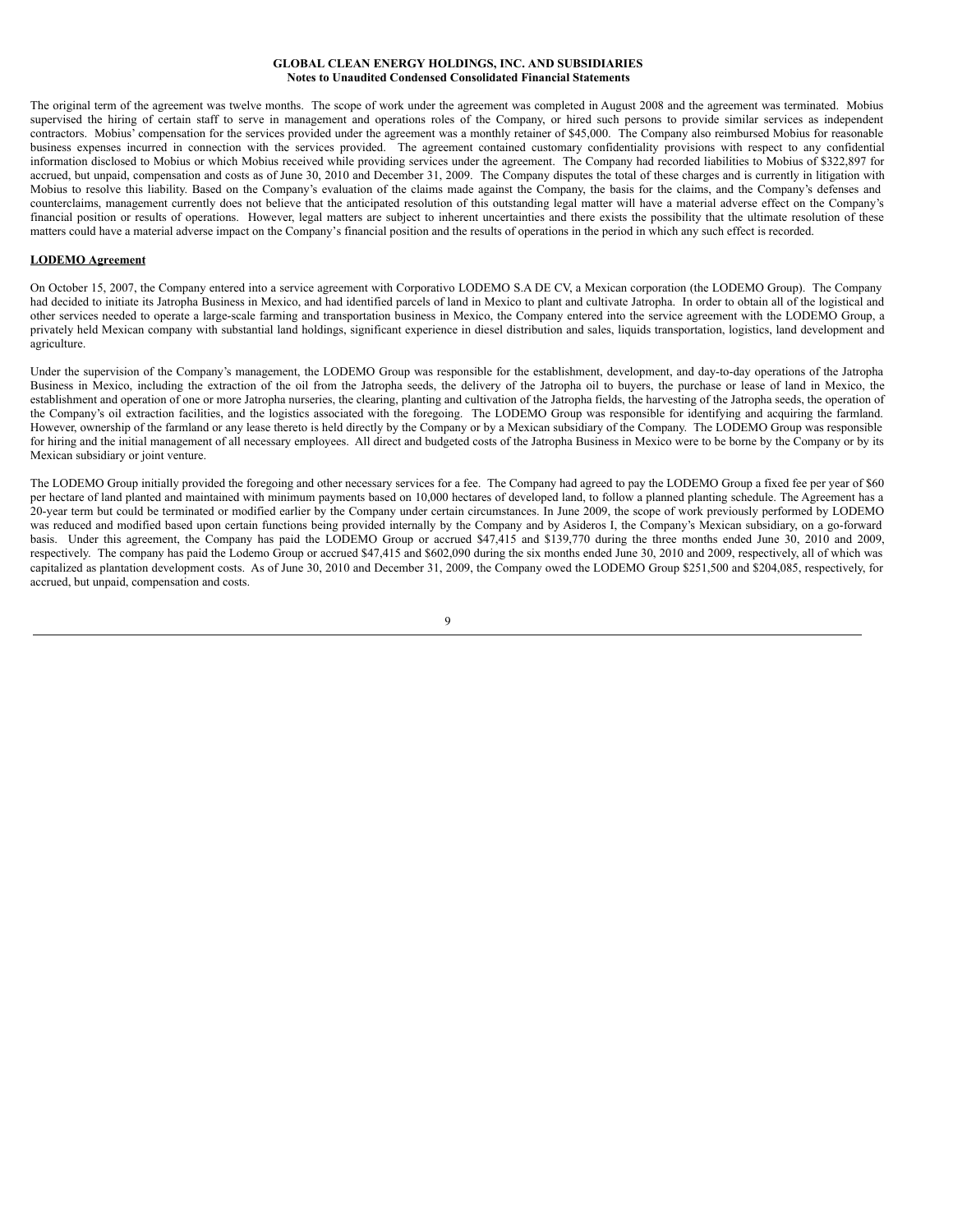## **GCE Mexico I, LLC, Asideros 1, and Asideros 2**

Effective April 23, 2008, the Company entered into a limited liability company agreement ("LLC Agreement") to form GCE Mexico I, LLC, a Delaware limited liability company (GCE Mexico), with six unaffiliated investors (collectively, the Investors). GCE Mexico was organized primarily to facilitate the acquisition of approximately 5,000 acres of farm land (the Jatropha Farm) in the State of Yucatan in Mexico to be used primarily for the (i) cultivation of *Jatropha curcas*, (ii) the marketing and sale of the resulting fruit, seeds, or pre-processed crude Jatropha oil, whether as biodiesel feedstock, biomass or otherwise, and (iii) the sale of carbon value, green fuel value, or renewable energy credit value (and other similar environmental attributes) derived from activities at the Jatropha Farm.

Under the LLC Agreement, the Company owns 50% of the issued and outstanding common membership units of GCE Mexico. The remaining 50% of the common membership units was issued to five of the Investors. The Company and the other owners of the common membership interest were not required to make capital contributions to GCE Mexico.

In addition, two of the Investors agreed to invest in GCE Mexico through the purchase of preferred membership units and through the funding of the purchase of land in Mexico. An aggregate of 1,000 preferred membership units were issued to these two Investors who each agreed to make capital contributions to GCE Mexico in installments and as required, funding the development and operations of the Jatropha Farm. The preferred members have made capital contributions of \$1,700,382 and \$1,558,686 during the six-month periods ended June 30, 2010 and 2009, respectively, and total contributions of \$6,895,710 received by GCE Mexico from these Investors since the execution of the LLC Agreement. The LLC Agreement calls for additional contributions from the Investors, as requested by management and as required by the operation in 2010 and the following years. These Investors are entitled to earn a preferential 12% per annum cumulative compounded return on the cumulative balance of their preferred membership interest. The preferential return totaled \$367,906 and \$201,690 during the six-month periods ended June 30, 2010 and 2009, respectively, and totaling \$978,776 since the execution of the LLC Agreement.

The two investors holding preferred membership units also directly funded the purchase by Asideros I of approximately 5,000 acres of land in the State of Yucatan in Mexico by the payment of \$2,051,282. The land was acquired in the name of Asideros I and Asideros I issued a mortgage in the amount of \$2,051,282 in favor of these two investors. These two investors also directly funded the purchase by Asideros 2 of approximately 3,700 acres of land adjacent to the land owned by Asideros I by the payment of \$742,652. The land was acquired in the name of Asideros 2 and Asideros 2 issued a mortgage in the amount of \$742,652 in favor of these two investors. These mortgages bear interest at the rate of 12% per annum, payable quarterly. The Board has directed that this interest shall continue to accrue until such time as the Board determines that there is sufficient cash flow to pay all accrued interest. The initial mortgage, including any unpaid interest, is due in April 2018. The second mortgage, including any unpaid interest, is due in February 2020.

The net income or loss of Asideros I and of Asideros 2 is allocated to its shareholders based on their respective equity ownership, which is 99% to GCE Mexico and 1% directly to the Company. GCE Mexico has no operations separate from its investments in Asideros I and Asideros 2. According to the LLC Agreement of GCE Mexico, the net loss of GCE Mexico is allocated to its members according to their respective investment balances. Accordingly, since the common membership interest did not make a capital contribution, all of the losses have been allocated to the preferred membership interest. The noncontrolling interest presented in the accompanying condensed consolidated balance sheet includes the carrying value of the preferred membership interests and of the common membership interests owned by the Investors, and exclude any common membership interest in GCE Mexico held by the Company.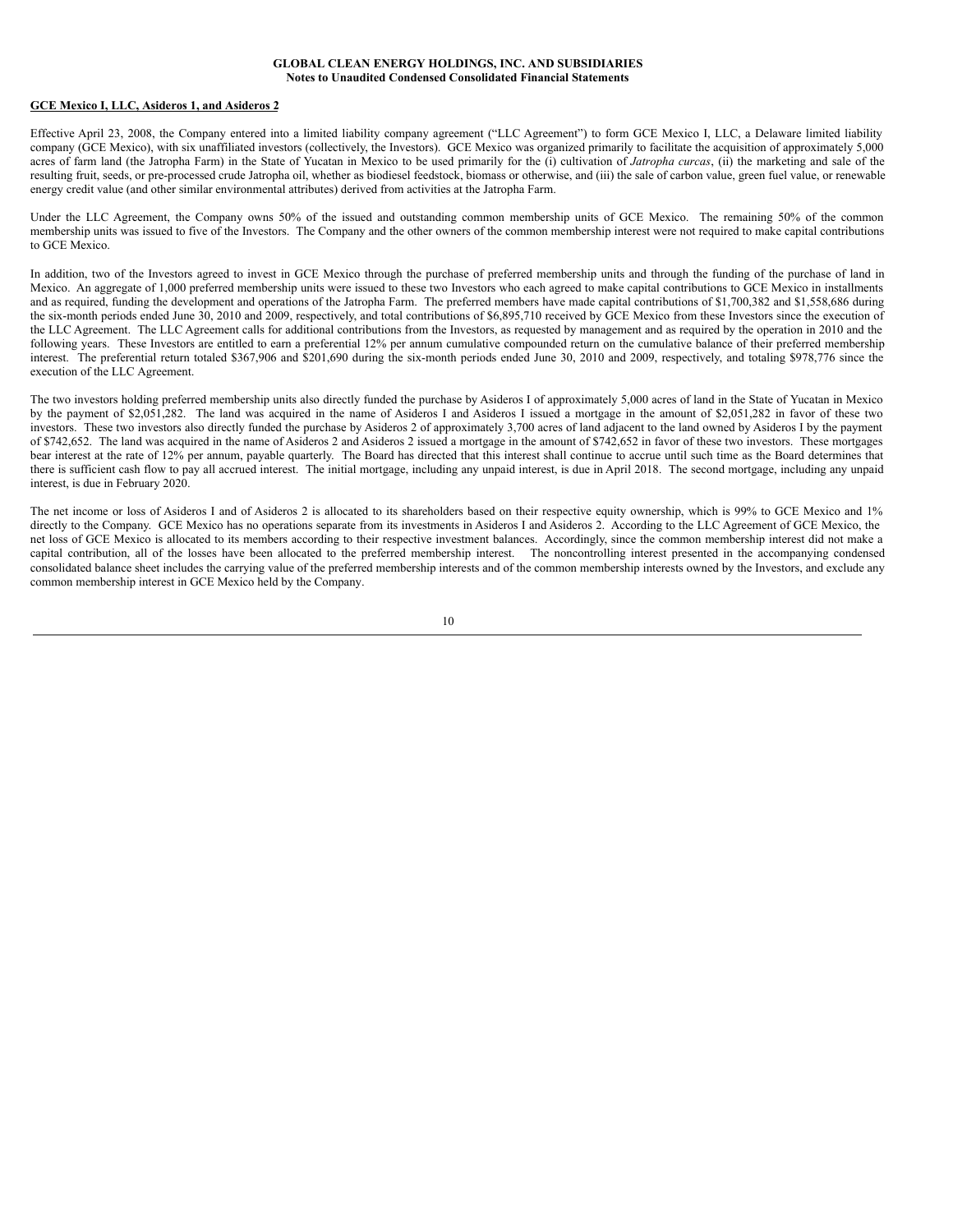### **Technology Alternatives, Limited**

On October 29, 2008, the Company entered into a stock purchase agreement with the shareholders of Technology Alternatives, Limited (TAL), a company formed under the laws of Belize in Central America. Subsequently, the terms and conditions of the stock purchase agreement were modified prior to closing. The closing was primarily delayed to allow TAL to complete all required conditions for the closing. On July 2, 2009, all closing requirements were completed and the Company consummated the stock purchase agreement by issuing 8,952,757 shares of its common stock in exchange for 100% of the equity interests of TAL. TAL owns approximately 400 acres of land and has developed a Jatropha farm in stages over the last three years for the cultivation of the Jatropha plant. TAL has also developed a nursery capable of producing Jatropha seeds, seedlings and rooted cuttings. During 2009, TAL commenced selling seeds, principally to GCE Mexico. TAL also provides technical advisory services for the propagation of the Jatropha plant.

In connection with the acquisition, certain payables to the former shareholders of TAL were renegotiated and converted into promissory notes in the aggregate principal amount of \$516,139 Belize Dollars (US \$268,036 based on exchange rates in effect at July 2, 2009). These notes payable to shareholders were interest free through September 30, 2009, and then bear interest at 8% per annum through the maturity date. The notes are secured by a mortgage on the land and related improvements. The notes, plus any related accrued interest, were originally due on December 29, 2009, but the due date had been extended to June 28, 2010 and has subsequently been extended to January 1, 2011. TAL and/or the Company may prepay the notes at any time without penalty, and the Company is required to prepay the notes if and when it receives future funding in an amount that, in the Company's reasonable discretion, is sufficient to permit the prepayment of the notes without adversely affecting the Company's operations or financial condition.

## **Note 4 – Property and Equipment**

Property and equipment are as follows:

|                                    | <b>June 30,</b><br>2010 |            | December 31,<br>2009 |           |  |
|------------------------------------|-------------------------|------------|----------------------|-----------|--|
| Land                               | \$                      | 2,831,639  | -S                   | 2,079,914 |  |
| Plantation development costs       |                         | 4,033,744  |                      | 3,633,288 |  |
| Plantation equipment               |                         | 905,146    |                      | 805,719   |  |
| Office equipment                   |                         | 80,287     |                      | 33,478    |  |
|                                    |                         |            |                      |           |  |
| Total cost                         |                         | 7,850,816  |                      | 6,552,399 |  |
| Less accumulated depreciation      |                         | (223, 897) |                      | (110,910) |  |
|                                    |                         |            |                      |           |  |
| <b>Property and equipment, net</b> |                         | 7,626,919  |                      | 6,441,489 |  |

Commencing in June 2008, Asideros I purchased certain equipment for purposes of rapidly clearing the land, preparing the land for planting, and actually planting the Jatropha trees. The Company has capitalized farming equipment and costs related to the development of land for farm use in accordance with generally accepted accounting principles for accounting by agricultural producers and agricultural cooperatives. Plantation equipment is depreciated using the straight-line method over estimated useful lives of 5 to 15 years. Depreciation expense has been capitalized as part of plantation development costs through the date that the plantation becomes commercially productive. The initial plantations were deemed to be commercially productive on October 1, 2009, at which date the Company commenced the depreciation of plantation development costs over estimated useful lives of 10 to 35 years, depending on the nature of the development. Developments and other improvements with indefinite lives are capitalized and not depreciated. Other developments that have a limited life and intermediate-life plants that have growth and production cycles of more than one year are being depreciated over their useful lives once they are placed in service. The land, plantation development costs, and plantation equipment are located in Mexico and in Belize.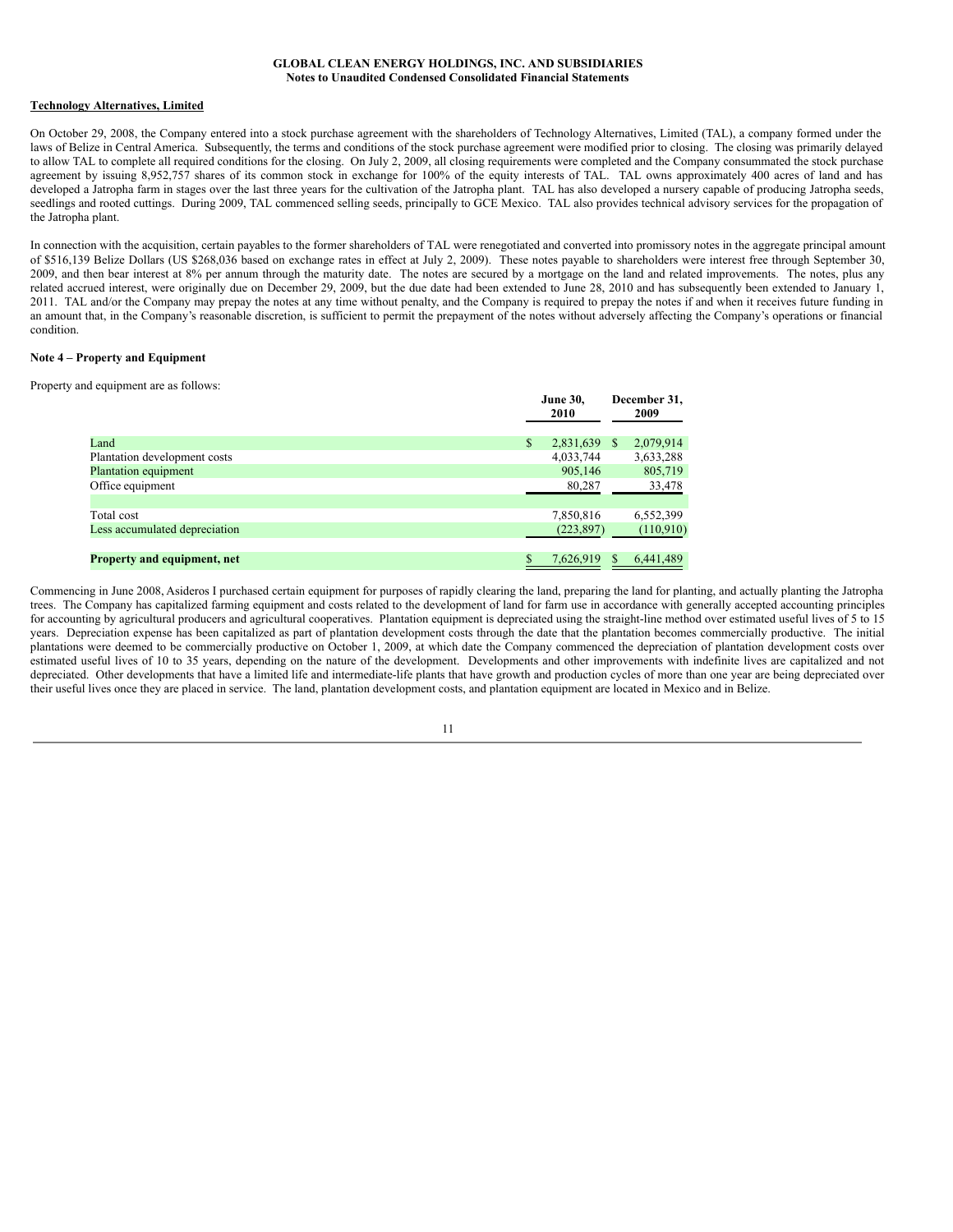#### **Note 5 – Accrued Payroll and Payroll Taxes**

A significant portion of accrued payroll and payroll taxes relates to unpaid compensation for officers and directors who are no longer affiliated with the Company. Accrued payroll taxes will become due upon payment of the related accrued compensation. Accrued payroll and payroll taxes are composed of the following:

|                                                                                                     |    | <b>June 30.</b><br>2010 | December 31,<br>2009 |
|-----------------------------------------------------------------------------------------------------|----|-------------------------|----------------------|
| Accrued payroll, vacation, and related payroll taxes for current officers                           | S. | 1.089.335               | 570,726              |
| Former Chief Executive Officer, resigned 2007, including \$500,000 under the Release and Settlement |    |                         |                      |
| Agreement                                                                                           |    | 570,949                 | 570,949              |
| Other former officers and directors                                                                 |    | 77.750                  | 311,200              |
| Accrued payroll taxes on accrued compensation to former officers and directors                      |    | 25,590                  | 38,510               |
|                                                                                                     |    |                         |                      |
| Accrued payroll and payroll taxes                                                                   |    | 1.763.624               | 1,491,385            |

On August 31, 2007, the Company entered into a Release and Settlement Agreement with Judy Robinett, the Company's then-current Chief Executive Officer. Under the agreement, Ms. Robinett agreed to, among other things, assist the Company in the sale of its legacy assets and complete the preparation and filing of the delinquent reports to the Securities and Exchange Commission. Under the agreement, Ms. Robinett agreed to (i) forgive her potential right to receive \$1,851,805 in accrued and unpaid compensation, un-accrued and pro-rata bonuses, and severance pay and (ii) the cancellation of stock options to purchase 14,000,000 shares of common stock at an exercise price of \$0.02 per share. In consideration for her services, the forgiveness of the foregoing cash payments, the cancellation of the stock options, and settlement of other issues, the Company agreed, among other things, to pay Ms. Robinett \$500,000 upon the receipt of the cash payment under the agreement to sell the SaveCream Assets to Eucodis Pharmaceuticals Forschungs und Entwicklungs GmbH (Eucodis). Pursuant to this agreement, Ms. Robinett resigned on December 21, 2007. Despite the Company's efforts, the sale to Eucodis was never completed and Eucodis has since ceased operations. Accordingly, the conditions precedent to make the \$500,000 payment from the Eucodis proceeds described above has not been fulfilled, i.e., the Company's sale of the SaveCream Assets to Eucodis did not occur. Furthermore, the Company subsequently sold the SaveCream Assets to an unaffiliated third party on November 16, 2009.

## **Note 6 – Debt and Commitments**

**Promissory Notes**

#### *Mercator Momentum Fund III*

In order to fund ongoing operations pending closing of the sale of the SaveCream Assets, the Company entered into a loan agreement with, and issued a promissory note in favor of, Mercator Momentum Fund III, L.P. (Mercator) in September 2007. At that time, Mercator, along with two other affiliates, owned all of the issued and outstanding shares of the Company's Series A Convertible Preferred Stock, and was considered a related party to the Company. The loan was secured by a lien on all of the assets of the Company. Under the loan agreement, interest was originally payable on the loan at a rate of 12% per annum, payable monthly. Pursuant to the loan agreement, the original amount to be available under the credit facility was \$1,000,000 and was due in December 2007.

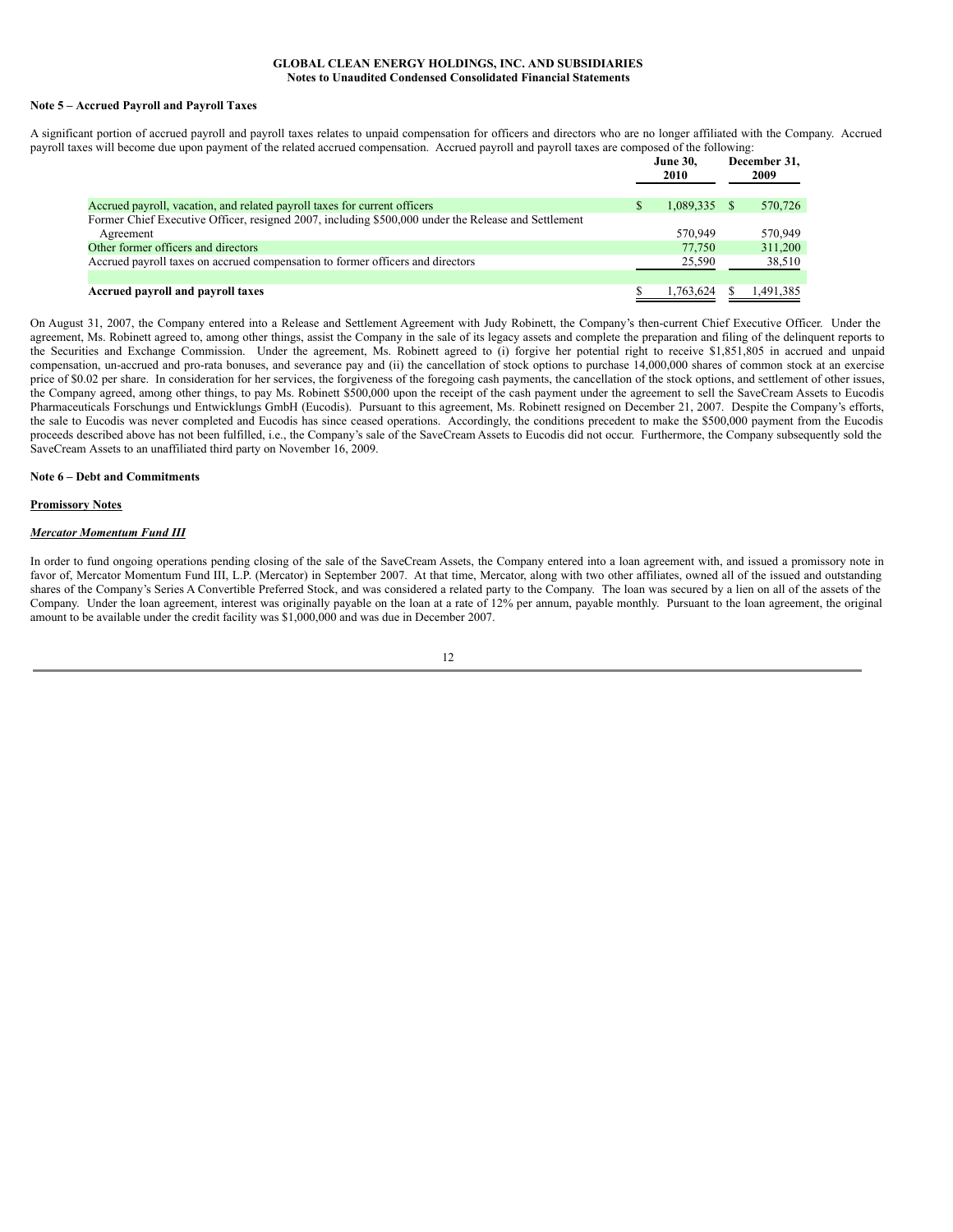Between September 2007 and December 2009, there were various modifications to the loan agreement that resulted in various extensions and modifications of the interest rate. During that period of time, Mercator advanced a total of \$625,000 to the Company, of which \$150,000 was repaid prior to December 31, 2009, leaving a balance of \$475,000 at that date, with interest accruing at 10.68%. In March 2010, the Company used substantially all of the proceeds received from the sale of the convertible promissory notes to repay, in full, the balance of this note, plus accrued interest of \$81,909.

## *Bank Loan*

In October 2009, a bank loaned TAL \$67,800 Belize Dollars (US \$35,554 based on exchange rates in effect on the date of the note). The note bears interest at 13% per annum, is unsecured, and is due on demand. The balance of the note at June 30, 2010 is \$62,598 Belize Dollars (US \$32,363 based on exchange rates in effect at June 30, 2010). The balance of the note at December 31, 2009 was \$66,548 Belize Dollars (US \$34,232 based on exchange rates in effect at December 31, 2009).

## **Notes Payable to Shareholders**

The Company has notes payable to certain shareholders in the aggregate amount of \$26,000 and \$56,000 at June 30, 2010 and December 31, 2009, respectively. The notes originated between 1997 and 1999, bear interest at 12%, are unsecured, and are currently in default. Accrued interest on the notes totaled \$41,705 and \$85,541 at June 30, 2010 and December 31, 2009, respectively.

As more fully disclosed in Note 3 to these condensed consolidated financial statements, the Company has promissory notes to the former shareholders of TAL in the amount of \$516,139 Belize dollars (US \$266,844 based on exchange rates in effect at June 30, 2010 and US \$265,502 based on exchange rates in effect at December 31, 2009). These notes payable to shareholders were interest free through September 30, 2009, and then bear interest at 8% per annum through the maturity date. The notes are secured by a mortgage on the land and related improvements. The notes, plus any related accrued interest, were originally due on December 29, 2009, but the due date had been extended to June 28, 2010 and subsequently extended to January 1, 2011.

## **Convertible Notes Payable**

In March 2010, the Company entered into a securities purchase agreement with the preferred members of GCE Mexico pursuant to which the Company issued senior unsecured convertible promissory notes in the original aggregate principal amount of \$567,000 and warrants to acquire an aggregate of 1,890,000 shares of the Company's common stock. The Convertible Notes mature on the earlier of (i) March 16, 2012, or (ii) upon written demand of payment by the note holders following the Company's default thereunder. The maturity date of the Convertible Notes may be extended by written notice made by the note holders at any time prior to March 16, 2012. Interest accrues on the convertible notes at a rate of 5.97% per annum, and is payable quarterly in cash, in arrears, on each three-month anniversary of the issuance of the convertible notes. The Company may at its option, in lieu of paying interest in cash, pay interest by delivering a number of unregistered shares of its common stock equal to the quotient obtained by dividing the amount of such interest by the arithmetic average of the volume weighted average price for each of the five consecutive trading days immediately preceding the interest payment date. At any time following the first anniversary of the issuance of the Convertible Notes, at the option of the note holders, the outstanding balance thereof (including unpaid interest) may be converted into shares of the Company's common stock at a conversion price equal to \$0.03. The conversion price may be adjusted in connection with stock splits, stock dividends and similar events affecting the Company's capital stock. The convertible notes rank senior to all other indebtedness of the Company, and thereafter will remain senior or pari passu with all accounts payable and other similar liabilities incurred by the Company in the ordinary course of business. The Company may not prepay the convertible notes without the prior consent of the Investors.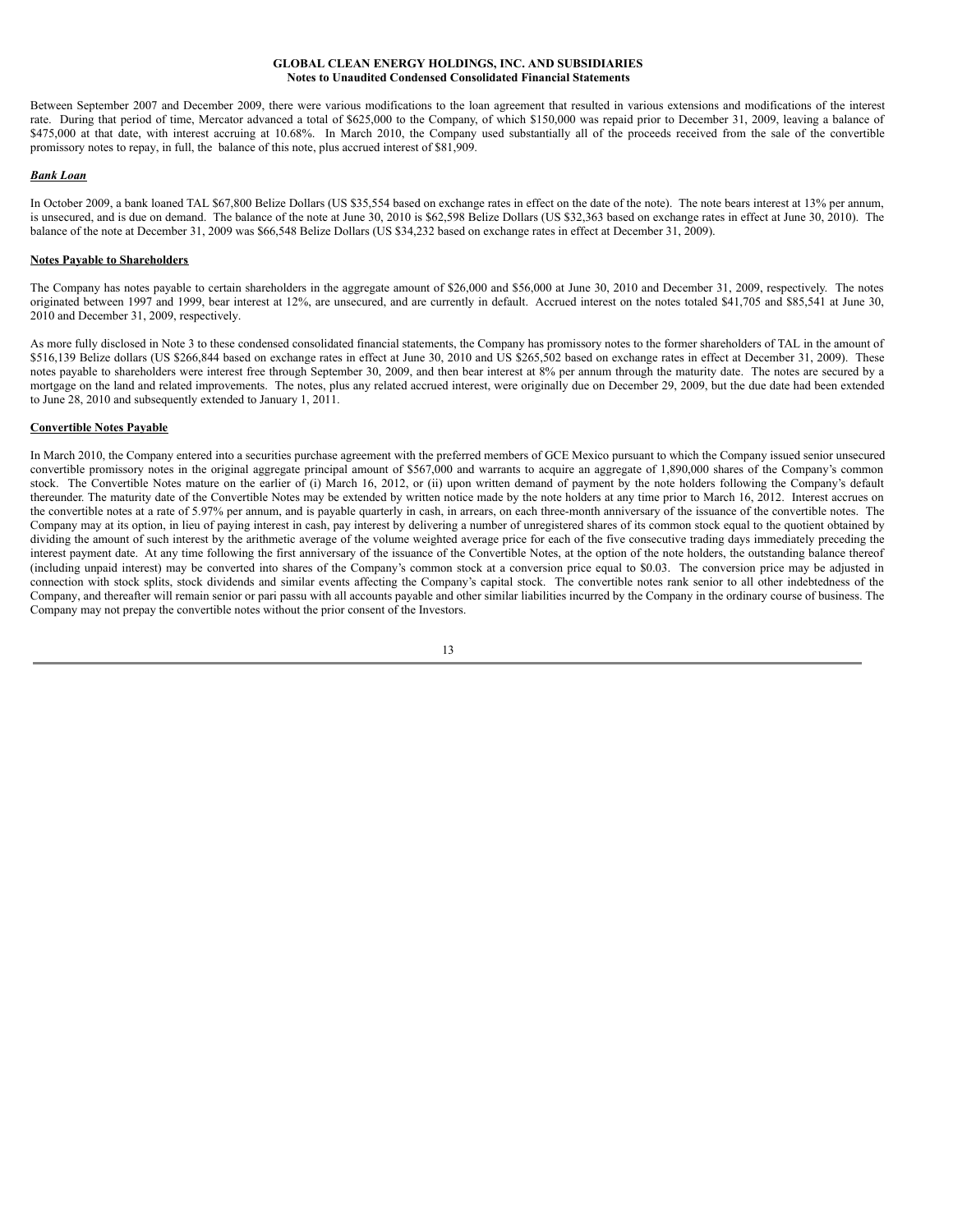The warrants have an exercise price of \$0.03 per share and the exercise price of the warrants may be adjusted in connection with stock splits, stock dividends and similar events affecting the Company's capital stock. The warrants expire on March 16, 2013. The fair value of the warrants was immaterial, accordingly, all of the proceeds from the issuance of the debt were allocated to the Convertible Notes. The Company used substantially all of the proceeds received from the sale of the convertible promissory notes to repay, in full, an outstanding promissory note in the amount of \$475,000, plus accrued interest of \$81,909.

The Company has other convertible notes payable to certain individuals in the aggregate amount of \$193,200 at June 30, 2010 and December 31, 2009. The notes originated in 1996, bear interest at 12%, are unsecured, and are currently in default. Each \$1,000 note is convertible into 667 shares of the Company's common stock. Accrued interest on the convertible notes totaled \$283,480 and \$271,983 at June 30, 2010 and December 31, 2009, respectively.

#### **Lease Commitment**

During June 2010, the Company entered into a new two-year and two month lease agreement with average monthly payments including prescribed common area fees of \$3,400, with a 3% annual increase in lease payments.

The table below is a summary of future minimum lease payments as of June 30, 2010.

| 2010                         | 17,000 |
|------------------------------|--------|
| 2011                         | 41,500 |
| 2012                         | 24,500 |
|                              |        |
| Total minimum lease payments | 83,000 |

## **Settlement of Liabilities**

The Company has negotiated the settlement of liabilities carried on the condensed consolidated balance sheet and has recorded significant gains. The gain on settlement of liabilities for the three months and the six months ended June 30, 2010, was \$405,530 and \$600,802, respectively. There was no gain on settlement of liabilities for the comparable period in 2009. This gain was primarily from the settlement of historic liabilities primarily incurred by prior management in connection with our discontinued pharmaceutical operations that have been on our records for several years.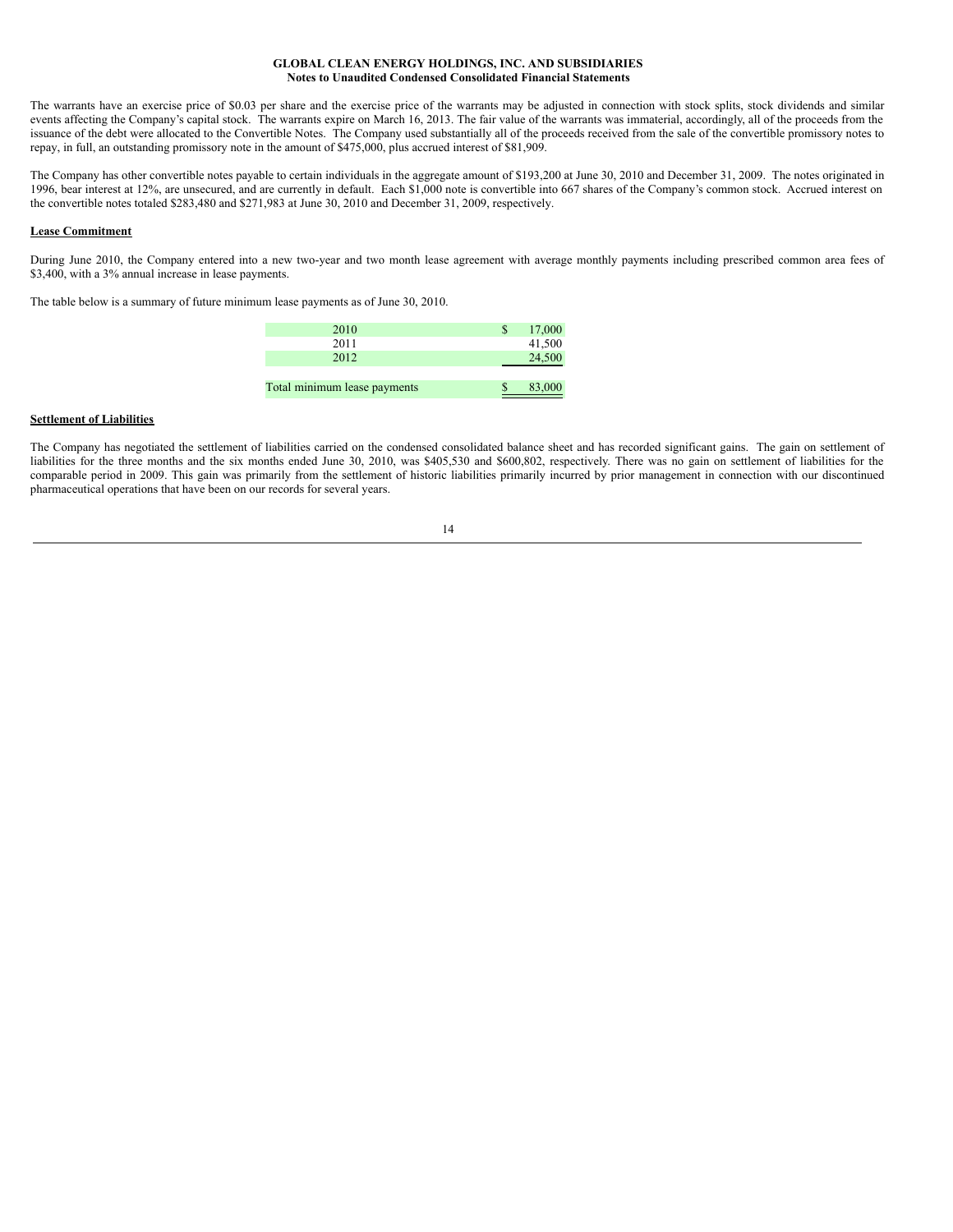#### **Note 7 – Changes in Equity (Deficit)**

A summary of the composition of Equity (Deficit) of the Company at June 30, 2010 and 2009, and the changes during the six months then ended is presented in the following table:

|                                                                | <b>Total Global Clean</b><br>Holdings, Inc.<br>stockholders'<br>equity (deficit) |                          | Noncontrolling<br>interest |           |    | <b>Total equity</b><br>(deficit) |
|----------------------------------------------------------------|----------------------------------------------------------------------------------|--------------------------|----------------------------|-----------|----|----------------------------------|
| Balance at December 31, 2009                                   | S                                                                                | $(3,078,412)$ \$         |                            | 2,485,792 | S. | (592, 620)                       |
| Issuance of common stock                                       |                                                                                  | 500,000                  |                            |           |    | 500,000                          |
| Capital contribution from noncontrolling interest              |                                                                                  | $\overline{\phantom{0}}$ |                            | 1,700,382 |    | 1,700,382                        |
| Share-based compensation                                       |                                                                                  | 60,333                   |                            |           |    | 60.333                           |
| Accrual of preferential return for the noncontrolling interest |                                                                                  | -                        |                            | (367,906) |    | (367,906)                        |
| Net loss                                                       |                                                                                  | (299, 500)               |                            | (740,693) |    | (1,040,193)                      |
| Other comprehensive loss                                       |                                                                                  | (1, 555)                 |                            | 57,328    |    | 55,773                           |
|                                                                |                                                                                  |                          |                            |           |    |                                  |
| Balance at June 30, 2010                                       |                                                                                  | (2,819,134)              |                            | 3,134,903 |    | 315,769                          |

|                                                                | <b>Total Global Clean</b><br>Holdings, Inc.<br>stockholders'<br>equity (deficit) | Noncontrolling<br>interest | <b>Total equity</b><br>(deficit) |             |  |
|----------------------------------------------------------------|----------------------------------------------------------------------------------|----------------------------|----------------------------------|-------------|--|
| Balance at December 31, 2008                                   | \$<br>$(5,948,575)$ \$                                                           | 1,962,022                  | <sup>S</sup>                     | (3,986,553) |  |
| Issuance of common stock                                       | 50,000                                                                           |                            |                                  | 50,000      |  |
| Capital contribution from noncontrolling interest              | $\overline{\phantom{a}}$                                                         | 1,558,686                  |                                  | 1,558,686   |  |
| Share-based compensation                                       | 386,215                                                                          |                            |                                  | 386,215     |  |
| Accrual of preferential return for the noncontrolling interest | $\overline{\phantom{a}}$                                                         | (201,690)                  |                                  | (201,690)   |  |
| Net loss                                                       | (715,500)                                                                        | (338, 533)                 |                                  | (1,054,033) |  |
|                                                                |                                                                                  |                            |                                  |             |  |
| Balance at June 30, 2009                                       | (6,227,860)                                                                      | 2,980,485                  |                                  | (3,247,375) |  |

## **Common Stock**

On March 30, 2010 the Company entered into a stock purchase agreement whereby the Company agreed to issue and sell 25,000,000 shares of the Company's common stock at a price of \$0.02 per share, for an aggregate purchase price of \$500,000, which was paid in cash.

### **Note 8 – Stock Options and Warrants**

#### *Stock Options and Compensation-Based Warrants*

The Company has two incentive stock option plans wherein 24,000,000 shares of the Company's common stock are reserved for issuance there under. As further explained in Note 9 to these condensed consolidated financial statements, the Company granted stock options during the six months ended June 30, 2010 to acquire 12,000,000 shares of the Company's common stock to the Company's Chief Executive Officer. Additionally, during the six months ended June 30, 2010, the Company issued compensation-based warrants to purchase 250,000 shares of common stock to a law firm. Effective April 1, 2010, the Company appointed Martin Wenzel to its board of directors. Mr. Wenzel was granted an option to purchase 500,000 shares of the Company's common stock at an exercise price of \$0.01 per share. The option vests over ten equal monthly installments commencing May 1, 2010 and expires on April 1, 2015. During the six months ended June 30, 2009, the Company issued compensation-based stock warrants to an investment banking firm to acquire 7,700,000 shares of the Company's common stock at \$0.0325 per share. No income tax benefit has been recognized for share-based compensation arrangements. The Company has recognized plantation development costs totaling \$124,565 related to a liability that was satisfied by the issuance of warrants in 2008. Otherwise, no share-based compensation cost has been capitalized in the condensed consolidated balance sheet.

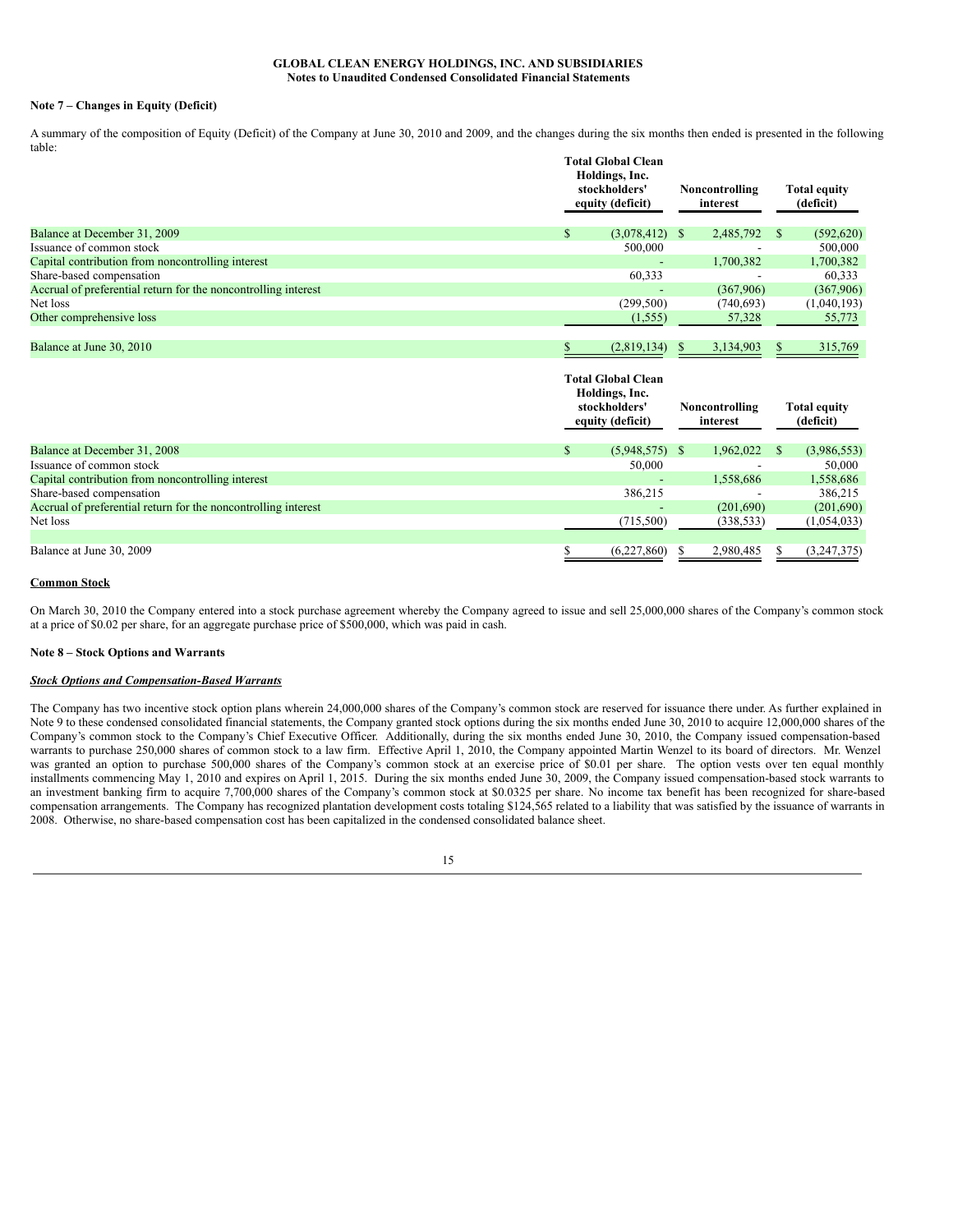A summary of the status of options and compensation-based warrants at June 30, 2010, and changes during the six months then ended is presented in the following table:

|                                  | <b>Shares</b><br>Under<br>Option | Weighted<br>Average<br><b>Exercise</b><br>Price | Weighted<br>Average<br>Remaining<br>Contractual<br>Life | Aggregate<br><b>Intrinsic</b><br>Value |  |
|----------------------------------|----------------------------------|-------------------------------------------------|---------------------------------------------------------|----------------------------------------|--|
| Outstanding at December 31, 2009 | 61,209,083                       | 0.03<br>- \$                                    |                                                         |                                        |  |
| Granted                          | 12,750,000                       | 0.02                                            |                                                         |                                        |  |
| Exercised                        | (5,827,600)                      | 0.01                                            |                                                         |                                        |  |
| Expired                          |                                  |                                                 | $\overline{\phantom{a}}$                                |                                        |  |
|                                  |                                  |                                                 |                                                         |                                        |  |
| Outstanding at June 30, 2010     | 68, 131, 483                     | 0.03                                            | 5.5 years $\$$                                          | 1,174,201                              |  |
|                                  |                                  |                                                 |                                                         |                                        |  |
| Exercisable at June 30, 2010     | 55,581,483                       | 0.04<br>S                                       | 4.6 years $\$                                           | 886,826                                |  |

At June 30, 2010, options to acquire 80,000 shares of common stock have no stated contractual life. The fair value of other stock option grants and compensation-based warrants is estimated on the date of grant or issuance using the Black-Scholes option pricing model. The weighted-average fair value of stock options granted and compensation-based warrants issued during the six months ended June 30, 2010 was \$0.0081. The weighted-average assumptions used for the stock options granted and compensation-based warrants issued during the six months ended June 30, 2010 were risk-free interest rate of 3.6%, volatility of 155%, expected life of 9.9 years, and dividend yield of zero. The weighted-average assumptions used for the compensation-based warrants issued during the six months ended June 30, 2009 were risk-free interest rate of 2.5%, volatility of 150%, expected life of 5.0 years, and dividend yield of zero. The assumptions employed in the Black-Scholes option pricing model include the following. The expected life of stock options represents the period of time that the stock options granted are expected to be outstanding prior to exercise. The expected volatility is based on the historical price volatility of the Company's common stock. The risk-free interest rate represents the U.S. Treasury constant maturities rate for the expected life of the related stock options. The dividend yield represents anticipated cash dividends to be paid over the expected life of the stock options. The intrinsic values are based on a June 30, 2010 closing price of \$0.0425 per share.

Share-based compensation from all sources recorded during the three months and six months ended June 30, 2010 was \$43,343 and \$60,333, respectively, and is reported as general and administrative expense in the accompanying condensed consolidated statements of operations. Share-based compensation from all sources recorded during the three months and six months ended June 30, 2009 was \$326,331 and \$386,215, respectively, and is reported as general and administrative expense. As of June 30, 2010, there is approximately \$57,000 of unrecognized compensation cost related to stock-based payments that will be recognized over a weighted average period of approximately 0.6 years.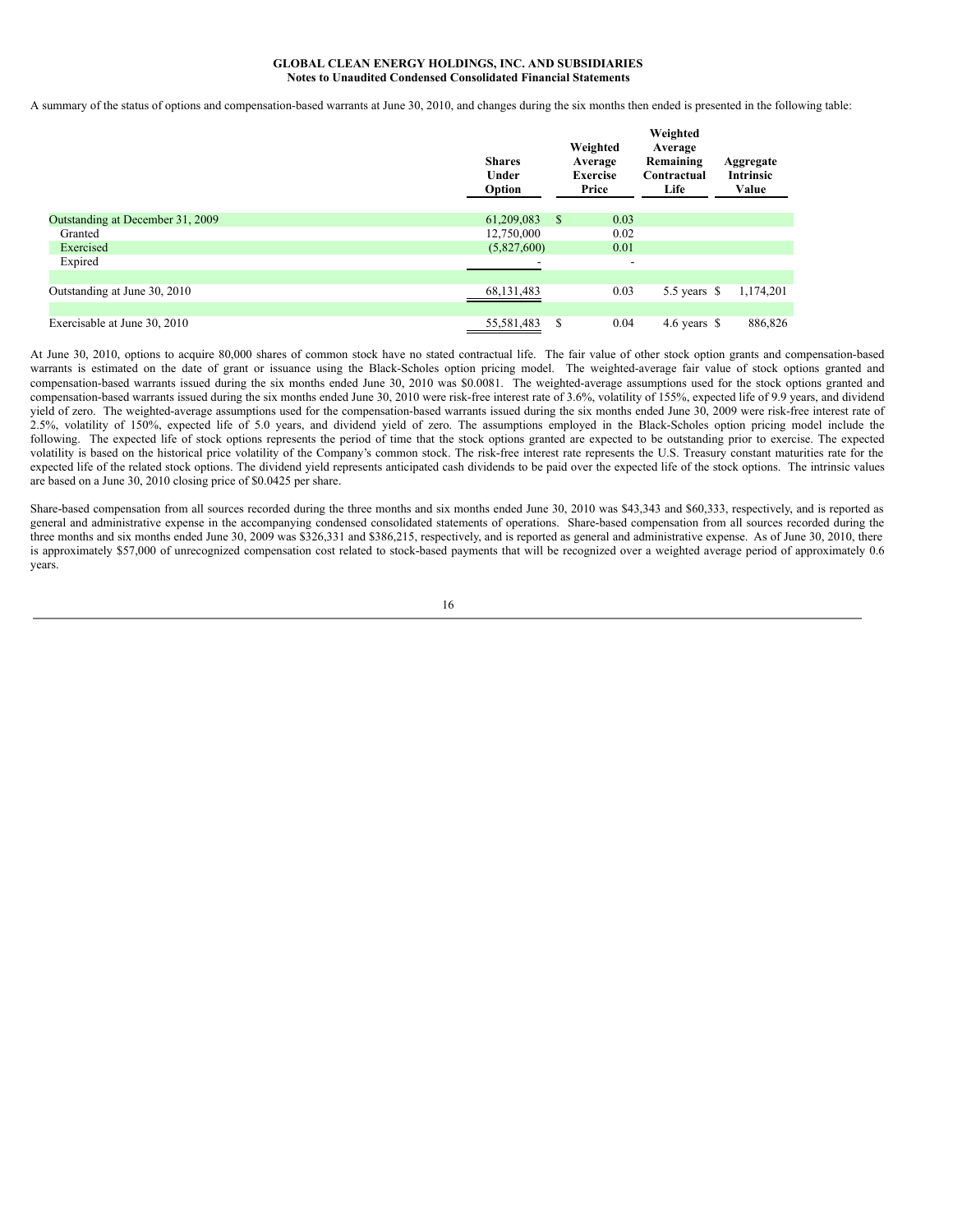#### *Stock Warrants*

A summary of the status of the warrants outstanding at June 30, 2010, and changes during the six months then ended is presented in the following table:

|                                  | <b>Shares</b><br>Under<br>Warrant | Weighted<br>Average<br><b>Exercise</b><br>Price |  |
|----------------------------------|-----------------------------------|-------------------------------------------------|--|
| Outstanding at December 31, 2009 | 29,742,552 \$                     | 0.01                                            |  |
| Issued                           | 1,890,000                         | 0.03                                            |  |
| Exercised                        | (4,575,495)                       | 0.01                                            |  |
| Expired                          | (581, 395)                        | 0.13                                            |  |
|                                  |                                   |                                                 |  |
| Outstanding at June 30, 2010     | 26,475,662                        | 0.01                                            |  |

On April 26, 2010, the Company received a notice for the exercise of 4,575,495 financing-based warrants and 5,827,600 compensation-based warrants to acquire common stock on a cashless basis. The warrants were exercisable at \$0.01 per share. The Company issued 8,545,399 shares of its common stock to the entity as a result of the cashless exercise.

#### **Note 9 – Employment Agreement**

On March 16, 2010, the Company and Richard Palmer, the Company's Chief Executive Officer, entered into an amendment of Mr. Palmer's employment agreement originally entered into in September 2007. Pursuant to the amendment, the Company extended the term of Mr. Palmer's employment as the Company's President, Chief Executive Officer and Chief Operating Officer for an additional two years through September 30, 2012. Thereafter, the term of employment shall automatically renew for successive one-year periods unless otherwise terminated by either party 90 days before the renewal period. In connection with the amendment, the Company granted Mr. Palmer an option to purchase up to 12,000,000 shares of the Company's common stock at an exercise price of \$0.02, subject to the Company's achievement of certain market capitalization goals. According to the terms of the option, the option to purchase up to 6,000,000 shares vests when the Company's market capitalization first reaches \$30 million and the option to purchase the other 6,000,000 shares vests when the Company's market capitalization first reaches \$60 million. The option expires on March 16, 2020, ten years after the date of amendment. The remaining terms of the original employment agreement remain in effect.

## **Note 10 – Discontinued Operations**

Prior to 2007, the Company was a developmental-stage bio-pharmaceutical company engaged in the research, validation, development and ultimate commercialization of two drugs known as MDI-P and SaveCream. The Board evaluated the value of its developmental stage drug candidates and in March 2007, the Board determined that the best course of action was to discontinue further development of these drug candidates and sell these technologies. MDI-P was a drug candidate being developed as an anti-infective treatment for bacterial infections, viral infections and fungal infections. In August 2007, the Company sold the MDI-P related assets. SaveCream was a drug candidate that the Company was developing to reduce breast cancer tumors. From March of 2007 through July of 2008, the Company entered into various agreements with Eucodis Pharmaceuticals Forschungs und Entwicklungs GmbH, an Austrian company (Eucodis) related to the sale of the SaveCream assets. Eucodis entered into a binding letter of intent in March 2007 and later entered into a sale and purchase agreement in July 2007. The sale and purchase agreement was approved by the Company's shareholders in January 2008. Ultimately, all discussions and agreements with Eucodis were terminated in July 2008 due to their inability to obtain their own financing and their failure to close the sale. Eucodis has since ceased operations.

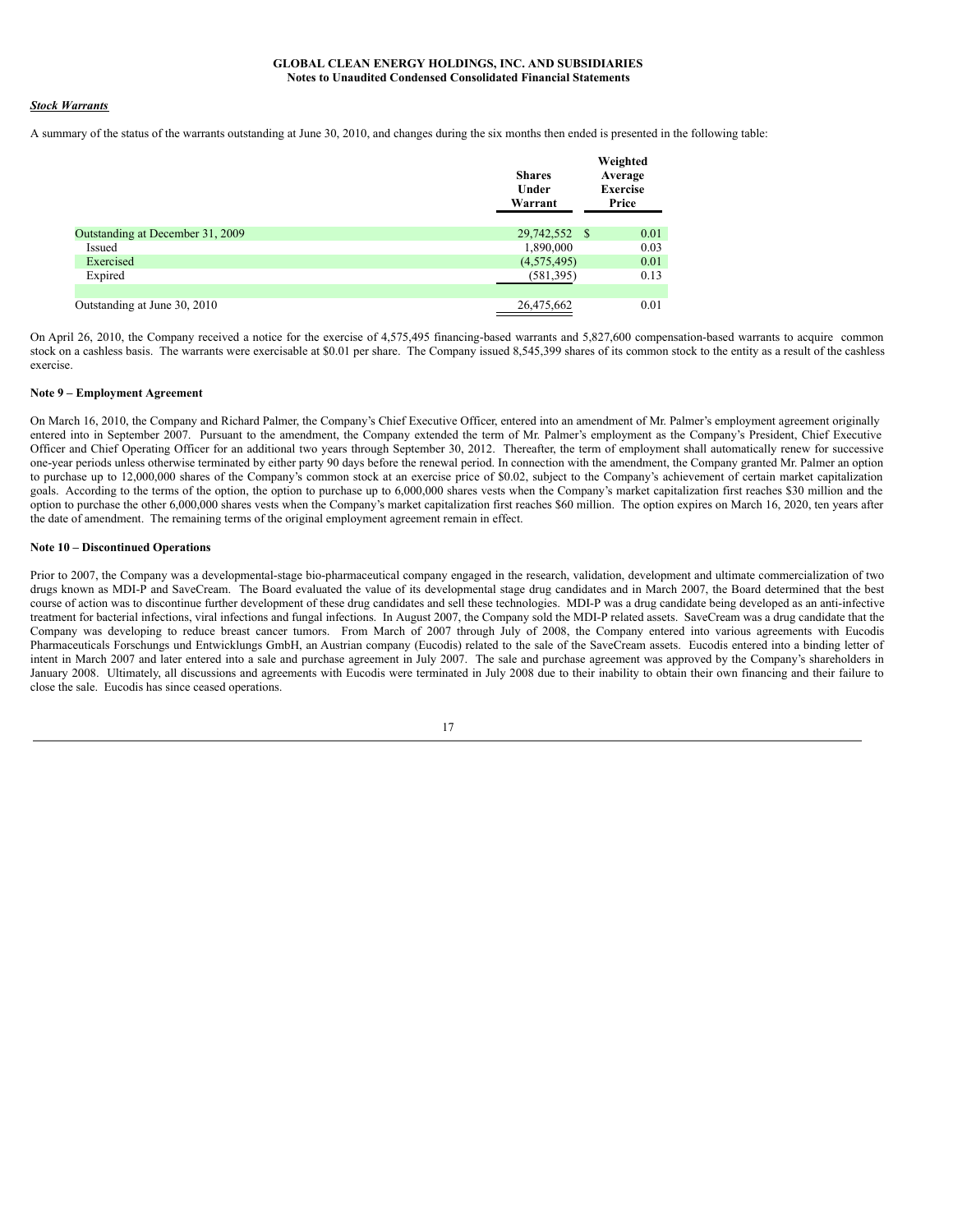On November 16, 2009, Global Clean Energy Holdings, Inc. and its subsidiary, MDI Oncology, Inc., entered into a Sale and Asset Purchase Agreement with Curadis Gmbh, an unaffiliated German company, for the sale and of substantially all of the intellectual property associated with the patents, patent applications, pre-clinical study data and ancillary clinical trial data concerning the SaveCream asset. The closing occurred on December 22, 2009. The SaveCream asset had no carrying value on the consolidated balance sheet of the Company. In connection with the sale, the Company recognized a gain of \$3,298,511 during the fourth quarter of 2009, consisting of cash received of \$518,655, the assumption of a research and development obligation with a carrying value of \$2,758,350 (1,850,000 Euros), and the assumption of accounts payable of \$21,506. Should the pharmaceutical product ever be commercialized, the entire transaction will be valued at 4.2 million Euros. Although management is hopeful that the pharmaceutical product will be commercialized, no assurance can be given if or when any additional consideration or cash will be provided to the Company after the closing. If additional consideration or cash is received, the Company will recognize additional gain at that time. The Company will hold a security interest in the sold assets until the final two million Euro payment is made, if ever.

Pursuant to accounting rules for discontinued operations, the Company has classified all gain, revenue and expense related to the operations, assets, and liabilities of its biopharmaceutical business as discontinued operations. For the three and six months ended June 30, 2010 and 2009, Income (Loss) from Discontinued Operations consists of the foreign currency transaction gains or losses related to current liabilities associated with the discontinued operations that are denominated in Euros.

## **Note 11 – Subsequent Events**

On July 19, 2010, the majority of the stockholders of the Company voted to change its state of incorporation from Utah to Delaware. In addition, the par value of the Company's capital stock changed from no par to \$0.001 per share. The effects of the change in par value have been reflected retroactively in the accompanying condensed consolidated financial statements and notes thereto for all periods presented. The effect of retroactively applying the par value of \$0.001 per share resulted in a reclassification of \$17,644,228 of common stock and \$1,290,722 of preferred stock as of December 31, 2009 to additional paid-in capital.

Also on July 19, 2010, the stockholders approved the 2010 Stock Incentive Plan. The granting of options and other stock awards is an important incentive tool for the Company's employees, officers and directors. The 2010 Plan provides a means by which employees, directors and consultants of the Company may be given an opportunity to benefit from increases in the value of our common stock, and to attract and retain the services of such persons. All of our employees, directors and consultants are eligible to participate in the 2010 Plan. The total number of shares of common stock which may be offered, or issued as restricted stock or on the exercise of options or SARs (Stock Appreciation Rights) under the Plan shall not exceed twenty million (20,000,000) shares of common stock. The shares subject to an option or SAR granted under the Plan that expire, terminate or are cancelled unexercised shall become available again for grants under this Plan. If shares of restricted stock awarded under the Plan are forfeited to the Company or repurchased by the Company, the number of shares forfeited or repurchased shall again be available under the Plan. Where the exercise price of an option is paid by means of the optionee's surrender of previously owned shares of common stock or the Company's withholding of shares otherwise issuable upon exercise of the option as may be permitted herein, only the net number of shares issued and which remain outstanding in connection with such exercise shall be deemed "issued" and no longer available for issuance under this Plan. No eligible person shall be granted options or other awards during any twelve-month period covering more than five hundred thousand (500,000) shares of common stock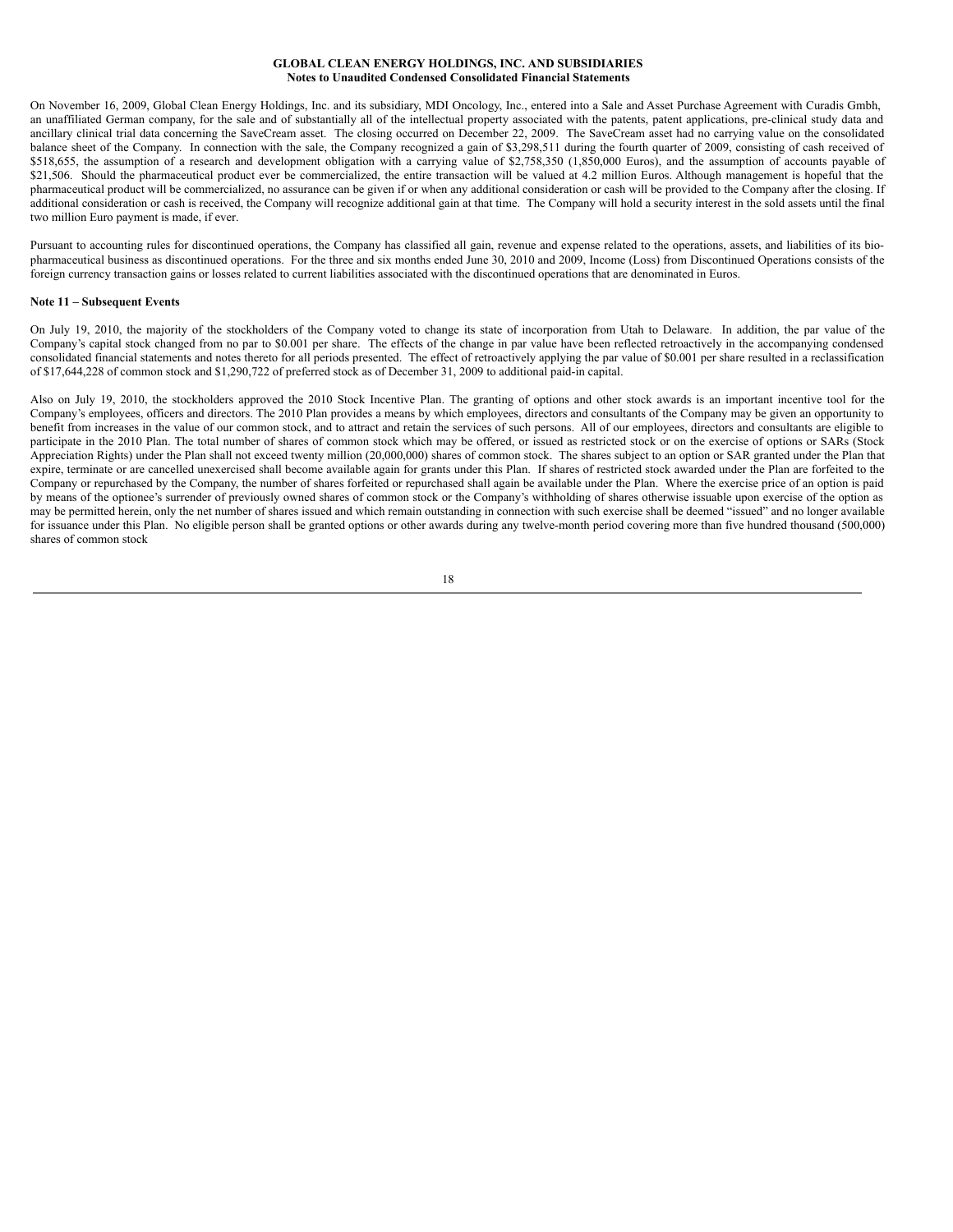#### **ITEM 2. MANAGEMENTS' DISCUSSION AND ANALYSIS OF FINANCIAL CONDITION AND RESULTS OF OPERATIONS.**

This Report, including any documents which may be incorporated by reference into this Report, contains "Forward-Looking Statements" within the meaning of Section 27A of the Securities Act of 1933, as amended, and Section 21E of the Securities Exchange Act of 1934, as amended. All statements other than statements of historical fact are "Forward-Looking Statements" for purposes of these provisions, including our plans to cultivate, produce and market non-food based feedstock for applications in the bio-fuels market, any projections of revenues or other financial items, any statements of the plans and objectives of management for future operations, any statements concerning proposed new products or services, any statements regarding future economic conditions or performance, and any statements of assumptions underlying any of the foregoing. All Forward-Looking Statements included in this document are made as of the date hereof and are based on information available to us as of such date. We assume no obligation to update any Forward-Looking Statement. In some cases, Forward-Looking Statements can be identified by the use of terminology such as "may," "will," "expects," "plans," "anticipates," "intends," "believes," "estimates," "potential," or "continue," or the negative thereof or other comparable terminology. Although we believe that the expectations reflected in the Forward-Looking Statements contained herein are reasonable, there can be no assurance that such expectations or any of the Forward-Looking Statements will prove to be correct, and actual results could differ materially from those projected or assumed in the Forward-Looking Statements. Future financial condition and results of operations, as well as any Forward-Looking Statements are subject to inherent risks and uncertainties, including any other factors referred to in our press releases and reports filed with the Securities and Exchange Commission. All subsequent Forward-Looking Statements attributable to the company or persons acting on its behalf are expressly qualified in their entirety by these cautionary statements. Additional factors that may have a direct *bearing on our operating results are described under "Risk Factors" and elsewhere in this report.*

#### **Introductory Comment**

Throughout this Quarterly Report on Form 10-Q, the terms "we," "us," "our," and "our company" refer to Global Clean Energy Holdings, Inc., a Delaware corporation (which used to be a Utah corporation until July 19, 2010, the day on which it completed a merger pursuant to which it reincorporated in the State of Delaware), formerly known as Medical Discoveries, Inc., and, unless the context indicates otherwise, also includes our wholly-owned subsidiary, MDI Oncology, Inc., a Delaware corporation; Global Clean Energy Holdings LLC, a wholly-owned Delaware limited liability company; Technology Alternative, Limited, a wholly-owned subsidiary formed under the laws of Belize; and Globales Energia Renewables, a wholly-owned subsidiary formed under the laws of Mexico. To the extent applicable, depending on the context of the disclosure, the terms ""we," "us," "our," and "our company" may also include GCE Mexico I, LLC a Delaware limited liability company, in which we manage and own approximately 50% of the common membership interests.

## Global Clean Energy Holdings, Inc. is not related to, or affiliated in any manner with "Global Clean Energy, Inc." Readers are cautioned to confirm the entity **that they are evaluating or in which they are making an investment before completing any such investment.**

#### **Overview**

Global Clean Energy Holdings, Inc. ("GCEH") is a California -based energy agri-business focused on the development of non-food based bio-fuel feedstock. GCEH has full service in-house development and operations capabilities, which it provides for its own energy farms as well as farms it operates via joint venture arrangements. With international experience and capabilities in eco-friendly bio-fuel feedstock management, cultivation, production and distribution, GCEH is well suited to scale its business.

GCEH is focusing on the commercialization of oil and biomass derived from the seeds of*Jatropha curcas* ("Jatropha") - a native non-edible plant indigenous to many tropical and sub-tropical regions of the world, including Mexico, the Caribbean and Central America. Jatropha oil is high-quality plant oil used as a direct replacement for fossil fuels or as feedstock for the production of high quality bio-diesel or green diesel, which is a direct replacement for jet fuel. The residual material derived from the oil extraction process is called press cake, which is a high-quality biomass that can be used as a replacement for a number of fossil fuels.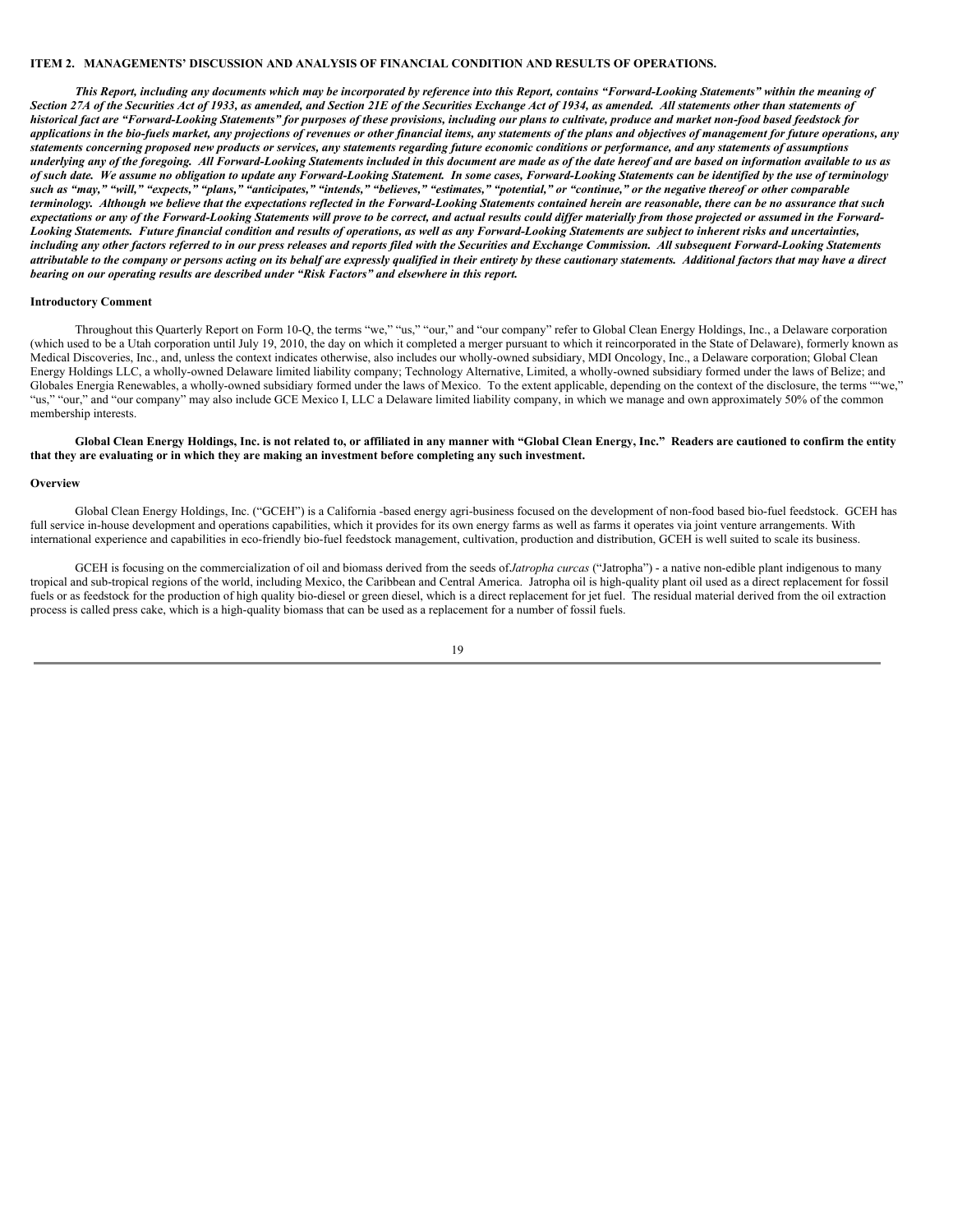Jatropha trees require less water and fertilizer than many conventional crops, and can be grown on land that is not suitable for the production of food. Jatropha oil is very high quality plant oil that is particularly well suited for the production of "bio-diesel" and "green diesel." Without post processing, Jatropha oil can be used as a direct replacement for diesel and other fossil fuels. Bio-diesel is a diesel-equivalent, and green diesel is a jet fuel-equivalent; both are processed fuels derived from biological sources (such as plant oils), which can be used as a replacement for fossil based fuels in diesel engines, jet engines or other fuel oil based combustion equipment.

Our business plan and current principal business activities include the planting, cultivation, harvesting and processing of Jatropha to generate plant based oils and biomass for use as replacements for fossil fuels. Our strategy is to leverage our Jatropha based bio-fuels knowledge, experience and capabilities through the following means:

- · Own and operate Jatropha farms for our own account. We currently own and operate three such Jatropha farms, one in Belize and two in Mexico.
- · Own, operate and manage Jatropha farms through joint ownership agreements. We currently operate two farms under joint ownership arrangements: the first farm, located in Mexico, comprises 5,149 acres; the second farm consisting of 3,700 acres was acquired in March 2010 (also in Mexico). The first farm is fully planted, and we anticipate to have the second farm substantially planted by the end of 2010.
- · Provide Jatropha farm development and management services to third party owners of Jatropha farms. We plan to greatly expand this initiative in the next 12 months.
	- · Provide turnkey Franchise Operations for individuals and/or companies that wish to immediately establish Jatropha farms in suitable geographical areas.

In addition to generating revenues from the sale of non-food based plant oils and biomass, we plan to monetize the carbon credits from the farms we own and manage. Under the 1997 Kyoto Protocol, a worldwide carbon credit trading market has been established where sellers sell their excess carbon credits and buyers purchase the carbon credits they need to meet their greenhouse gas reduction requirements. Our farm activities are anticipated to generate a significant amount of carbon credits that we plan to sell to third parties.

We are also engaged in research and development activities concerned with optimizing the quality of our Jatropha yields, reducing operating costs and improving our production capacity and efficiency. Specifically, our research activities focus on (i) optimizing genetic development (i.e., the quality of the Jatropha plants), (ii) optimizing agronomic development (i.e., soil conditions optimal for Jatropha cultivation), and (iii) improving agricultural technologies relating to the care and custody of the Jatropha plant, and the processing of resulting products. We continue our research and development efforts toward the improved commercialization of Jatropha at our test facilities in Mexico and Belize and our commercial farm in Mexico. We are also engaged in a joint research and development effort with a leading U.S. plant sciences university to conduct plant biology and molecular genetic (genomic) research for the development of improved varieties, and optimal germination and cultivation techniques for Jatropha. We operate a state-of-the-art plant and soil science Field Research Center at our farm in Mexico where we have over 20 selected (improved) varieties of Jatropha under development.

## **Organizational History**

This company was incorporated under the laws of the State of Utah on November 20, 1991. Until 2007, we were a developmental-stage bio-pharmaceutical company engaged in the research, validation, and development of two drug candidates. In 2007, the Company decided to change the course of its business and focus its efforts and resources on the emerging alternative energy fuels business. In order to be successful in this industry, we decided to acquire the intellectual property and expertise needed to develop and manage our new business. Accordingly, on September 7, 2007, we entered into a share and exchange agreement where we acquired Global Clean Energy Holdings, LLC, a Delaware limited liability company ("Global LLC"). Global LLC was a company that owned certain trade secrets, know-how, business plans and relationships relevant to the cultivation and production of Jatropha, for the purpose of providing feedstock oil intended for the production of bio-diesel and green diesel and the production of biomass as a fossil fuel replacement. Richard Palmer and Mobius Risk Group, LLC ("Mobius"), a Texas limited liability company, were the sole owners of the outstanding equity interests of Global LLC.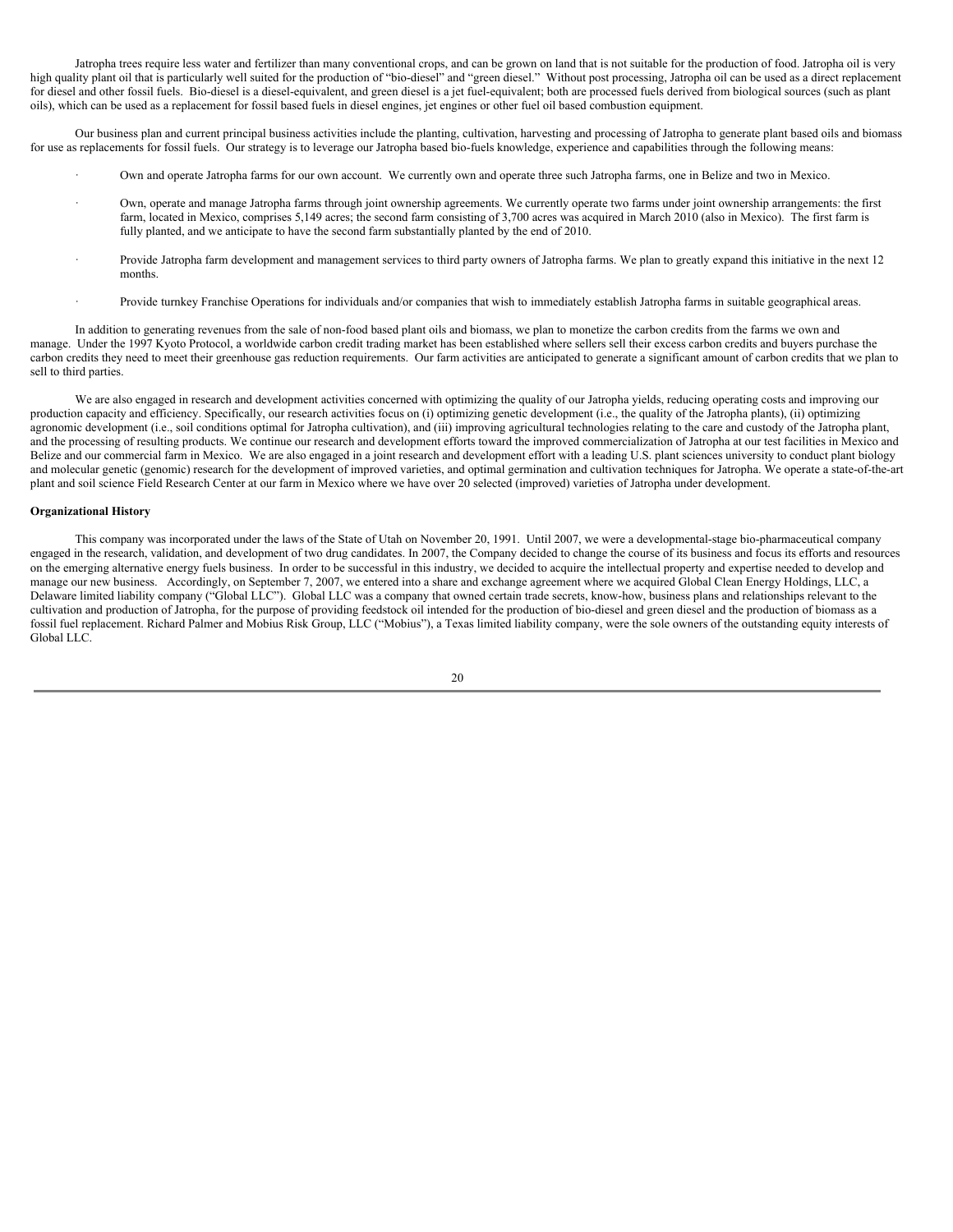In exchange for all of the outstanding ownership interests in Global LLC, we issued a total of 63,945,257 shares ("Restricted Shares") of our common stock to Richard Palmer and Mobius. As of December 31, 2009, all of the Restricted Shares have been released, except for 3,915,016 shares that have been forfeited. In order to obtain the technical and management expertise necessary to maximize the assets and expertise we acquired, we also entered into an employment agreement with Richard Palmer to be the Company's Chief Executive Officer. In 2008 we changed our name to "Global Clean Energy Holdings, Inc." to reflect our energy agricultural business. For a comprehensive description of our business operations, please refer to the discussion included in "Item 1 – Business" of our Annual Report on Form 10-K for the year ended December 31, 2009, as filed with the Securities and Exchange Commission.

On July 19, 2010, the Company completed a merger with a newly formed, wholly owned subsidiary to reincorporate in the State of Delaware, which merger was approved by the Company's stockholders at an annual meeting of stockholders held on July 15, 2010. As a result, the Company is now a corporation governed by the laws of the State of Delaware. However, the business, directors and executive officers of the Company remain unchanged.

Our principal executive offices are located at 100 W. Broadway, Suite 650, Long Beach, Los Angeles County, California 90802, and our current telephone number at that address is (310) 641-GCEH (4234). We maintain a website at: www.gceholdings.com. Our annual reports, quarterly reports, current reports on Form 8-K and amendments to such reports filed or furnished pursuant to section 13(a) or 15(d) of the Securities and Exchange Act of 1934, as amended (the "Exchange Act"), and other information related to this company are available on our website as soon as we electronically file those documents with, or otherwise furnish them to, the Securities and Exchange Commission. Our Internet website and the information contained therein, or connected thereto, are not and are not intended to be incorporated into this Quarterly Report on Form 10-Q.

Our bio-fuels operations in Latin America will be coordinated through our Globales Energia Renewables subsidiary in Mexico. Although we also operate a 400-hectare farm in Belize, our principal farming operations currently are conducted on our two joint venture farms, consisting of an aggregate of 8,849 hectares located in the Tizimin region of the Yucatan in Mexico. The following is a summary of certain factors relevant to an understanding of the operations of the Tizimin farms:

- 1. The first Jatropha trees that we planted on the Tizimin farm two years ago are now beginning to flower, and we are expecting to start harvesting commercial quantities of fruit in the fourth quarter of 2010. As a result, we expect to commence generating our first revenues from the commercial sale of Jatropha seeds/oil by the end of 2010. Jatropha seeds can be harvested twice a year. Accordingly, as the trees that we planted during the past two years mature, our harvests of Jatropha seeds will increase in 2011 and thereafter and increase our future revenues from our Tizimin operations.
- 2. Although some of our Jatropha trees will produce a commercial harvest of seeds later this year, the amount of this initial harvest is expected to be lower than previously anticipated do to the late rainy season and poor soil conditions in some harvested sections of the Tizimin farms.
- 3. Our Tizimin operations are eligible for agricultural and other subsidies provided to certain foreign owned farming operations by the federal government of Mexico. We have applied for over \$900,000USD in subsidies which, if granted, will be funded over the next 12 months. These subsidies will help defray some of our initial start-up costs that we have incurred in establishing these farms.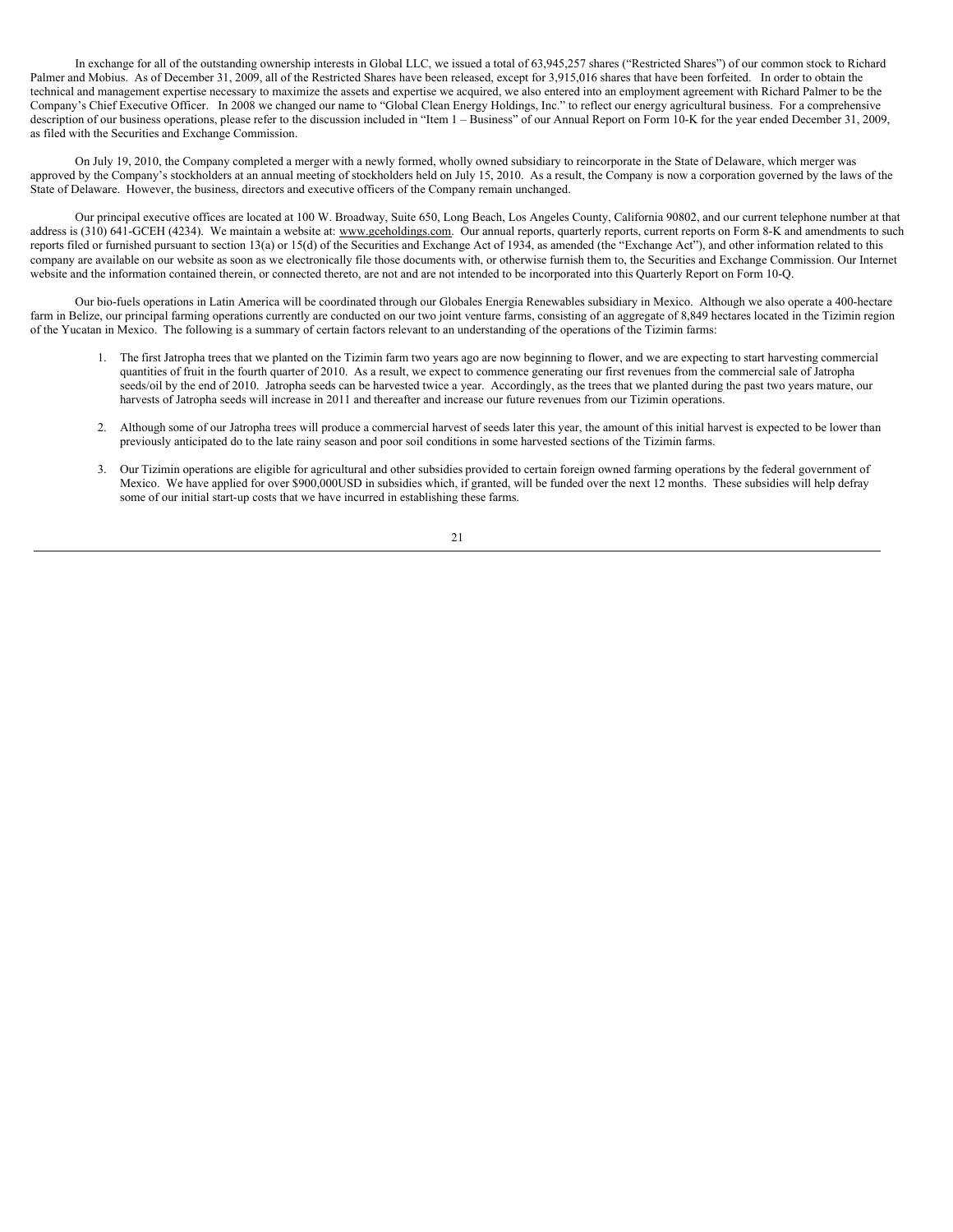- 4. We are now operating two nurseries for new Jatropha trees in the Tizimin area, which will improve our ability to plant and cultivate the remaining portions of our second farm and any additional farms that we may acquire in the future.
- 5. Oil extraction facilities, germplasm resources, and sheep herding capabilities are all being expanded in anticipation of our expanding Jatropha operations. Oil extraction facilities are expected to be located offsite of the present farms.
- 6. Our Tizimin farms are being developed for the purpose of producing bio-fuels from Jatropha seeds. However, our development and cultivation of these farms has also enabled us to generated small amounts of ancillary revenues from these operations. For example, we now receive revenue from the sale of biomass (waste wood removed from our farms as the land is cleared for Jatropha planting), sales of sheep that graze on our lands and control weeds, and sale of the husks of the Jatropha seeds.
- 7. Total capital for expenses and operations, since inception, for the two farms in the Tizimin area (through June 30, 2010) have been below budget and total approximately \$7.7 million for the first farm and \$1 million for the second farm. All funding has to date been provided by the investing partners of the two joint ventures that own the two Tizimin farms. These investment partners will have a priority right to revenues generated from these two farms.

#### **Critical Accounting Policies**

The preparation of financial statements in conformity with accounting principles generally accepted in the United States require management to make estimates and assumptions that affect the reported assets, liabilities, sales and expenses in the accompanying financial statements. Critical accounting policies are those that require the most subjective and complex judgments, often employing the use of estimates about the effect of matters that are inherently uncertain.

*Operational Company*. On October 1, 2009, we commenced our planned principal operations, which indicated that we were no longer subject to the accounting standards for accounting and reporting by development stage enterprises. Our financials therefore are presented for an operational company.

*Agricultural Producer*. All costs incurred until the actual planting of the Jatrophaplant are considered development costs. Plantation development costs have been accumulated in the balance sheet during the development period and are being accounted for in accordance with accounting standards for agricultural producers and agricultural cooperatives. The direct costs associated with each farm in connection with the producing of Jatropha revenue streams have been deferred and accumulated as an asset. Other general costs without expected future benefits are being expensed when incurred.

Certain other critical accounting policies, including the assumptions and judgments underlying them, are disclosed in Note A to the Consolidated Financial Statements included in the Annual Report, dated December 31, 2009. However, we do not believe that there are any alternative methods of accounting for our operations that would have a material effect on our financial statements.

### **Results of Operations**

In 2007, we discontinued our prior bio-pharmaceutical operations, and instead decided to focus our efforts and business resources in the emerging alternative energy fuels business. As a result, as we established and developed our Jatropha business operations, we operated as a "development stage enterprise" under applicable accounting rules and standards. In late 2009, we commenced our planned bio-fuels operations and ceased being categorized as a development stage enterprise.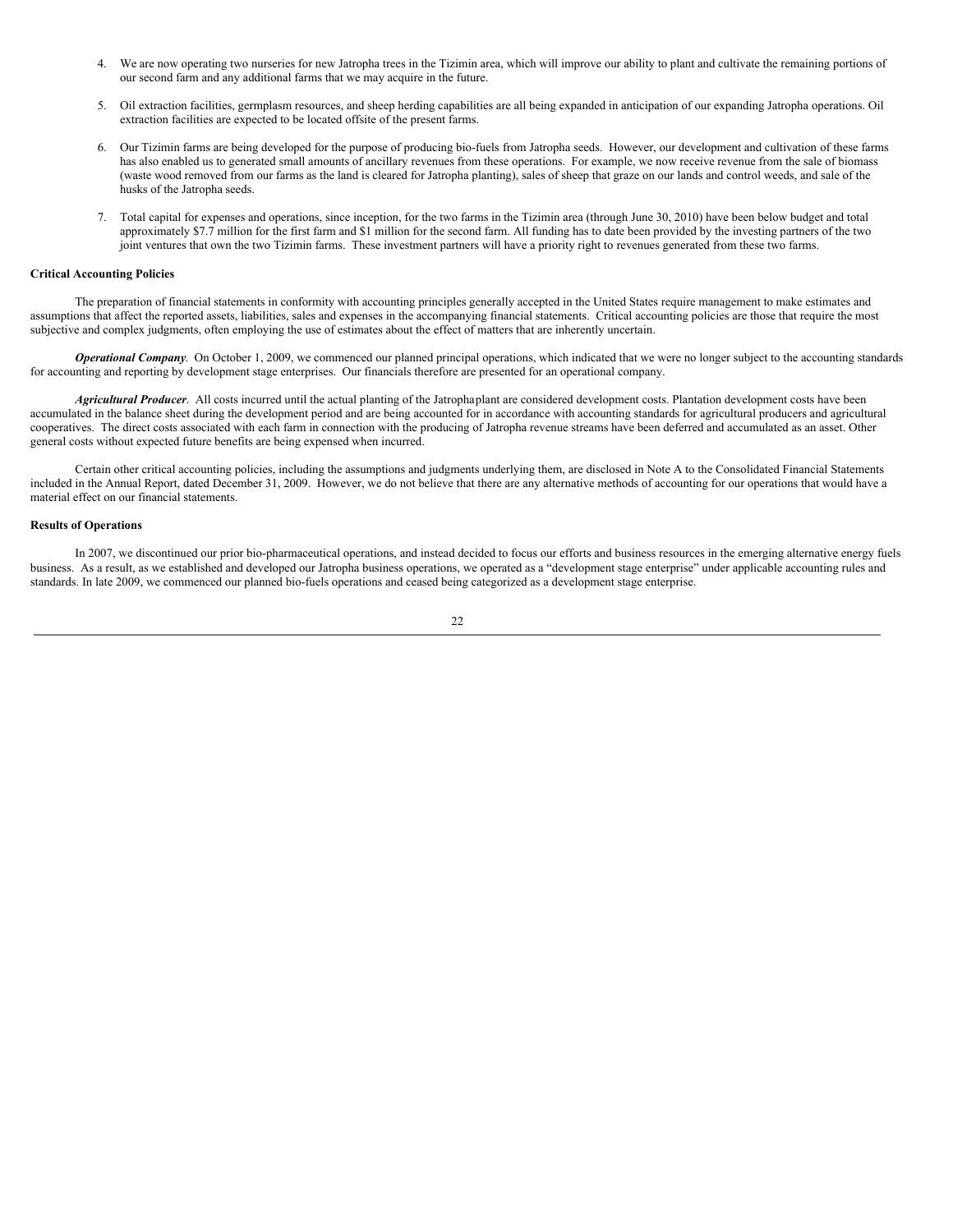*Revenues and Gross Profit*. Since we commenced our bio-fuels energy business in 2007, we have been primarily engaged in acquiring, clearing, planting and otherwise preparing our two farms for future harvests of Jatropha seeds. As a result, we have not yet generated revenues from the larger scale commercialization of Jatropha. Now that our Jatropha trees are starting to mature, we anticipate that we will commence generating revenues from these sources in late 2010 and thereafter in 2011. We continued to achieve our planned operations in the second quarter of 2010. In late 2009, we began generating revenues from the limited sale of our bio-fuel products and from Jatropha-related consulting services that we provide to third parties. We currently provide consulting services to large enterprises that intend to develop larger Jatropha farms for the production of bio-diesel for their own uses. These third party farms will not directly compete with our existing operations. We anticipate that revenues from these consulting services will constitute the largest source of our revenues in 2010 and possibly thereafter until our Tizimin farms become fully operational.

During the three months and six months ended June 30, 2010, we recognized revenues of \$71,864 and \$204,717, respectively, as compared with \$29,236 and \$69,236, respectively, for the same period in 2009. The Jatropha plants that we have planted over the last two years are maturing and starting to produce commercial quantities of Jatropha fruit that can be harvested for sale. The increase in revenues compared with the same period in 2009 is the result of revenues generated from the sale of our Jatropha farm products, and an increase in our Jatropha farm advisory services to third parties, from which we generate additional revenue streams. Revenues from such advisory services in the three and six month periods of 2010 were \$33,054 and \$154,774, respectively. We did not provide any such advisory services in 2009.

*Operating Expenses*. Our general and administrative expenses related to our continuing operations for the three months and the six months ended June 30, 2010, were \$490,333 and \$1,251,992, respectively, compared to \$599,345 and \$ 940,438, respectively, for the same period in 2009. General and administrative expense principally includes officer compensation; outside services, such as legal, accounting, and consulting expenses; share-based compensation; and other general expenses such as insurance, occupancy costs, travel, etc. The net decrease in general and administrative expenses for the three months ended June 30, 2010, compared to the prior year was principally the result of a decrease in share-based compensation of \$282,988, net of an increase in the cost of outside services for legal, accounting, and consulting services. The net increase in outside services costs for the six months ended June 30, 2010, was principally the result of an increase in the cost of consulting services associated with our growing operations.

For the three months and six months ended June 30, 2010, we recorded Plantation Operating Costs of \$174,430 and \$449,438, respectively, from the operations of the Tizimin and Belize farms. There were no Plantation Operating Costs recognized in the three months and six months ended June 30, 2009, as the Company was still a developmental stage entity.

*Other Income/Expense*. The principal component of Other Income/Expense for the current period is Gain on Settlement of Liabilities. Gain on Settlement of liabilities for the three months and the six months ended June 30, 2010, was \$405,530 and \$600,802, respectively. There was no Gain on Settlement of liabilities for the comparable period in 2009. This gain was primarily from the settlement of historic liabilities primarily incurred by prior management in connection with our discontinued pharmaceutical operations that have been on our records for several years.

Interest expense increased for the three months ended June 30, 2010 to \$105,235 from \$82,016 for the three months ended June 30, 2009. Interest expense for the six months ended June 30, 2010 was \$197,665 as compared to \$163,525 for the same six-month period in 2009. This increase in interest expense is primarily due to the increase in debt associated with the acquisition of additional land for our farm operations in Tizimin, Mexico.

*Income (Loss) from Discontinued Operations.* During the three months and six months ended June 30, 2010, we recognized a gain from discontinued operations of \$36,026 and \$60,873, respectively, compared to loss from discontinued operations of \$182,063 and \$21,315 for the comparable period in 2009. The income or loss from discontinued operations for the three months and six months ended June 30, 2010 and 2009 principally relates to foreign currency exchange rate gains or losses on liabilities associated with our former business, which are denominated in euros.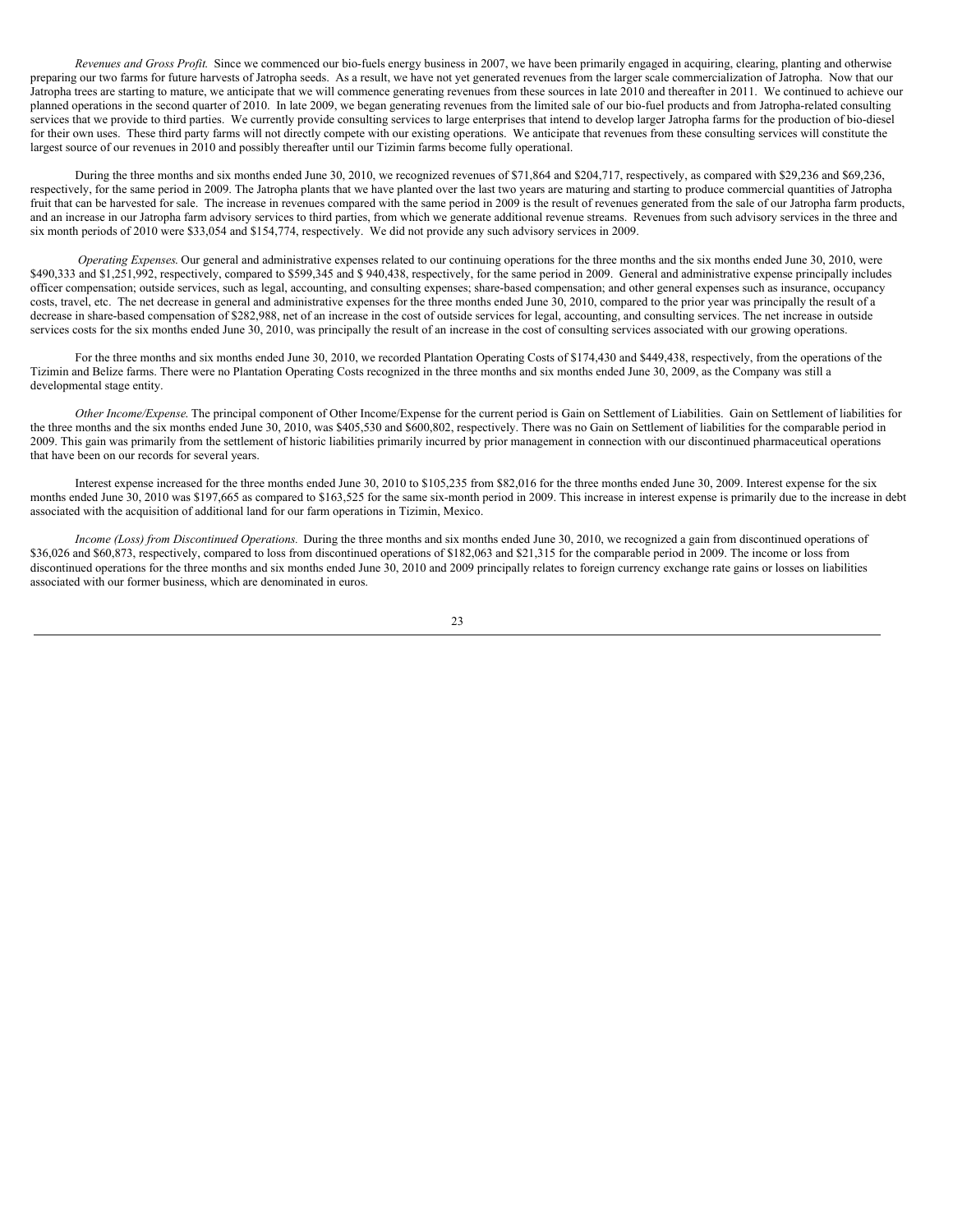*Net loss attributable to the non-controlling interest*. Effective April 23, 2008, we entered into a limited liability company agreement ("LLC Agreement") to form GCE Mexico I, LLC, a Delaware limited liability company ("GCE Mexico"), with six unaffiliated investors (collectively, the "Investors"). We own 50% of the common membership interests of GCE Mexico and five of the Investors own the other 50% of the common membership interests. The proceeds from the preferred membership units, and further contributions, have been used to fund the operations of Asideros Globales Corporativo 1 ("Asideros 1") and Asideros Globales Corporativo 2 ("Asideros 2"), each of which have acquired and currently own land in Tizimin, Mexico. We own 1% of each of Asideros 1 and Asideros 2, and the balance is owned by GCE Mexico. Accordingly, we own 50.5% of Asideros 1 and Asideros 2 either directly or through our common membership interest in GCE Mexico I. As such, our consolidated financial statements include the accounts of both Asideros farm entities. Under the LLC Agreement, the net loss allocated from Asideros 1 and Asideros 2 to GCE Mexico is then further allocated to the members of GCE Mexico according to the investment balances. Accordingly, since the common membership interest did not make a capital contribution, all of the losses allocated to GCE Mexico have been further allocated to the preferred membership interest. The net loss attributable to the non-controlling interest in the accompanying Consolidated Statement of Operations represents the allocation of the net loss of GCE Mexico I, LLC to the preferred membership interests.

Net income/loss attributable to Global Clean Energy Holdings, Inc. The Company recorded income of \$82,878 for the three month ended June 30, 2010, as compared to a loss of \$651,412 for the same three-month period in 2009. For the six months ended June 30, 2010 the net loss was \$299,500, as compared to a loss of \$715,500 for the six months ended June 30, 2009.

## **Liquidity and Capital Resources**

As of June 30, 2010, we had \$1,093,935 in cash and had a working capital deficit of \$4,510,334, as compared with \$833,584 in cash and a working capital deficit of \$4,985,518 as of December 31, 2009. However, substantially all of our cash balances represent funds provided to us by the Investors for the operations of the Tizimin farms owned by Asideros 1 and Asideros 2 and, therefore, are not available to us for our working capital or other purposes, and are not available to us to reduce our legacy indebtedness. Since our inception, we have financed our operations primarily through private sales of equity and debt financing. In order to fund our short-term working capital needs, we will have to obtain additional funding from the sale of additional securities or from an increase in operating revenues. Outstanding indebtedness at June 30, 2010 totaled \$9,242,193. The existence of the foregoing working capital deficit and liabilities is expected to negatively impact our ability to obtain future equity or debt financing and the terms on which such additional financing, if available, can be obtained.

On November 16, 2009, we entered into a new definitive agreement for the sale of all patents, rights, and data associated with our remaining legacy pharmaceutical assets for 350,000 Euros, and a revenue sharing arrangement to pay up to 2,000,000 Euros to the Company should such legacy pharmaceutical assets ever be commercialized. This transaction was completed on December 22, 2009. In connection with the sale, the Company has recognized a gain of \$3,298,511, consisting of cash received of \$518,655, the assumption of research and development obligations with a carrying value of \$2,758,350, and the assumption of accounts payable of \$21,506. If such legacy pharmaceutical assets were ever commercialized by the buyer, the entire transaction would be valued at 4.2 million Euros (as of the date of the sale). Although we are hopeful that the legacy pharmaceutical assets will be commercialized, no assurance can be given if or when any additional cash will be provided to the Company from the pharmaceutical assets that we sold. We will continue to maintain a security interest in such assets until the final 2,000,000 Euro payment is made, if ever. Cash proceeds received on December 22, 2009, in connection with the sale of the legacy pharmaceutical assets were used to finance our immediate working capital needs and to retire certain limited historic liabilities.

To date, we have funded our operations from loans we have obtained, from the proceeds of the sale of equity and debt securities of the Company, and from the management fees we have received from commercial clients and GCE Mexico I, LLC. Recently we have also commenced generating cash from Jatropha related consulting services that we currently provide to third parties. We anticipate that we will continue to generate such consulting services in the near term, and that such consulting fees fund our immediate, short-term working capital needs. However, we do not have sufficient cash in hand to continue our current operations through the end of the fiscal year and we may need to raise funds in the future in order to continue to operate. In addition, our business plan calls for significant infusion of additional capital to establish additional Jatropha farms in Mexico and other locations. Because of our negative working capital position, we currently do not have the funds necessary to acquire and cultivate additional farms. Accordingly, in order to increase our farm ownership and operations, we will have to obtain significant additional capital through the sale of equity and/or debt securities, the forward sale of Jatropha oil and carbon offset credits, and from other financing activities, such as strategic partnerships and joint ventures. The formation and funding of the GCE Mexico I, LLC was the first of a series of planned transactions to expand our Jatropha operations. Under GCE Mexico I, LLC, our 5,150-acre farm in Tizimin, Mexico was recently expanded by the acquisition of approximately 3,700 additional acres.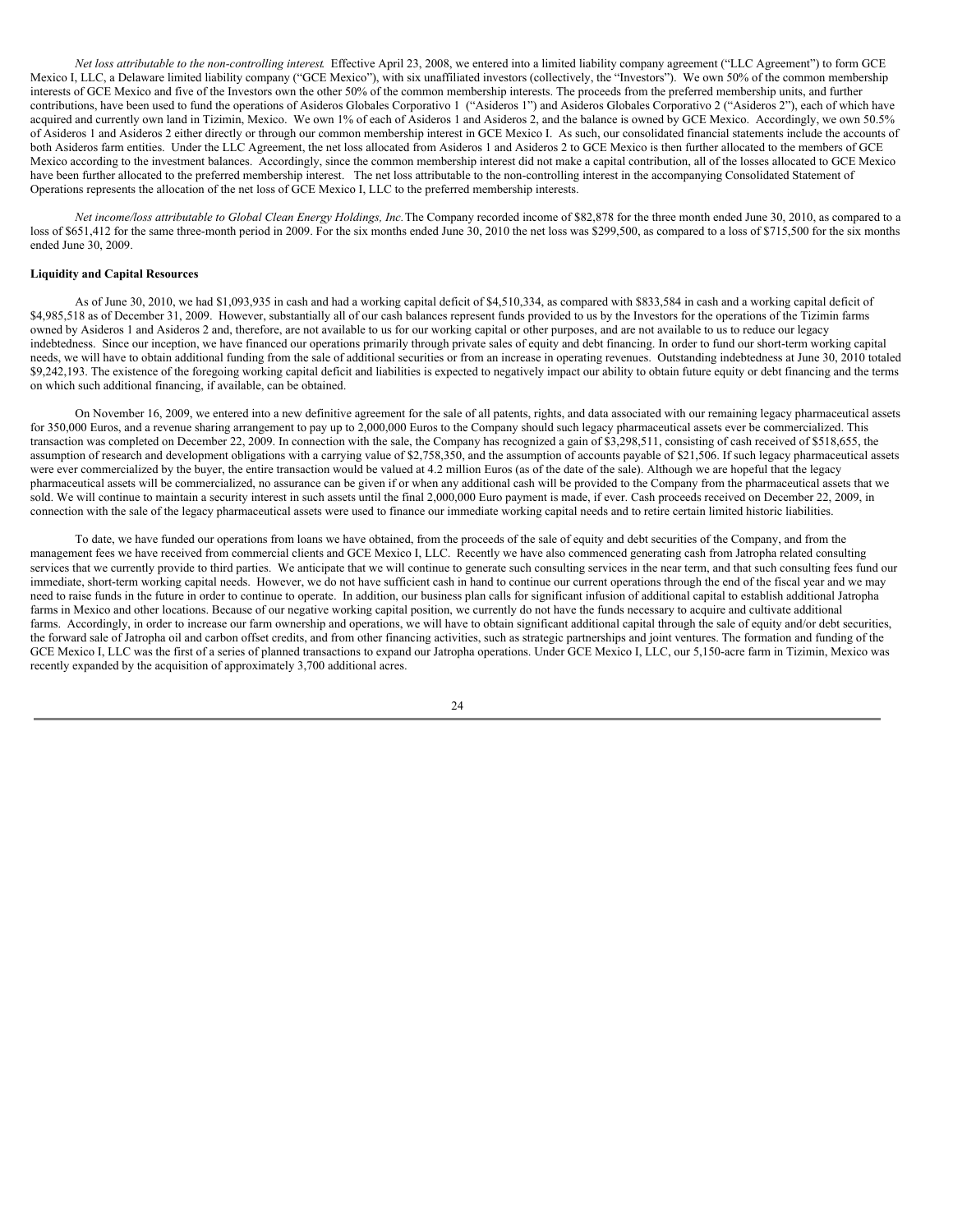Effective July 2, 2009, we purchased all of the outstanding capital stock of Technology Alternatives Limited, a company formed under the laws of Belize ("TAL"), from its four shareholders. TAL owns and operates a 400-acre farm in subtropical Belize, Central America, which currently is producing Jatropha. TAL also has been performing plant science research and has been providing technical advisory services for propagation of Jatropha for a number of years. Under the Stock Purchase Agreement, as amended, in consideration for the purchase of all of the shares of TAL, (i) promissory notes were issued by TAL to the four former owners as evidence of its indebtedness to them in the aggregate amount of \$516,139 Belize Dollars (US \$268,036 based on exchange rates in effect at July 2, 2009), and (ii) an aggregate of 8,952,757 unregistered shares of our common stock were issued to the four former owners. The maturity date of the promissory notes has been extended through January 1, 2011. Since the TAL promissory notes are secured by a mortgage on the 400-acre farm, our failure to pay these notes upon their maturity could result in the loss of that farm and our investment in the Belizean Jatropha farm.

While we have commenced negotiations with various third parties to obtain additional funding from strategic partnerships and for the sale of carbon credits, no assurance can be given that we will be able to enter into any agreements to obtain funding, sell carbon credits or form additional strategic partnerships. Without raising additional cash (through the sale of our securities, the sale or carbon credits, or strategic arrangements), we will not be able to implement our business plan in the Jatropha business and will have to further reduce our operations, revise our business plan to reduce the scope of our planned operations.

On March 16, 2010, we issued \$567,000 of convertible notes to two investors. The convertible notes mature on the earlier of (i) March 16, 2012, and (ii) upon written demand of payment by the investors following our default thereunder. The maturity date of these notes may be extended by written notice made by the investors at any time prior to March 16, 2012. Interest accrues on the convertible notes at a rate of 5.97% per annum, and is payable quarterly in cash, in arrears, on each three-month anniversary of the issuance of the notes. We may, at our option, in lieu of paying interest in cash, pay interest by delivering a number of unregistered shares of our common stock equal to the quotient obtained by dividing the amount of such interest by the arithmetic average of the volume weighted average price (VWAP) for each of the five consecutive trading days immediately preceding the interest payment date. At any time following the first anniversary of the issuance of the convertible notes, at the option of the investors, the outstanding balance thereof (including accrued and unpaid interest thereon) may be converted into shares of our common stock at a conversion price equal to \$0.03. The conversion price may be adjusted in connection with stock splits, stock dividends and similar events affecting our capital stock. These convertible notes rank senior to all other indebtedness of the Company, and will remain senior or pari passu with all accounts payable and other similar liabilities incurred by the Company in the ordinary course of business. We may not prepay the convertible notes without the prior consent of the investors. Virtually all of the proceeds from the sale and issuance of these notes were used to fully repay previous outstanding indebtedness of the Company.

On March 30, 2010, we entered into a stock purchase agreement with two accredited investors, pursuant to which we issued and sold 25,000,000 shares of our common stock at a price of \$0.02 per share, for aggregate proceeds of \$500,000. The Shares were not registered under the Securities Act of 1933, as amended, and were issued and sold in reliance upon the exemption from registration contained in Section 4(2) of the Act and Regulation D promulgated thereunder. Proceeds from the sale and issuance of the Shares were used to retire outstanding indebtedness.

We have submitted an application for funding to the Overseas Private Investment Corporation, ('OPIC''). OPIC was established as an agency of the United States government in 1971, and, among other goals, the agency helps U.S. businesses invest overseas, fosters economic development in new and emerging markets and complements the private sector in managing risks associated with foreign direct investment. The Company is making application to OPIC for up to \$15 million for funding the expansion of our existing Jatropha farms in Mexico. However, the Company can make no assurance when, if ever, such funding will be made available. We are anticipating an approval or denial to our application in the third or fourth quarter of 2010. If approved, we would expect the first of the funding within three months of final approval.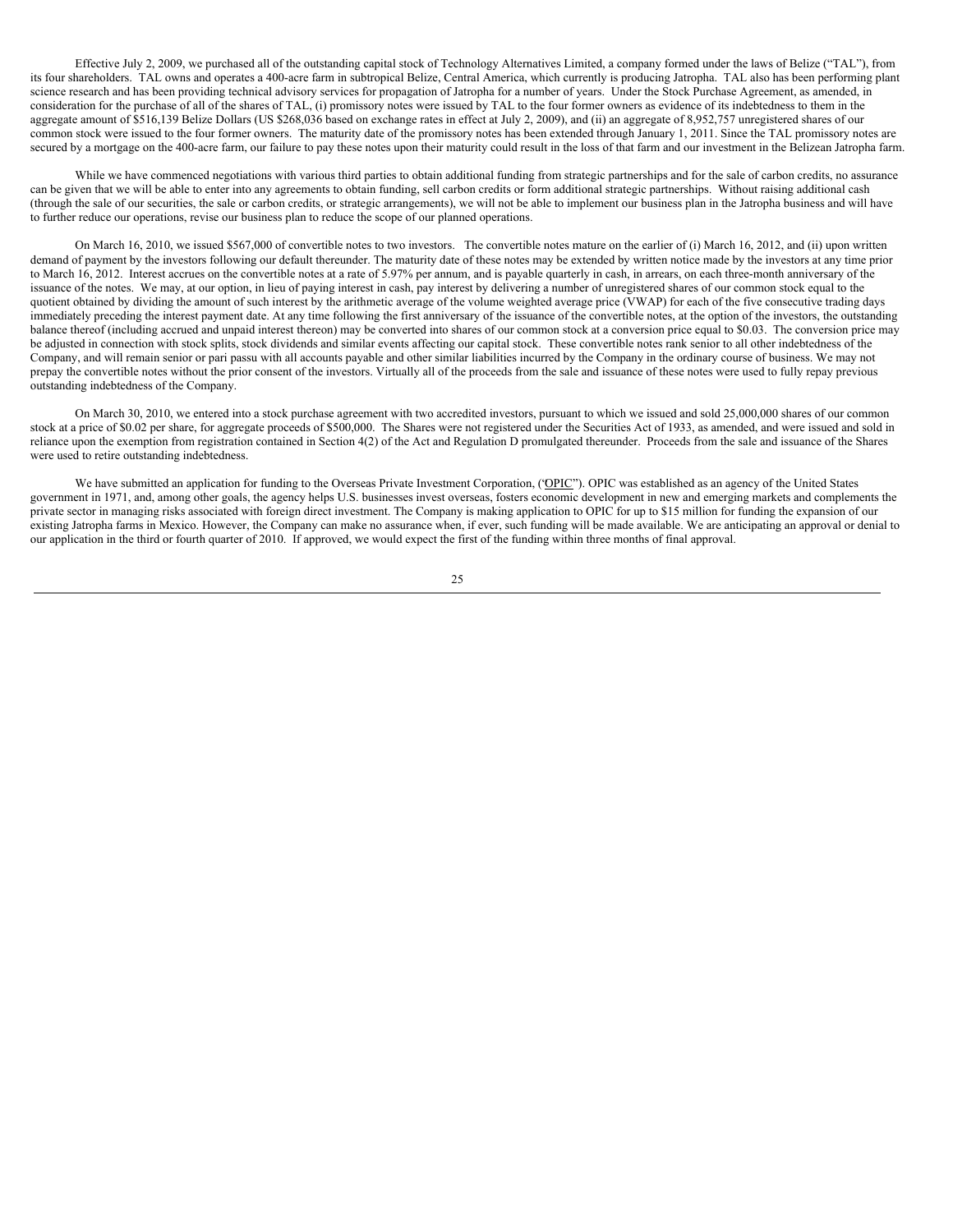In the absence of additional outside funding (including from OPIC, proceeds from the sale of our securities or entering into other joint venture relationships), and unless our operating revenues significantly increase, we do not expect to have sufficient cash on hand to fund our projected working capital needs for the next twelve months. In such event, we may have to scale back our current and proposed operations or take other actions to preserve our on-going operations.

Inflation and changing prices have had no effect on our continuing operations over our two most recent fiscal years.

We have no off-balance sheet arrangements as defined in Item 303(a) of Regulation S-K.

#### **ITEM 3. QUANTITATIVE AND QUALITATIVE DISCLOSURES ABOUT MARKET RISK.**

Not applicable.

## **ITEM 4. CONTROLS AND PROCEDURES.**

We maintain disclosure controls and procedures that are designed to ensure that information required to be disclosed in the reports that we file with, or submit to, the Securities and Exchange Commission (the "SEC") under the Securities Exchange Act of 1934 (the "Exchange Act") is recorded, processed, summarized and reported within the time periods specified in the SEC's rules and forms and that such information is accumulated and communicated to our management, including our chief executive and financial officers, as appropriate, to allow timely decisions regarding required disclosure. As required by SEC Rule 13a-15(b), we carried out an evaluation, under the supervision and with the participation of our management, including our chief executive and financial officers, of the effectiveness of the design and operation of our disclosure controls and procedures as of the end of the period covered by this report. Based on that evaluation, our chief executive and financial officers concluded that our disclosure controls and procedures were effective as of the end of the period covered by this report.

Based upon our evaluation, we also concluded that there was no change in our internal control over financial reporting during our most recent fiscal quarter that has materially affected, or is reasonably likely to materially affect, our internal control over financial reporting.

#### **PART II**

## **ITEM 1. LEGAL PROCEEDINGS.**

On April 12, 2010, Mobius Risk Group, LLC ("Mobius") filed a complaint against the Company in the United States District Court Southern District of Texas Houston Division, alleging that the Company breached that certain Services Agreement, dated April 30, 2007, between Mobius and the Company. Under the Services Agreement, Mobius was required to provide professional services in connection with growing, producing, manufacturing, and selling seed oils. As permitted by the Services Agreement, the Company terminated the Services Agreement on July 11, 2008. In its complaint, Mobius has alleged that the Company failed to pay Mobius a total of \$551,178. The Company has disputed the Mobius claim, and has asserted a counter claim against Mobius for direct damages sustained by the Company from the lack of performance of Mobius under the terms of the Service Agreement. Furthermore, the Company has also filed a counterclaim for breach of fiduciary duty against Eric Melvin, the CEO of Mobius and a former member of the Company's Board of Directors, for conduct arising from his prior position as a director of the Company.

On July 13, 2010, Dee Burgess, a former consultant of Medical Discoveries, Inc. (the name of our company until changed in connection with our new Jatropha business), filed a complaint against the Company in the Third Judicial District Court, State of Utah. The complaint alleges that Ms. Burgess is owed \$80,000 for services allegedly provided to the Company in 2004, 2005, and 2006. The Company has not yet been served with the complaint.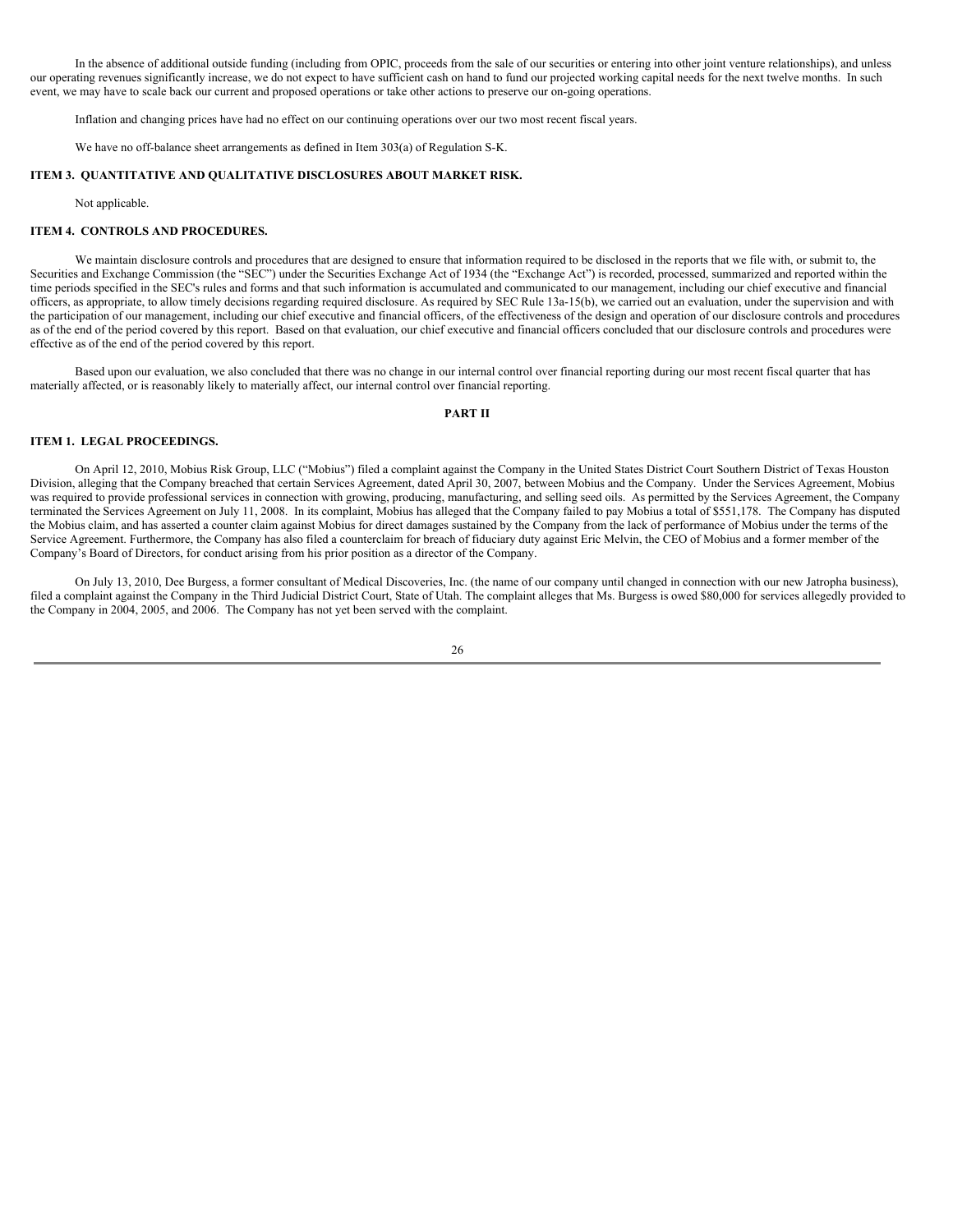Based on the Company's evaluation of the claims made against the Company, the basis for the claims, and the Company's defenses and counterclaims, management currently does not believe that the anticipated resolution of these two outstanding legal matters will have a material adverse effect on the Company's financial position or results of operations. However, legal matters are subject to inherent uncertainties and there exists the possibility that the ultimate resolution of these matters could have a material adverse impact on the Company's financial position and the results of operations in the period in which any such effect is recorded.

## **ITEM 1A. RISK FACTORS.**

Information regarding risk factors appears under "Risk Factors" included in Item 1A, Part I, and under Item 7, Management's Discussion and Analysis of Financial Condition and Results of Operations, of our Annual Report on Form 10-K for the year ended December 31, 2009. There have been no material changes from the risk factors previously disclosed in the above-mentioned periodic report.

### **ITEM 2. UNREGISTERED SALES OF EQUITY SECURITIES AND USE OF PROCEEDS.**

We did not issue any unregistered securities during the three-month period ended June 30, 2010 that were not previously reported in a Current Report on Form 8-K.

On April 26, 2010, the Company received a notice for the exercise of 4,575,495 financing-based warrants and 5,827,600 compensation-based warrants to acquire common stock on a cashless basis. The warrants were exercisable at \$0.01 per share. The Company issued 8,545,399 shares of its common stock to the entity as a result of the cashless exercise.

## **ITEM 3. DEFAULTS UPON SENIOR SECURITIES.**

None.

## **ITEM 4. RESERVED.**

None.

## **ITEM 5. OTHER INFORMATION**

None.

## **ITEM 6. EXHIBITS**

| 32.2 | Certification pursuant to 18 U.S.C. Section 1350, as adopted pursuant to Section 906 of the Sarbanes-Oxley Act of 2002 |
|------|------------------------------------------------------------------------------------------------------------------------|
| 32.1 | Certification pursuant to 18 U.S.C. Section 1350, as adopted pursuant to Section 906 of the Sarbanes-Oxley Act of 2002 |
| 31.2 | Rule 13a-14(a) Certification, as adopted pursuant to Section 302 of the Sarbanes-Oxley Act of 2002                     |
| 31.1 | Rule 13a-14(a) Certification, as adopted pursuant to Section 302 of the Sarbanes-Oxley Act of 2002                     |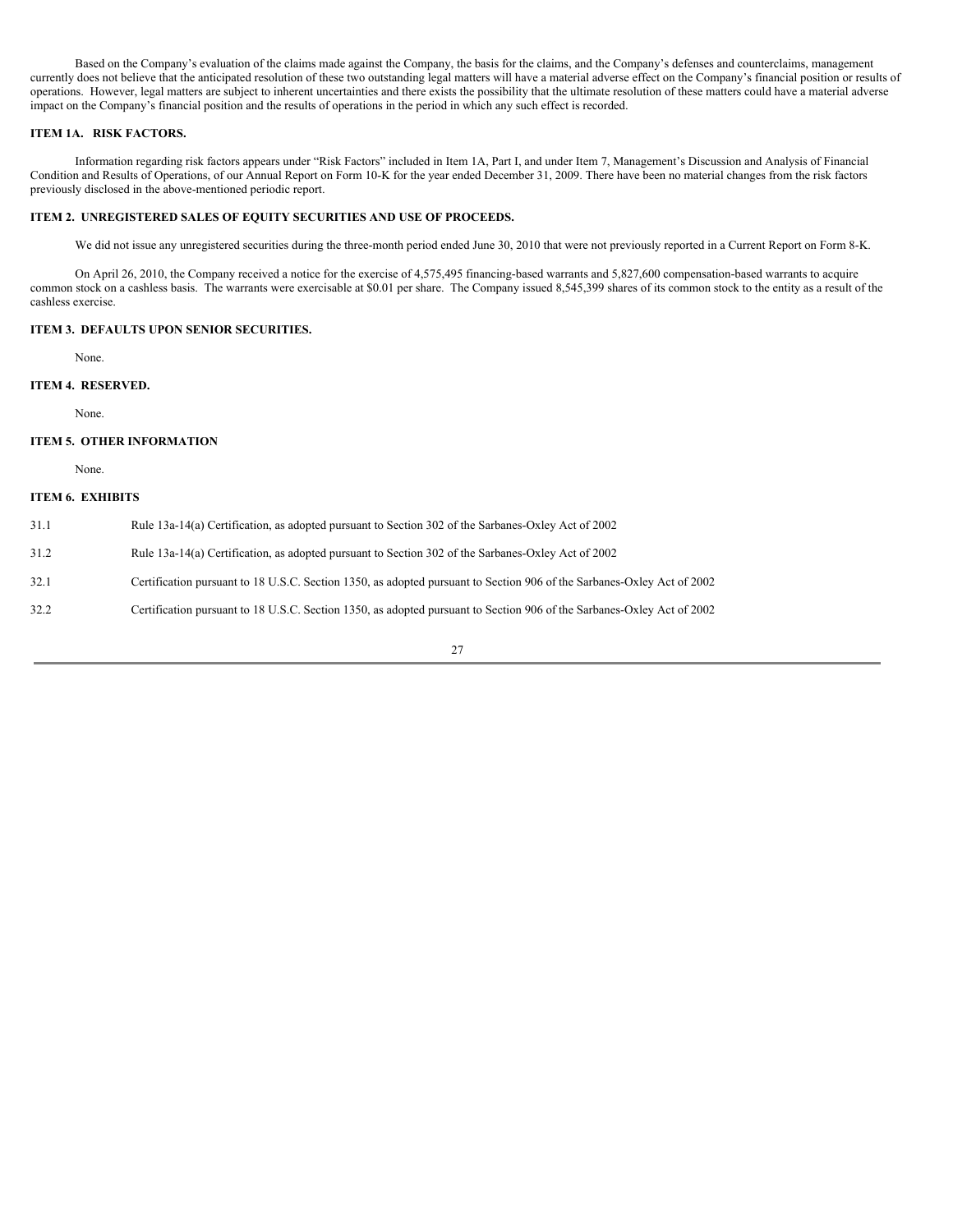## **SIGNATURES**

In accordance with Section 13 or 15(d) of the Securities Exchange Act of 1934, the registrant caused this report to be signed on its behalf by the undersigned, thereunto duly authorized.

Dated: August 12, 2010 GLOBAL CLEAN ENERGY HOLDINGS, INC.

By: /s/ BRUCE K. NELSON

Bruce K. Nelson Chief Financial Officer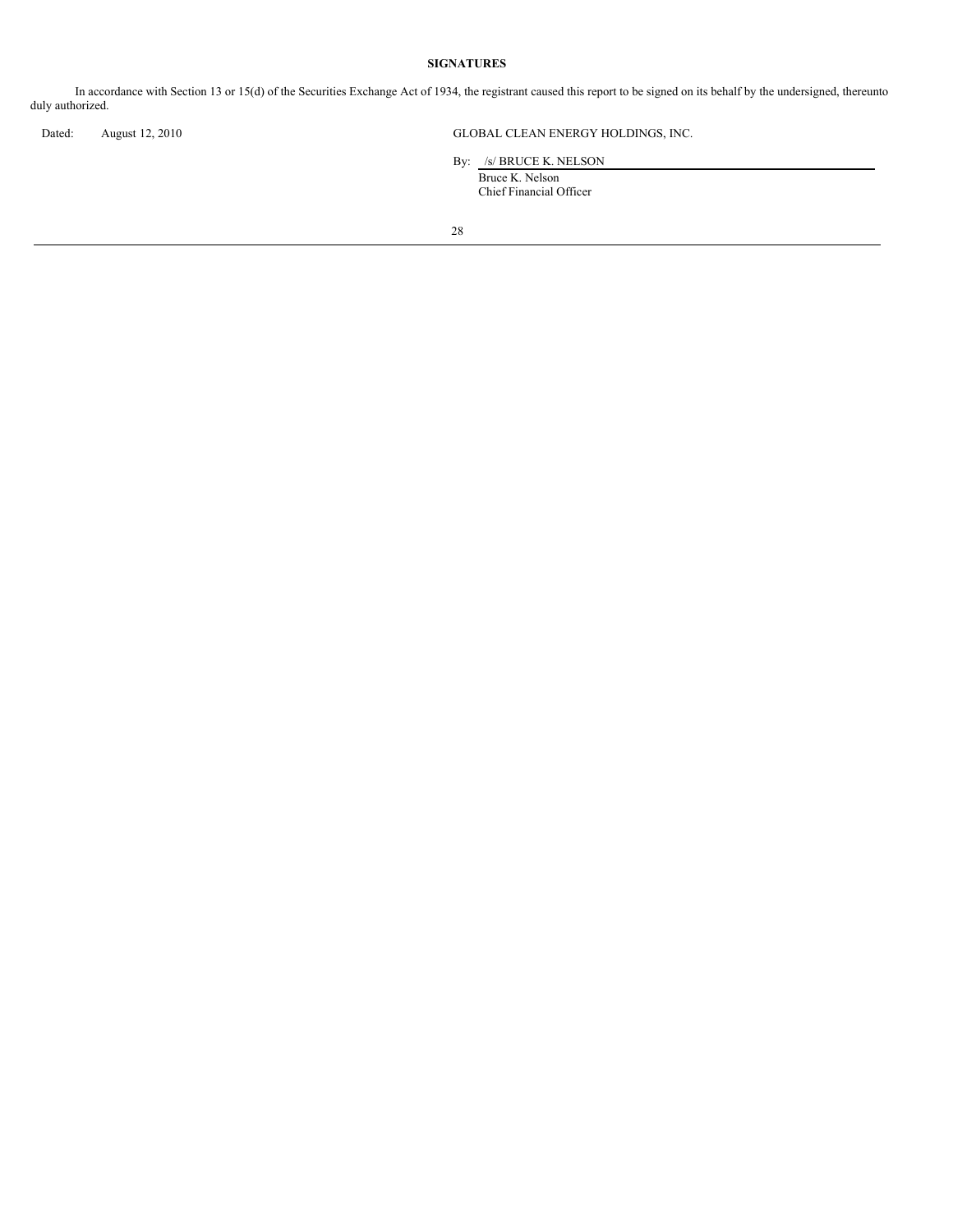## **CERTIFICATIONS PURSUANT TO SECTION 302 OF THE SARBANES-OXLEY ACT OF 2002**

I, Richard Palmer, certify that:

- 1. I have reviewed this report on Form 10-Q of Global Clean Energy Holdings, Inc.;
- 2. Based on my knowledge, this report does not contain any untrue statement of a material fact or omit to state a material fact necessary to make the statements made, in light of the circumstances under which such statements were made, not misleading with respect to the period covered by this report;
- 3. Based on my knowledge, the financial statements, and other financial information included in this report, fairly present in all material respects the financial condition, results of operations and cash flows of the registrant as of, and for, the periods presented in this report;
- 4. The registrant's other certifying officer(s) and I are responsible for establishing and maintaining disclosure controls and procedures (as defined in Exchange Act Rules 13a-15(e) and 15d-15(e)) and internal control over financial reporting (as defined in Exchange Act Rules 13a-15(f) and 15d-15(f)) for the registrant and have:
	- (a) Designed such disclosure controls and procedures, or caused such disclosure controls and procedures to be designed under our supervision, to ensure that material information relating to the registrant, including its consolidated subsidiaries, is made known to us by others within those entities, particularly during the period in which this quarterly report is being prepared;
	- (b) Designed such internal control over financial reporting, or caused such internal control over financial reporting to be designed under their supervision, to provide reasonable assurance regarding the reliability of financial reporting and the preparation of financial statements for external purposes in accordance with generally accepted accounting principles;
	- (c) Evaluated the effectiveness of the registrant's disclosure controls and procedures and presented in this report our conclusions about the effectiveness of the disclosure controls and procedures, as of the end of the period covered by this report based on such evaluation; and
	- (d) Disclosed in this report any change in the registrant's internal control over financial reporting that occurred during the registrant's most recent fiscal quarter (the registrant's fourth fiscal quarter in the case of an annual report) that has materially affected, or is reasonably likely to materially affect, the registrant's internal control over financial reporting.
- 5. The registrant's other certifying officer(s) and I have disclosed, based on our most recent evaluation of internal control over financial reporting, to the registrant's auditors and the audit committee of registrant's board of directors (or persons performing the equivalent functions):
	- (a) All significant deficiencies and material weaknesses in the design or operation of internal control over financial reporting which are reasonably likely to adversely affect the registrant's ability to record, process, summarize and report financial information; and
	- (b) Any fraud, whether or not material, that involves management or other employees who have a significant role in the registrant's internal control over financial reporting.

Dated: August 12, 2010 **By:** /s/ RICHARD PALMER

Richard Palmer Chief Executive Officer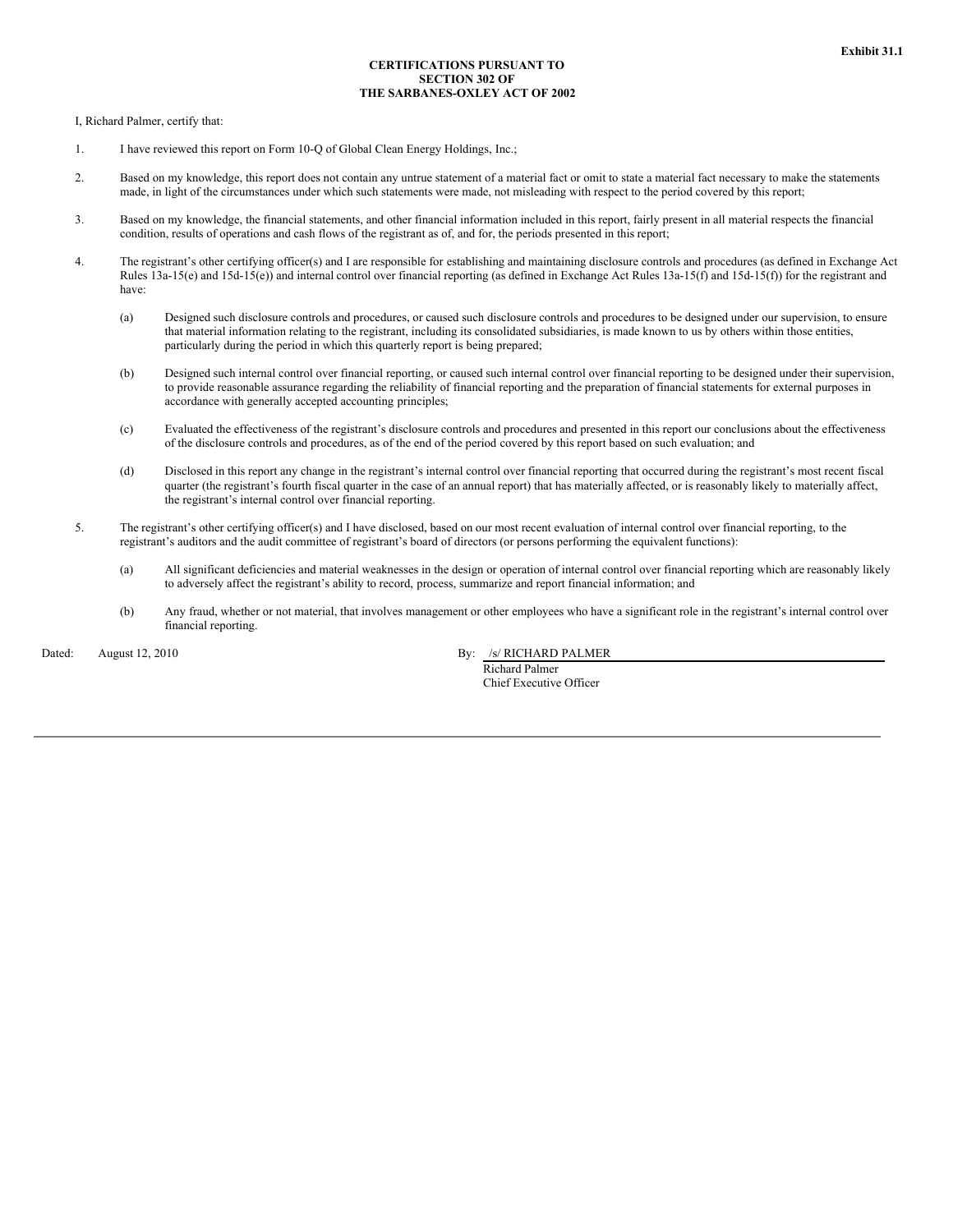## **CERTIFICATIONS PURSUANT TO SECTION 302 OF THE SARBANES-OXLEY ACT OF 2002**

I, Bruce Nelson, certify that:

- 1. I have reviewed this report on Form 10-Q of Global Clean Energy Holdings, Inc.;
- 2. Based on my knowledge, this report does not contain any untrue statement of a material fact or omit to state a material fact necessary to make the statements made, in light of the circumstances under which such statements were made, not misleading with respect to the period covered by this report;
- 3. Based on my knowledge, the financial statements, and other financial information included in this report, fairly present in all material respects the financial condition, results of operations and cash flows of the registrant as of, and for, the periods presented in this report;
- 4. The registrant's other certifying officer(s) and I are responsible for establishing and maintaining disclosure controls and procedures (as defined in Exchange Act Rules 13a-15(e) and 15d-15(e)) and internal control over financial reporting (as defined in Exchange Act Rules 13a-15(f) and 15d-15(f)) for the registrant and have:
	- (a) Designed such disclosure controls and procedures, or caused such disclosure controls and procedures to be designed under our supervision, to ensure that material information relating to the registrant, including its consolidated subsidiaries, is made known to us by others within those entities, particularly during the period in which this quarterly report is being prepared;
	- (b) Designed such internal control over financial reporting, or caused such internal control over financial reporting to be designed under their supervision, to provide reasonable assurance regarding the reliability of financial reporting and the preparation of financial statements for external purposes in accordance with generally accepted accounting principles;
	- (c) Evaluated the effectiveness of the registrant's disclosure controls and procedures and presented in this report our conclusions about the effectiveness of the disclosure controls and procedures, as of the end of the period covered by this report based on such evaluation; and
	- (d) Disclosed in this report any change in the registrant's internal control over financial reporting that occurred during the registrant's most recent fiscal quarter (the registrant's fourth fiscal quarter in the case of an annual report) that has materially affected, or is reasonably likely to materially affect, the registrant's internal control over financial reporting.
- 5. The registrant's other certifying officer(s) and I have disclosed, based on our most recent evaluation of internal control over financial reporting, to the registrant's auditors and the audit committee of registrant's board of directors (or persons performing the equivalent functions):
	- (a) All significant deficiencies and material weaknesses in the design or operation of internal control over financial reporting which are reasonably likely to adversely affect the registrant's ability to record, process, summarize and report financial information; and
	- (b) Any fraud, whether or not material, that involves management or other employees who have a significant role in the registrant's internal control over financial reporting.

Dated: August 12, 2010 By: /s/ BRUCE NELSON

Bruce Nelson Chief Financial Officer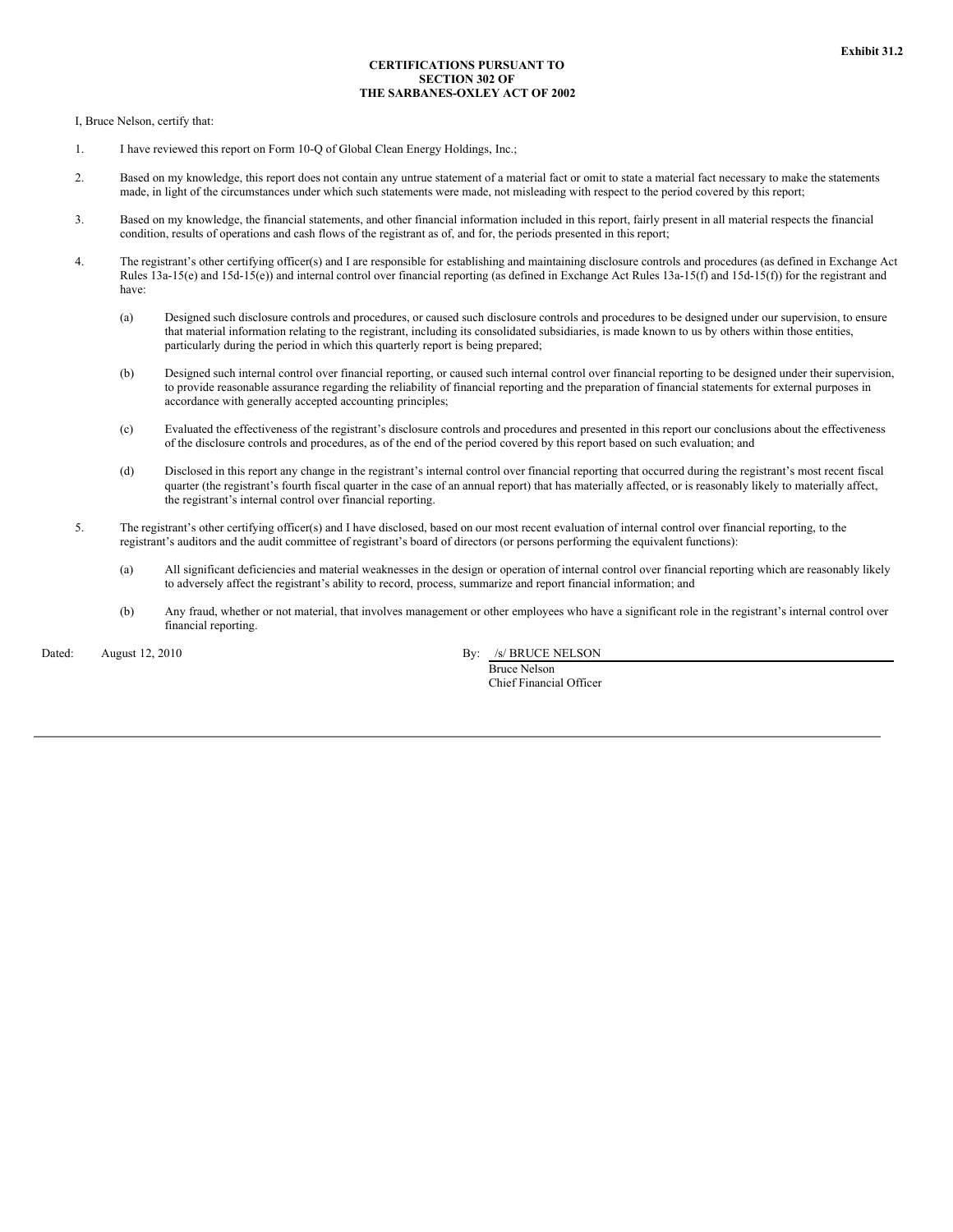## **CERTIFICATION PURSUANT TO 18 U.S.C. SECTION 1350, AS ADOPTED PURSUANT TO SECTION 906 OF THE SARBANES-OXLEY ACT OF 2002**

Pursuant to 18 U.S.C. § 1350, as created by Section 906 of the Sarbanes-Oxley Act of 2002, the undersigned officer of Global Clean Energy Holdings, Inc. (the "Company") hereby certifies that, to the best of his knowledge:

- (i) The Quarterly Report on Form 10-Q of the Company for the quarter ended June 30, 2010 (the "Report") fully complies with the requirements of Section 13(a) or Section 15(d), as applicable, of the Securities Exchange Act of 1934, as amended; and
- (ii) The information contained in the Report fairly presents, in all material respects, the financial condition and results of operations of the Company.

Dated: August 12, 2010 **By:** /s/ RICHARD PALMER

Richard Palmer Chief Executive Officer